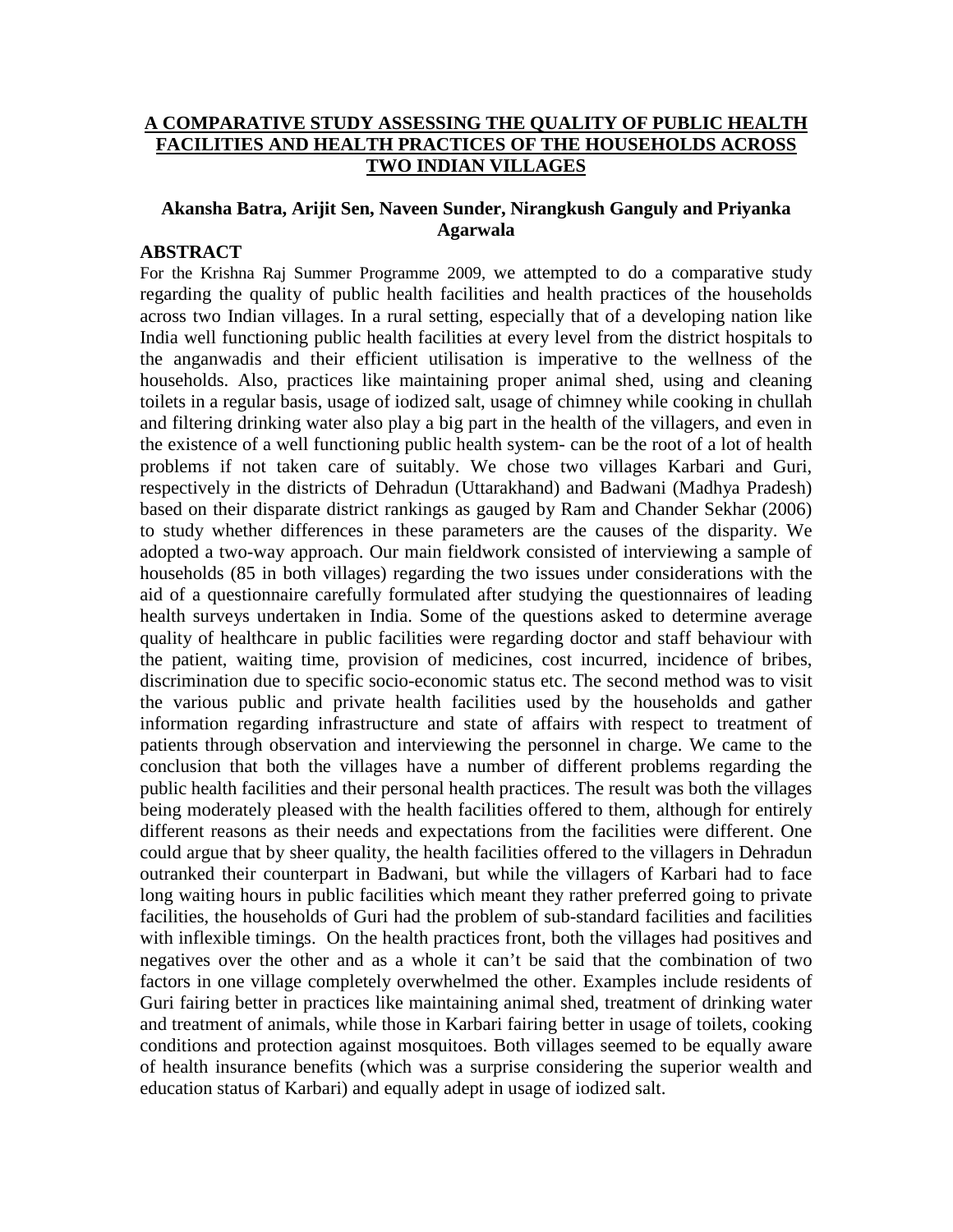### **INTRODUCTION**

We are very pleased to present the findings of the economic survey undertaken by us under the aegis of the Krishna Raj Summer Programme to assess the quality of health and public provisions for the same in the villages of Karbari (Dehradun, Uttarakhand) and Guri (Badwani, Madhya Pradesh). We thank the organizers of the Krishna Raj Summer Programme and The Centre of Development Economics, Delhi School of Economics for giving us the opportunity and support to organize this effort. We are also very thankful to the relevant authorities and the general populace in Uttarakhand and Madhya Pradesh, who co-operated with us by taking out valuable time out of their daily schedule and providing us with useful support and information.

Our goal was to assess the quality of health and public provisions for the same in two villages of India, compare the findings across the two villages and provide some input which may result in the betterment of the existing quality. We deliberately chose two villages which belong in districts with contrasting qualities of healthcare in general in order to bring out the exact reasons behind the disparity and the differences in households in regards to their usage of healthcare facilities, education levels and maintenance good sanitary conditions, all of which are crucial for good overall health standards of any village. We collected data through surveys in households and public health facilities, interviews with health officials and village authorities. The household head, village head, health officials and a number of health workers (e.g. Anganwadi worker) were administered questionnaires for the purpose. The questionnaires were created on the mix of information obtained from similarly themed National Family Health Survey and WHO World Health Survey amongst others. They looked at various factors like demographic composition, animal hygiene, basic measures of sanitation undertaken, education levels, major diseases suffered, experience in public health facilities with regards to doctors, medicines, overall facility experience etc.

From the data obtained we tried to see a number of factors which might be affecting the health standards of the village and their relationship with other factors. For example, we generally found that the households following proper immunization procedures and hospital deliveries are likely to be in better health conditions but the more educated households are more likely to follow these procedures in the first place. In individual analysis we found that the village of Karbari, which is highly educated, follows better health practices in general and rarely have the need to go to hospitals. When they do however, they prefer the private facilities which are run more efficiently. Intra village, we find that the better off Gorkha Karbari are also healthier and more aware of good healthcare practices than the economically weaker Garwali Karbari. The village of Guri on the other hand was composed of very homogeneous households evident by their almost similar sanitary and healthcare practices. Compared to Karbari, they used the public facilities often, although in absolute terms the quality of public healthcare was of no match to that we found in Karbari. However, it seemed the public health facilities serving Karbari often suffered from the problem of patient overload. That being said, the healthcare facilities serving both villages got mediocre reviews from the households.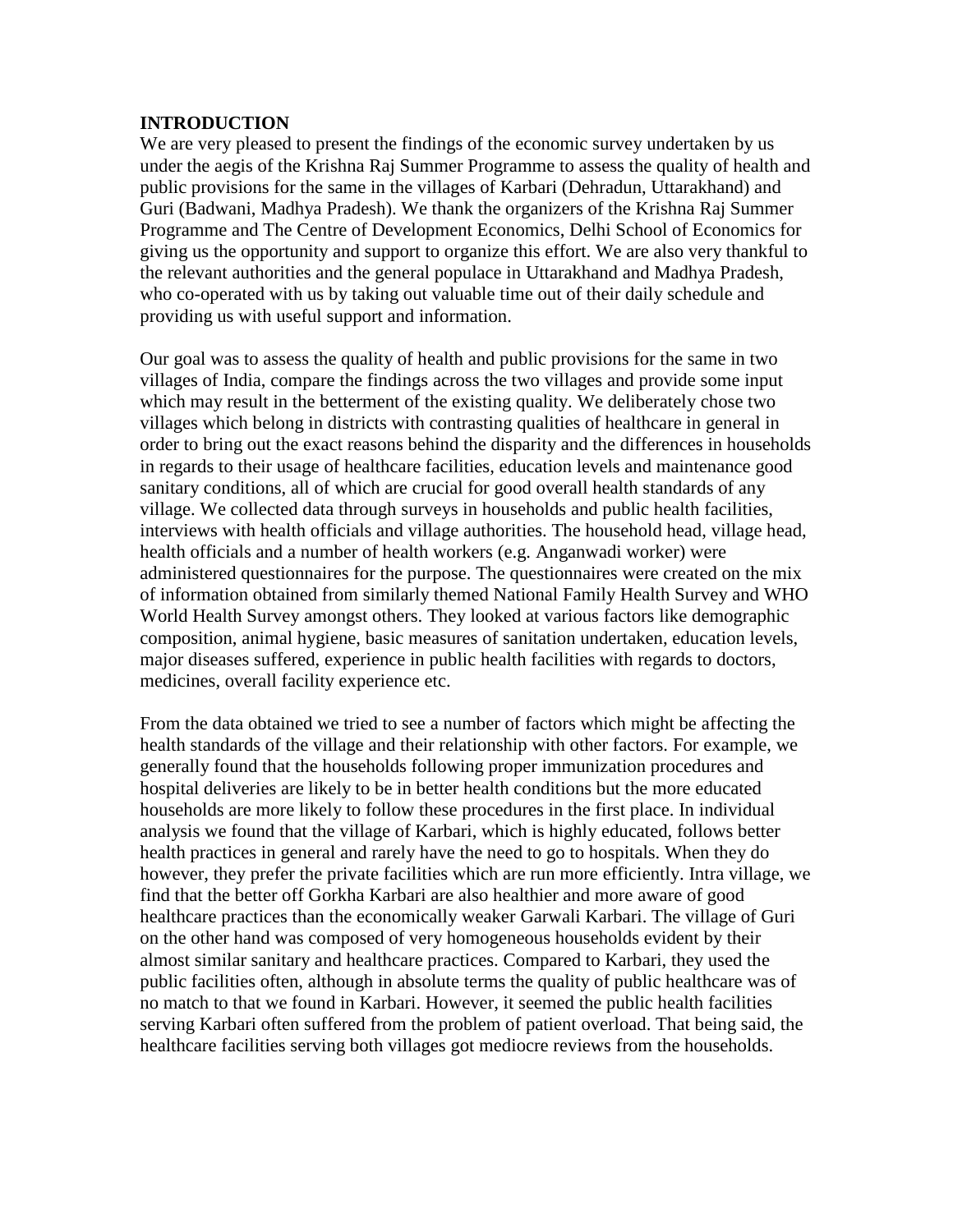The rest of the paper is organized as follows. First we specify the background on which the survey was undertaken, including the factors that determine health status and their importance along with a review of the existing literature in the field. Then we discuss our survey procedure, chiefly questionnaire formation and post-fieldwork analysis in some detail. The main part of our report, a village-by-village account of our findings along with a comparative study follows. We close the report with a set of conclusions drawn from our survey and suggesting some remedial measures. As appendix, we have included all the data we obtained from our survey quantified in the form of tables and diagrams. Finally, there is a list of references from which he report and various parts of our survey draws information from.

## **BACKGROUND**

In this survey we have mainly considered the sanitary conditions of the households and the access, utilization and the quality of health care facilities available to the villagers (whether public or private) as determinants of health standards of the villages under study. Sanitation is considered important because a lot of diseases arises simply from poor hygienic conditions and are readily preventable by the households itself. They include waterborne diseases (e.g. cholera), vector-borne diseases (e.g. malaria), foodrelated diseases (e.g. from eating improperly maintained left-over food) and even problems which can arise due to not having a proper kitchen or toilet facilities (e.g. ingestion of smoke and contamination of water by excretory products). If the villagers do their bit in maintaining relatively clean hygienic conditions then it is found that a lot of common ailments do not even occur.

That being said- it is of utmost importance to have functioning public health facilities which treat a reasonably common number of diseases accessible to the villagers. The reason is the villagers are often poor to afford private treatment and due to their daily wage earning type of work, they cannot often find sufficient time off to travel long distances for the appropriate public health facilities. Also in the village areas, a problem is the lack of well qualified private practitioners, most of them not having MBBS or any recognized degrees. This is also another reason why good public facilities are a requirement for the medical well-being of any village.

There are a number of types of public health facilities that usually should serve a typical Indian village. They are 1 The District Hospital, 2. The Community Health Centre, 3. The Primary Health Centre, 4. Sub-Centre amongst others. Also important are Anganwadi centres which provide healthcare, nutrition and education for young children and expecting mothers. Ideally speaking, Anganwadis and the PHC's should be readily accessible to all of the villages/areas in a village it tries to cover- as they are equipped (theoretically) to cover the basic health problems a village might face as well as things like child delivery and blood tests. Thus it is important to a) make sure these health centres have adequate facilities and b) the villagers are aware of the locations and facilities offered by these health centres.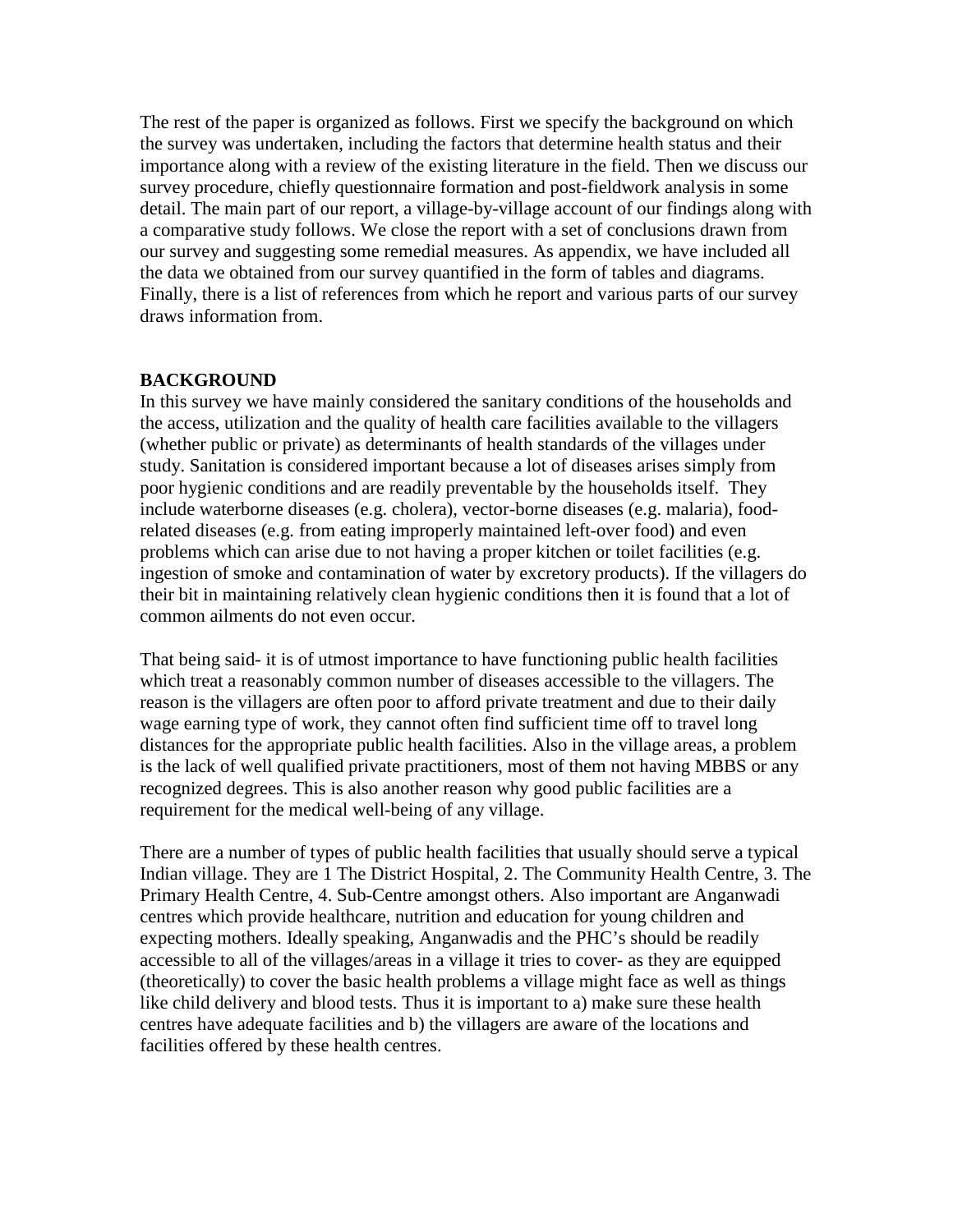There have already been several literature dedicated to the issues we are to discuss. **Mavalankar, Satia and Sharma** (1992,1993) highlighted the importance of Micro Level Planning for PHC's and also pointed out to the reasons of nonuse of public health facilities (with ways of rectification) through an intensive survey in West India. **Das Gupta** (2005) provided a comprehensive look on the state of public health in India, underlying the reasons for its well publicized decline and suggesting new policy tools to restore the level of public health system. Important empirical was done in the field by **Lokshin and Ravallion** (2006), who used a sophisticated estimation method to explain a part of "self-assessed" health in terms of objective health indictors and capturing broader dimensions of data on economic welfare, and **Ram and Chander Sekhar** (2006) who ranked the districts of India using health indicators such as number of children, birth order, sanitation condition and emergency healthcare indicators. **Chakrabarti and Chaudhuri** (2007) concluded after studies in the northeastern states that "availability of a rural health facility in the village and other community level programme propagates the utilization of health care." On the grounds of sanitation, **Ramani** (2008) conducted an extensive study on toilets in India and the role of various organizations to mitigate the poor conditions of toilet distribution in the country. Negative externality due to groundwater pollution was investigated by **Varuni, Chandrakanth, Nagraj and Srikanthmurthy** (2006).

### **SURVEY PROCEDURE**

For the purpose of our academic exercise, we administered separate questionnaires to **i. Households ii. Village head iii. ANM iv. ASHA (wherever applicable) v. Doctors in public and private health facilities**. We covered 85 households for each village and felt that we had an appropriate sample of the entire village in both the cases. We chose this technique because we thought that increasing the sample size would be a futile exercise if it doesn't contribute to the understanding of the village as a whole. This process was different for the two villages- In Karbari there was a clear segregation of the relatively well-off Gorkha households and the poorer Garwali households, so we had to keep in mind the fact that the households covered should give us an understanding of both these communities as well as the village as a whole. For Guri, the households were nearly uniform in economic structure, but the residents used the health facilities more actively than their counterparts in Karbari so they had more and varied stories to tell.

Three things must be mentioned here before we proceed to the next section. Firstly, the exact nature of questionnaires, Secondly, the rationale of choosing the two villages that we have chosen and Lastly, a brief overview of our analysis procedure. We shall tackle these issues one by one from the following paragraph.

Our prime importance was given to the **village household questionnaire** because the bulk of information we needed to obtain could be only be from each individual households. Each village household questionnaire comprised of three distinct parts. **Questions 1 to 13** covered the general nature of household (number of residents,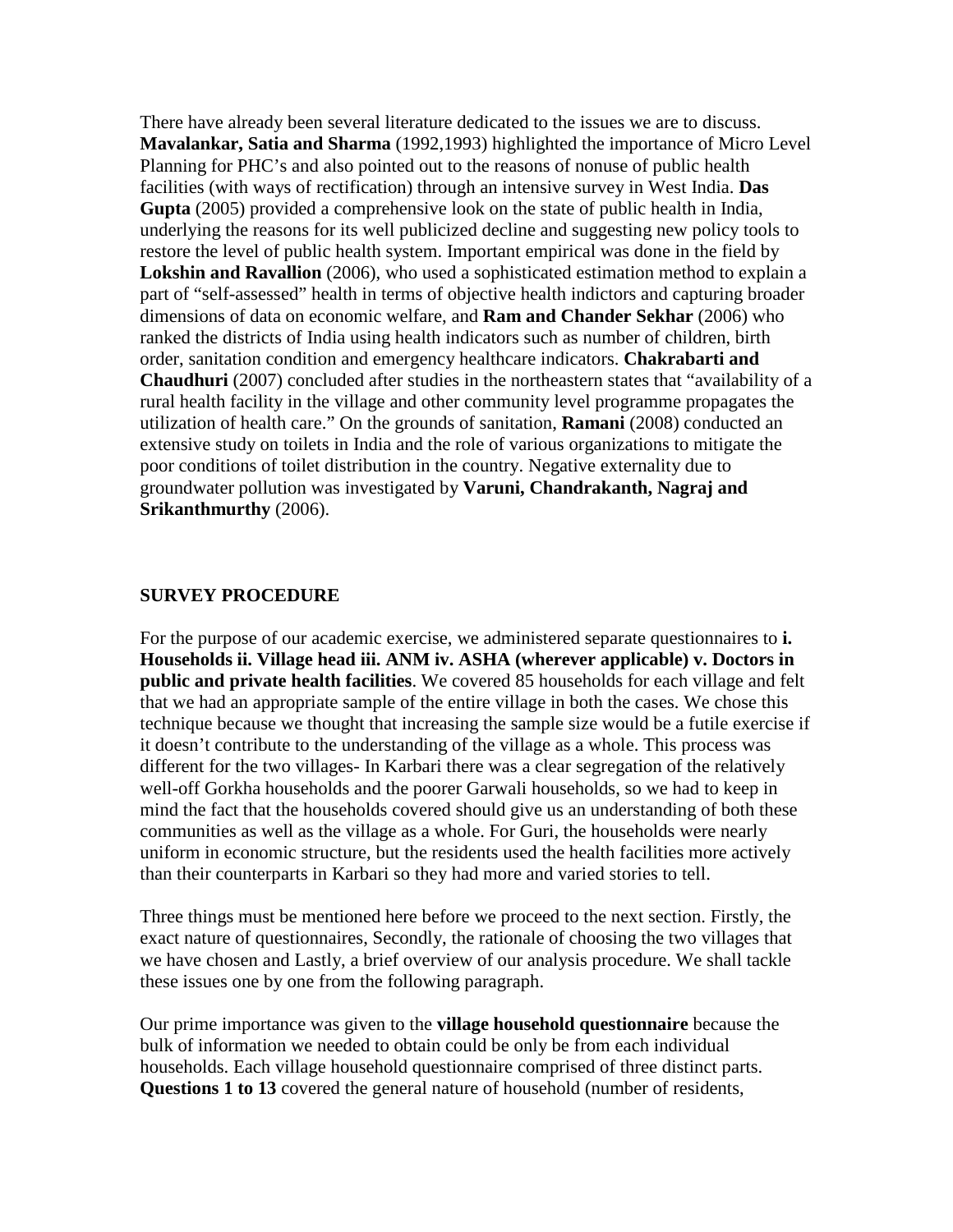educational level, major diseases in past one year, caste, wealth status, health insurance status, agricultural holdings, animal ownership etc,). **Questions 14 to 35** covered the state of sanitation of the household concerned (animal sanitation, proper treatment of drinking water and leftover food, protection from flies and mosquitoes, nature of cooking and toilet facilities etc.). **Questions 36 to 50** covered the primary topic under considerationutilization of health facilities (with an emphasis on public) by the household and their own experiences regarding them. The bulk of the data regarding formation of this questionnaire was obtained from the NFHS Household Questionnaires, with the health facility related questions mainly being obtained using data of the 2002 WHO World Health Survey Questionnaire.

**The village head questionnaire** contained questions pertaining to general information regarding the village (population, connectivity, presence of educational and health facilities etc.) and most importantly, specific questions regarding the health status of the village in general. The major source of inspiration was the NFHS Villager Questionnaire.

**The ANM and ASHA questionnaires** included questions relating to coverage, nature of services performed, personal experiences and observations in the line of duty.

Finally, **The Doctors** in public and private health facilities were also administered questionnaires. Typically this involved interviewing the doctor in-charge of the facility regarding the advantages offered by the facility and his outlook on the health status of the area covered. A few other doctors were also questioned regarding the challenges they faced in working at a health facility in a rural setting.

The Janasankhya Shtirata Kosh (JSK) or The National Population Stabilization Fund provides District Level Health Facility Data on its official website. Using this data, we find the Dehradun District ranks 196<sup>th</sup> out of 593 districts studied in the country while Badwani finds itself in the 458th position. The ranking is based on a study "**Ranking and Mapping of Districts**" done by Prof. F. Ram and Dr. Chander Shekhar of International Institute for Population Sciences (IIPS), Mumbai in 2006. They used factors such as number of children, birth order, sanitation conditions and emergency healthcare indicators. This study thus closely corresponds to that of our own and hence we take the rankings as a basic guideline.

From the rankings it is clear that we have chosen two villages in two districts which are widely different in terms of the level of common health parameters. Our interest in choosing two such villages (standing as proxies for the districts) is to check the exact state of health levels of the village itself and those of the public and private health facilities by interviewing the relevant persons involved in the system (i.e. caregiver and care-receiver) and find out how different they are in the cases of two villages concerned and if that difference justifies the differences observed in the rankings.

Our analysis has been limited, due to our limited expertise in advanced and sophisticated statistical methods, shortage of time and manpower to simple analysis of the data obtained through questionnaires by way of frequency distributions and derived diagrams.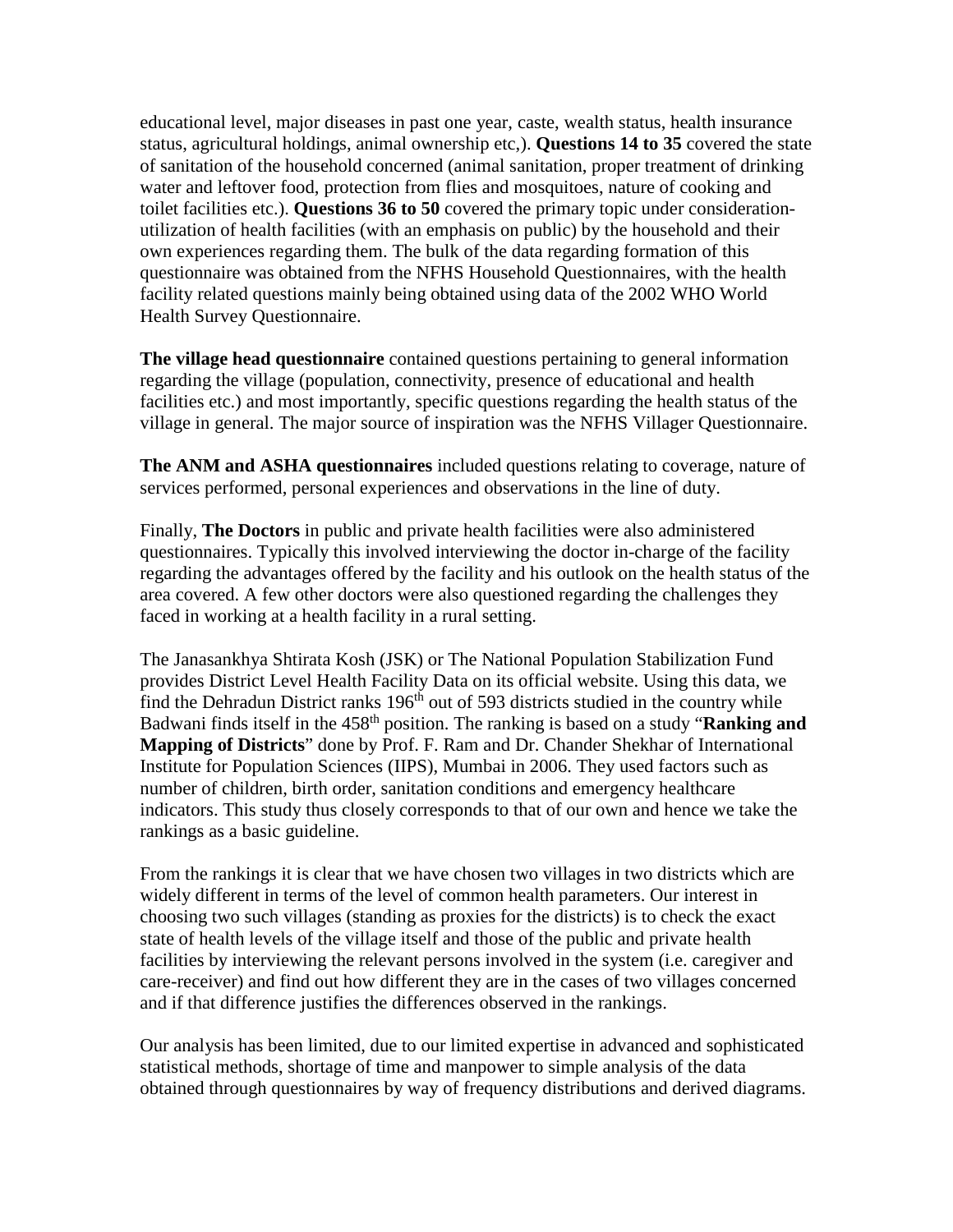We have focused more on the qualitative analysis of the data obtained rather than looking for answers in statistical processes. We have also tried to link various factors in our analysis and see if they have a correlation as one may perceive- for example, that between education level of head and treatment of major diseases or that between the number of households having an educated head coupled with the number of hospital deliveries.

## **KARBARI**

## **I. Overview**

Karbari lies in the Dehradun District, very close to the capital of Uttaranchal (about 20km), along the Simla Bypass, (the nearest town is Prem Nagar some 10km away). The village can roughly be divided into two parts- the Gorkha Karbari, comprising of the relatively wealthy Gorkhas, most of whom were army men and the Garwali Karbari, comprising of the poorer farmers and casual labourers (mostly of the Kashyap caste). About 400 families live in the villages, a large section of them being quite well-off but inclusion error is predominant throughout the village with incidents of people having a TV, Fan, Cellular Phone, Bike and a BPL Card being not uncommon. The age distribution seemed to be skewed towards the 20-40 region with no apparent gender bias noticeable amongst the children.

The main source of irrigation of the village, although agriculture was not widely practiced, was the glacial stream of the Himalayas, locally known as "Karva Pani". Tubewells provided the rest of the water for irrigation. As a result, crops like wheat and paddy grew easily along with maize and sugarcane. A lack of a centralized drainage system did not seem to hamper the cleanliness of the village a lot because most houses had their own way of drainage- either connecting to the river or underground. There was a semi metalled road which accessible by vehicles, which roughly bisected the village and the Simla Bypass nearby means that road access to Dehradun was not much of a problem. The village was fully electrified with load shedding occurring only half an hour to an hour per day. Post-office, Bank and STD Booth were all located within the village.

The village seemed to be highly educated overall with a number of people completing high school (especially amongst the wealthier section). Most of the children are educated up to high school and some were pursuing graduation. All the schools (primary, middle and secondary) were closeby within a radius of 5km. The nearest college was in Dehradun. In fact, there existed a few Private English Medium schools as well in the region apart from the government funded institutions, the former being preferred by the parents due to their apparent "superior" quality.

The village was served by the district hospital of Dehradun, in common parlance "The Doon Hospital"- which despite having good facilities was overburdened by patients from across the State (being the largest in State) and from the neigbouring districts in the states of Uttar Pradesh (Saharanpur) and Himachal Pradesh(Paota). The nearest PHC was in Nayagaon (3km), but being located in an awkward location (off the main road) people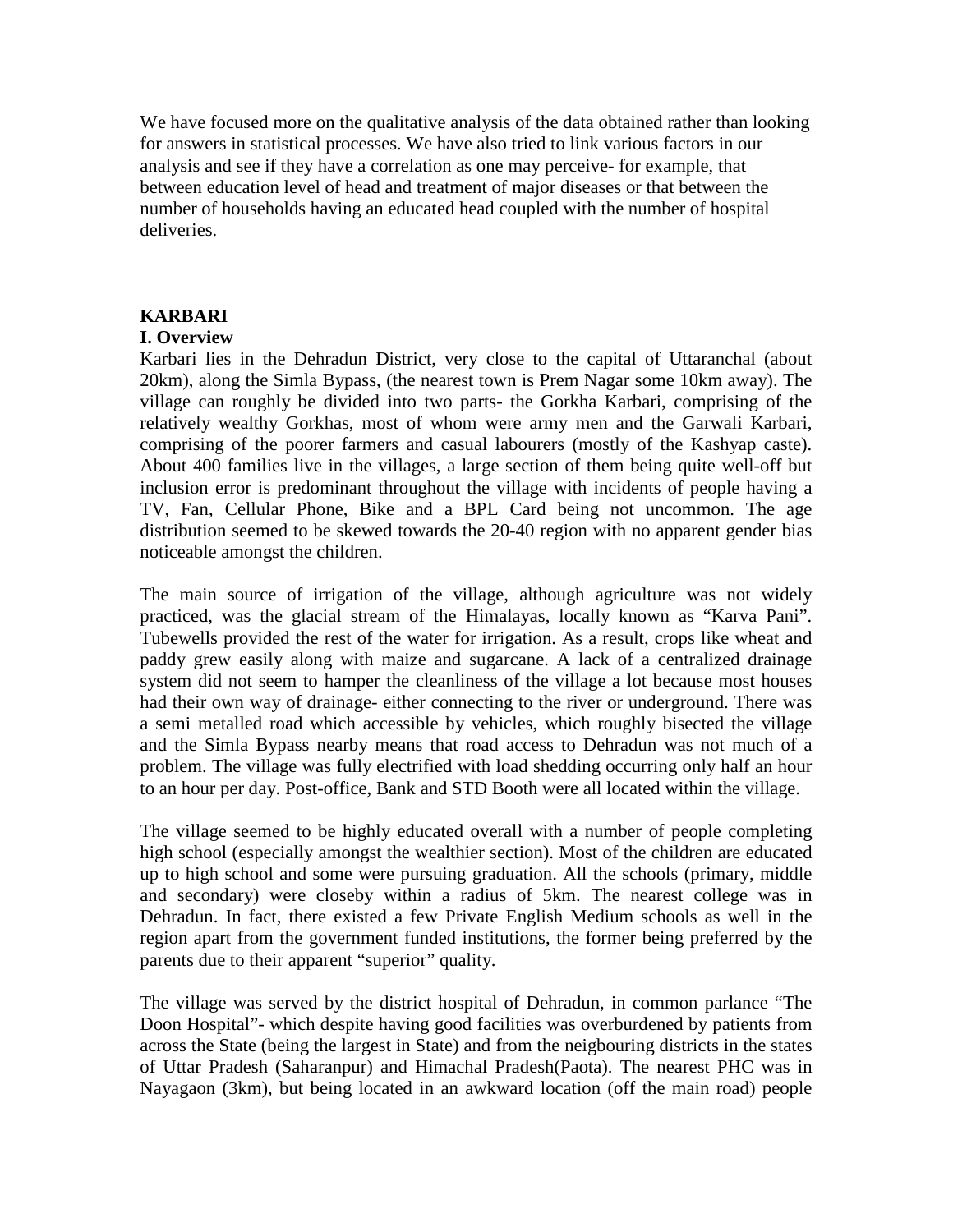were not aware of it or were unable to go there. Buddhi Chowk was the location of the nearest CHC(3km- not covered due to lack of time and resources), although there were a number of private doctors (most of them not MBBS) in the same region as well and the villagers preferred them greatly. There were 3 ASHA's and 3 ANM's in charge of the 3 Anganwadis located in the village. However, the village was in excellent health in general with fever, cough and common cold being the most common ailments. ASHA's provided DOTS to the TB patients and also took part in immunization (although according to an ANM and a few villagers ASHA was non-existent). Village head Malagurum said "The ANM's keep visiting the school... they also take active part in providing vaccines to pregnant mother and children and educating them." There was no polio affected child in the village.

The concerns for the village, according to the village head Malagurum were... "lack of public toilet... non-availability of health card (check name later) to many of the poor". Although a commendable job has been done in providing job cards (NREGA) to many of the villagers, Malagurum wanted this to expand further.

A notable organization in the village was PACL (Pearls Agrotech Corporation Limited) : under this , the zamindars take peoples' land in return of an assured sum and use this land to plant medicinal plants, spices, etc. after making the land fertile. Aforestation was also one of the main aims of this undertaking.

### **II. Household Structure**

The families were in general of medium size (5 to 8) members, with the houses pretty densely packed. This meant that their landholding was amounted to a few bighas in most cases and agriculture was not the predominant occupation. As noted, a high percentage of population had BPL cards in the wealthier areas as well- suggesting large inclusion error. However there were a number of exclusion errors, some of them quite puzzling. Take the case of Bala Devi Kasyhap- she removed herself from the BPL list after she thought that she was "not poor enough" where all the evidences point to the contrary. The newly promoted "Smart Card" (Rashtriya Sasthya Bima Yojona which provides cover up to Rs.30,000 for BPL families) health insurance was a rarity in the households with those having it rarely making use of it. This was mainly because they were not clearly explained as to what exactly was the use of this card and also the fact that a lot of them preferred going to a private doctor rather than to a public medical facility.

Domesticated animals were not ubiquitous, because majority of the families were not agro based and hold service jobs/ casual employment. The Garwali Karbari households consisted of a few cows with a good portion of them having permanent animal sheds which were cleaned on a daily basis. Animal hygiene seemed to be well maintained, which brings us to the question of sanitation.

#### **III. Sanitation**

The sanitation level of the households was in general very good, barring a few very poor households in the Garwali area. Almost all the buildings in the Gorkha region were "Pucca" and a number is significant in the Garwali area as well. The interiors and the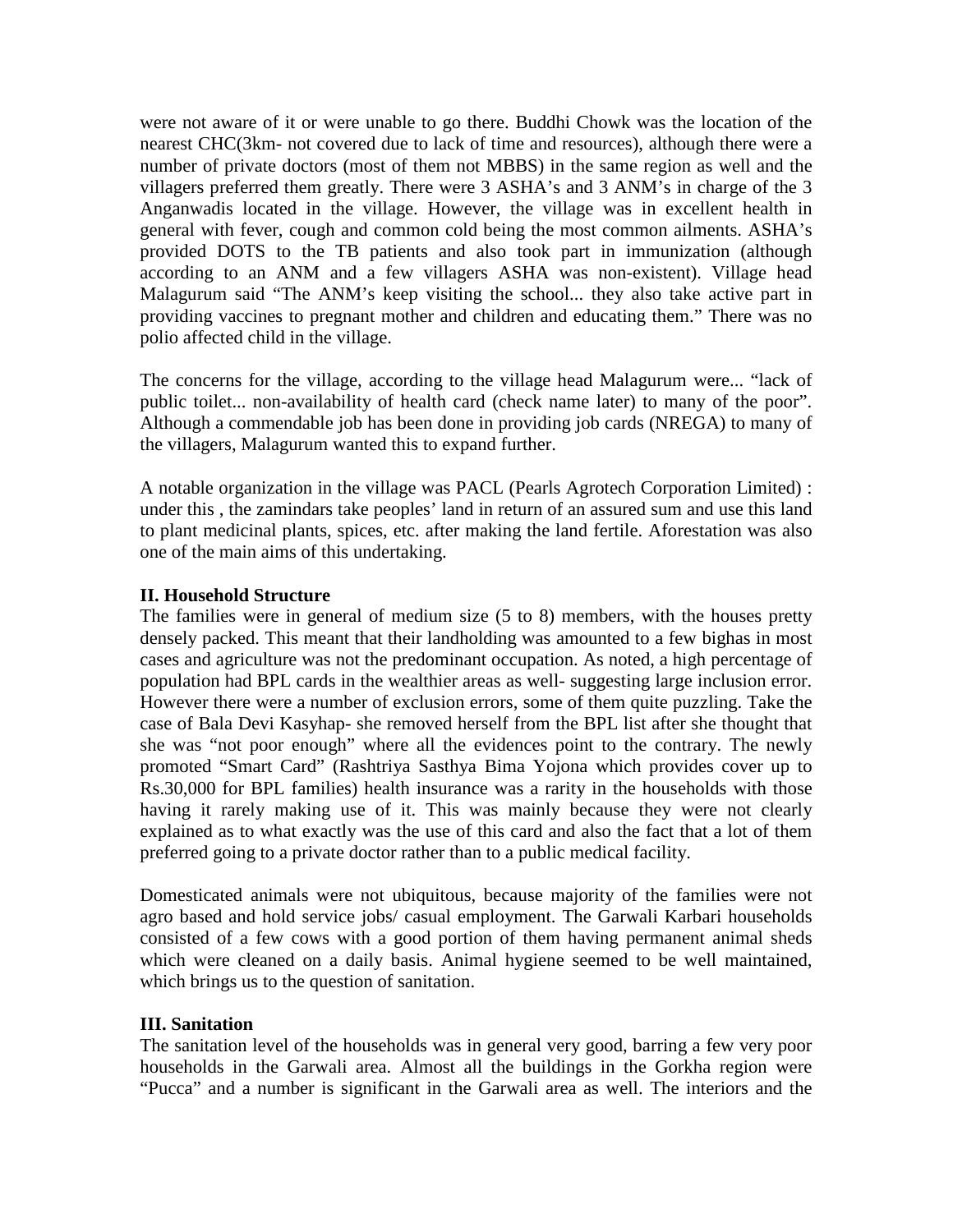exteriors were quite clean. Garbage disposal was done through burning (including plastic) which is very harmful for the environment. This was understood by the villagers to a certain extent but according to an educated villager, Rahul Chetri- "there is not much we can do about it. There is no recycling facility like the cities, no provision of a garbage man... we can't let things pile-up....". Animal faeces was used as manure but also dumped along with garbage. The manure was not necessarily for agriculture but also for maintaining personal gardens. The main water source was the canal water which came through tap along with tubewell water. Drinking water was found to be clean and it used for other purposes as well. However water supply was a point of contention, with the tap water coming for 2 hours in the morning and 2 in the evening. Sukhbir Thapa complained "we do not get water when we want... but we do get provided with plentiful of water in the four hours... tube wells sometimes behave erratically in the summer as well... you can't blame machines... they can also have off days." Water is as such drunk directly, although a few families strained it through cloth and even fewer use filters.

Toilet was omnipresent with pour flush being the dominant type although a number of wealthy households had a mechanical flush system. Toilets were cleaned daily, or at least twice or thrice a week for most of the cases. Harpic was the brand of choice although some families reported using phenyl or other acids.

Food was covered, but not usually stored more than a day with the left over being fed to the animals. In wealthy families, fridge was used. Some of the poorer families who do store food could not give any convincing answers on their methods. Dhani Ram, one of the respondents muttered "we keep it in a place away from the sun and try and keep it cold... we take good care so no files go in.... the food is kept safe." Flies were however a large problem in the village, especially in the poorer areas where the houses are not pucca and the courtyards are relatively unclean. However, not many households used additional mechanisms (apart from covering the food) to counteract the problem of flies. A few used flea net and some scrub their floors with phenyl. "The flies do not get inside much... so we don't really need to do that much to take care of them" claimed Gulab Singh Negi.

Chullah was predominantly used to cook food and the number of chullahs with chimneys was less than the ones without. A separate kitchen was predominantly used for cooking purposes. Salt was almost universally iodized- bought from the PDS/ open market is of the "Tata" namak variety. A few cases where salt was not iodized were those who bought salt from the open market in small amounts rather than in packets. An unusual case was the presence of a cockroach inside a salt packet in one of the houses. Mosquitoes were not apparently a large problem as only a small proportion used remedies such as mosquito nets, coils, window nets etc.

### **IV. Usage of Health Facilities**

The health level of the villagers seemed to be excellent and as a result quite a good number of them never went to a health facility in the last few months or so. As noted previously, there were no recurring diseases as such common to the village but some ailments we found on the course of the survey (apart from accidental injuries) were kidney damage, eye problem (mostly with old age), respiratory tract pain, pneumonia,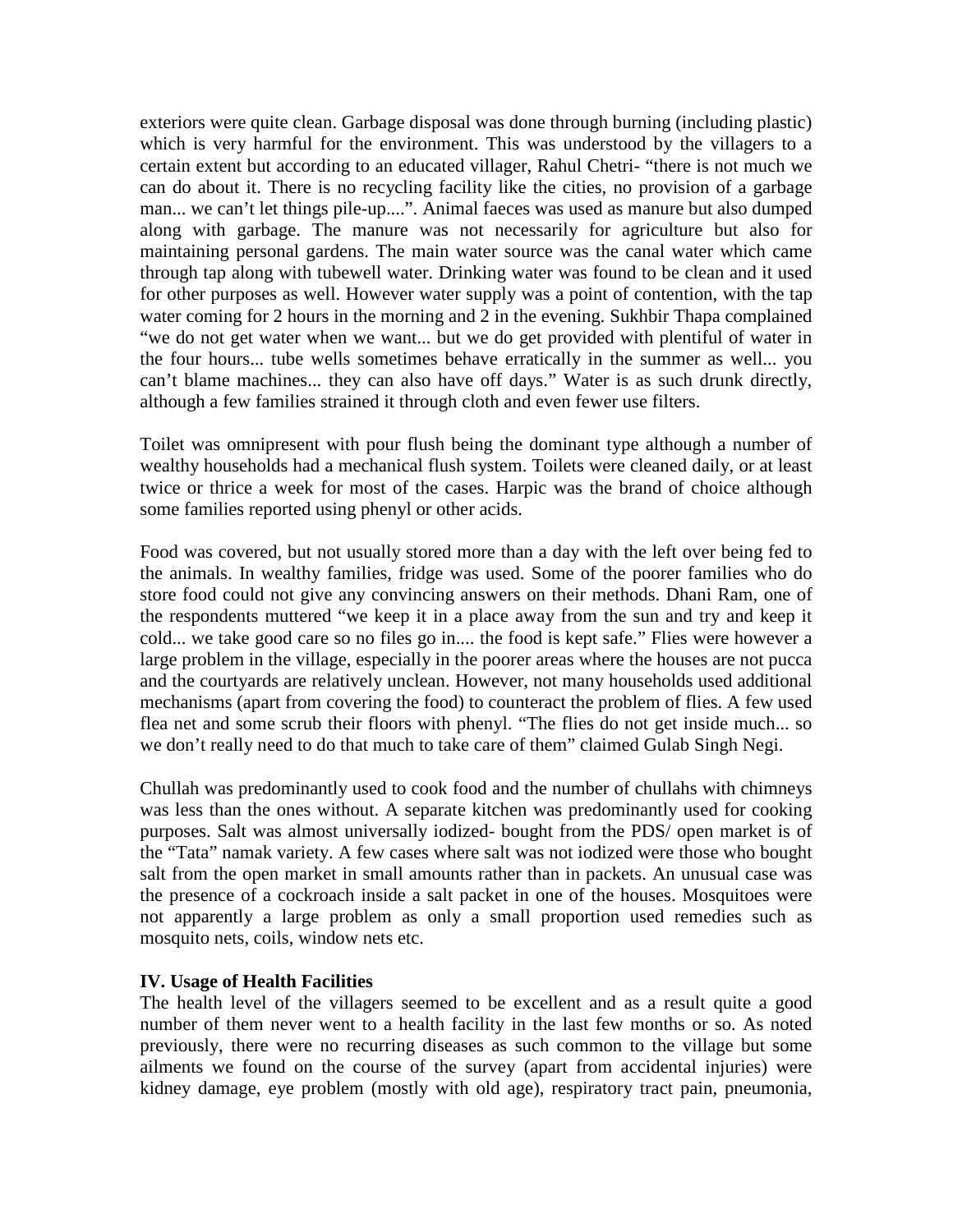diabetes (not cured by Doon Hospital) and blood pressure. According to the son of A.P. Thapa, stone problem was prevalent in the village due to presence of excess calcium in water. Private facilities were widely preferred and the reasons are plenty. Dhaniram said, "The Distance is too long... it is thus costly both in terms of time and money to get there... add to that the long waiting time." Naresh Singh accused that "In Doon Hospital... the Doctors who are supposed to be there are often missing in action... diagnosis is rushed and often flawed..." Money seemed to be biggest roadblock of not getting proper healthcare especially for the backward class. The government facilities were too far away (with awareness of the PHC being very low, although the administrators at the facility claimed otherwise from a "Well educated village like Karbari.") and private facilities were not cheap, both in terms of visitation fees and cost of medication. A quick look at the healthcare expenditures of the villagers tells us that every time a person visited a private doctor, the charges could have ran up to a few hundred rupees plus the medicines prescribed. Going to Doon Hospital cost Rs.20 per head one way and even there some tests were not free (although the poor does not use the BPL card, lack of awareness or alleged "indifference of the hospital" according to Ramesh Kashyap being the reasons.) and cases of outside medicines being prescribed were not unheard of (this is vehemently denied by Dr. Rammurthi, the hospital administrator).

The most notorious part of the Doon Hospital experience which deterred the villagers from going there was the waiting time and the waiting conditions. "It is an utter chaos for two hours...you have people in long queue standing outside in the sun... the corridors are jam packed" summarized Kaushal Thapa. Although a significant number had given positive experiences on the phenomenon as well, citing "adequate waiting space". The staff and the doctors also received mixed reviews with frequent accusations of fast and improper diagnosis, rude behaviour and mistreatment on the grounds of financial status and social class. "Contacts are important to get things done in Doon" felt Sukhdeb Bahadur and Hari Prashad Nautiyal stated that "Doon Hospital refused admission on the grounds of being too sick." When Genda Kashyap's father injured his hand, the Doctor "refused to treat him... as soon as he saw the report."

There was a 108 ambulance service which also received mixed reviews from the residents; Kaushal Thapa dismissed it as "useless" while A.P. Thapa praised its "quick response time." It was generally agreed upon that the cleanliness of Doon had improved greatly. There were a few accusations of bribes taken by nurses and ward boys. Madan Lal recounted that "Nurses and ward boys sometimes demand as much as Rs.200 before discharge as a service fee for what they did during the time the patient was admitted in the hospital."

Animals were generally treated by the households by private doctors who charge around Rs.100 to Rs.200. Public facilities were also availed, but mainly for purposes like vaccinations. Immunization record (where stated) was fair in the village especially in the wealthier regions. Apart from the Anganwadis and ANM's, the role of ASHA in this regard was praised by Suresh Kashyap, "They really helped out a lot after the birth of my children". This is in contrast to one Anganwadi worker who criticized the role of ASHA in the village.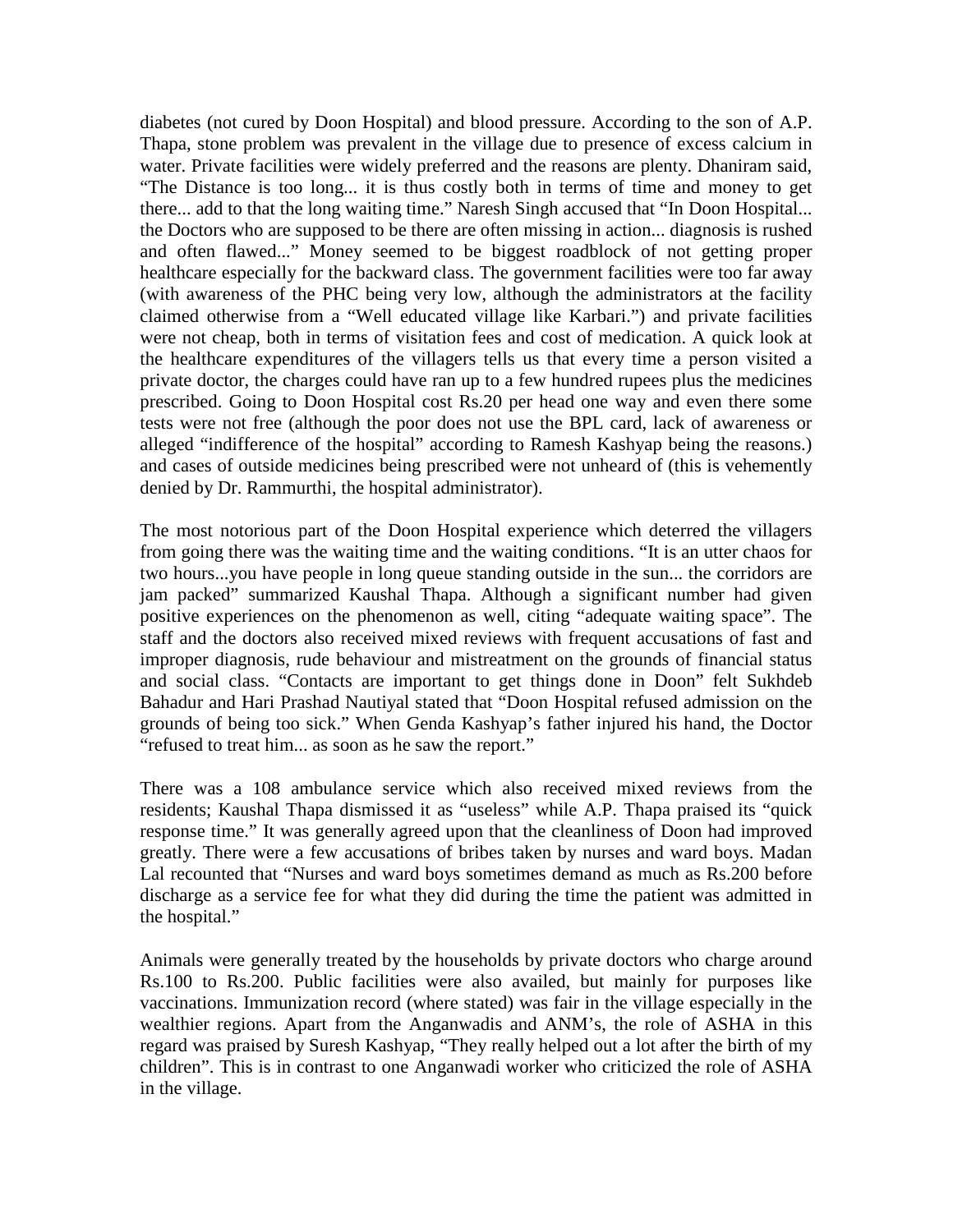There were also a good number of hospital deliveries although the poorer people had to do with Dai's (non-official) who nevertheless charged "a healthy amount". They also lacked awareness about the money that is paid by the government if a delivery is done in a public facility.

As a whole the public healthcare facilities offered to the village got moderate marks in the eyes of the villagers with the overall village healthcare facilities fairing not much better. Inability to cope with an emergency in the night was a point raised by many. However the villagers were not really aware of the PHC in Naegaon which was fairly well endowed. We were not exactly sure of the reason but talking to the villagers it seems that the facility's off the road location and the lack of publicity and awareness on the behalf of the people seemed to be the cause.

## **V. HEALTH FACILITIES**

We covered the Doon Hospital, The PHC is Naiagaon, the Anganwadis of the village and a few private doctors in Buddi Chowk through visitation, detailed observations and interviews with key personnel.

### **a. Doon Hospital**

We visited the much maligned Doon Hospital before doing the survey proper. The institution very recently was awarded with the ISO 9001:2008 certificate. It had excellent facilities, meeting the IPHS requirements for a district hospital, but as statelevel hospital it was unable to cope up with the sheer number of patients it had to entertain. 1500 patients visited the hospital every day on an average.

In an interview with the hospital manager, Dr. Rammurthi we came to know that the hospital has 250 authorized beds at present. The government has sanctioned Rs. 550 lakhs for the development of the hospital in 2003. In total there were four operation theatres and six OT tables. The OT's had all the possible equipments required. But the number of anesthetists was very low (2). Though the number of doctors was large, when compared to the number of patients, it is low. There were 24 female doctors and the number of beds in the female section (124) was more than the authorized number. The incubator facility was not fully operating but under development. The hospital staff was given regular professional training and administrative training. The government also organized professional up gradation training, administrative training and fellowships for the doctors. There were ayurvedic and homoeopathic doctors also.

We also visited the medicinal store where we came to know that the medicine supply was quite regular and adequate. All medicine and vaccines were supplied free of cost to the patients. The storage space was also good. There was a record room presently under construction and soon the billing system will get centralized. Before the year 2000, when the state was formed and Dehradun was named the capital, the government provided separate funds for different departments, so the medicine supply was never disturbed. But after 2000, the government turned to the Single-Window system by which it provided a one-short fund and it was up to the hospital to allot funds to the different departments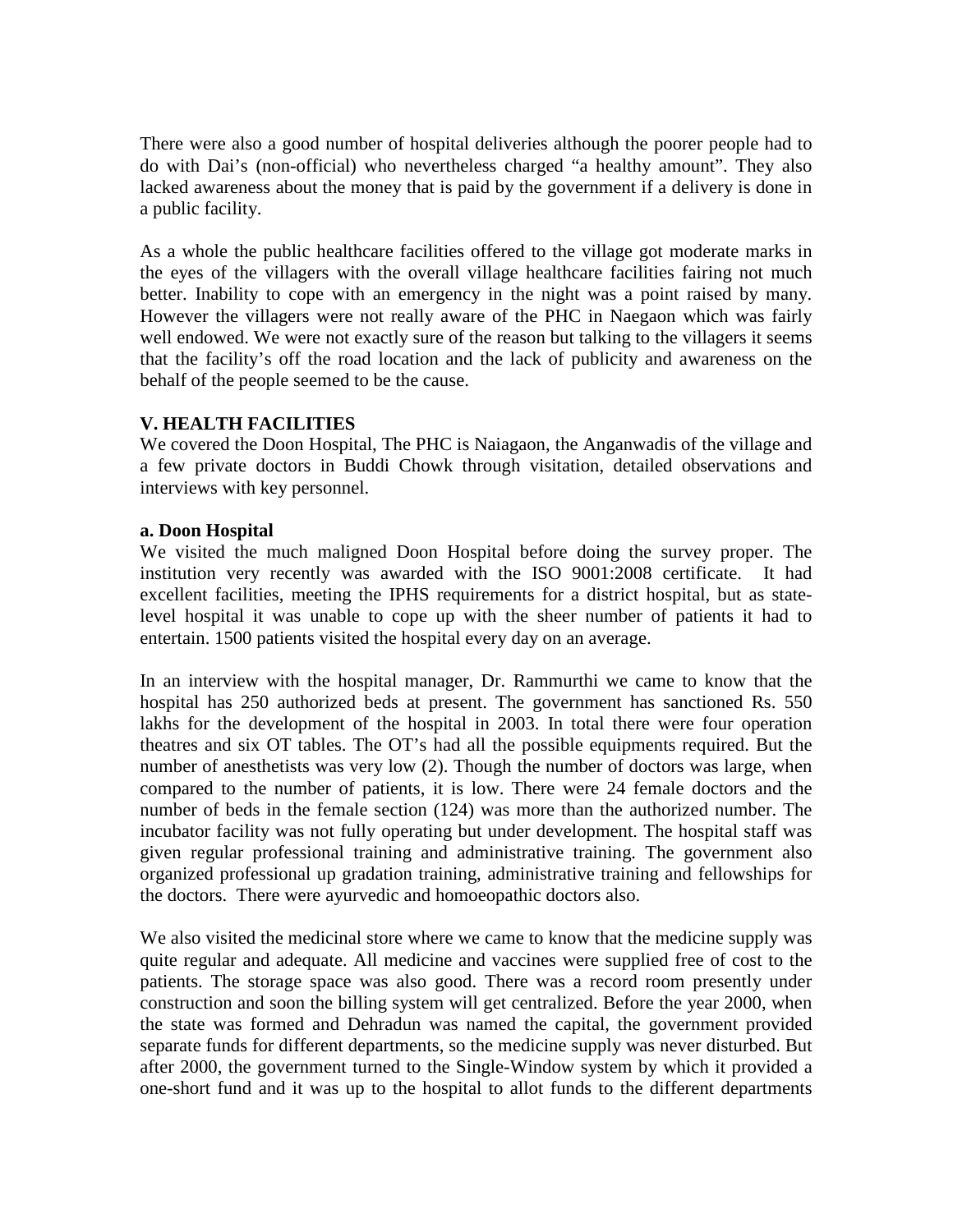according to its priorities, Due to this the medicine store, often, is allotted lower funds than it is normally supposed to be done.

We also interviewed a skin-specialist – Dr. Anil Arya, from whom we came to know that there was no region-specific skin diseases in the neighbouring areas but skin diseases were very common, sun allergy, psoriasis, fungal infection and air-borne hepatitis, to name a few. Sun allergy was more common in men as they usually stay outside due to their jobs. The doctor was provided a quarter, vehicle allowance, non-practicing allowance. He had worked for ten years in a village before, where he had several problems like he was not provided a proper house, no proper education for children, no clean drinking water. etc. These reasons demotivated him to practice in a village further.

We went around the whole building. The general wards were quite spacious and clean but the toilets were too dirty. Only the paying wards had clean toilets. The waiting time at the doctors' was too long. The waiting halls usually remained overcrowded. The patients are provided medicines and treatment free of cost. The tests were done for nominal rates; The BPL card holders are provided free tests like X-ray, mammography, saliva test. etc. The kitchen was quite clean. There was a separate section for DOTS- treatment for tuberculosis. There was also a separate burn ward and an ICCU. The hospital also has plastic surgeons. Being located on a roadside, there is a problem of extreme noise pollution. Power supply is okay. Drainage facility is good- closed drains for sewagedisposal and open for storm water disposal. The drinking water supply was good and managed through an hospital-owned bore well.

### **b. PHC in Naigaon**

The facilities provided at the PHF can be compared to the provisions stated under the NHRM. This health centre had an appropriate building infrastructure (puccaa) with male and female wards (4 beds), operation theatre, medicines, facility of stool and malaria test, vaccines were stored at the proper temperature , drinking water and toilet facility. The population coverage was around 36000.

The facilities at PHC were availed only by the poor. The point itself draws light on the inefficiency that PHCs fail in attracting the richer class. Reasons of low preference among the richer class were --no provision of lady doctors, complications in delivery cannot be managed, no provision of blood bank, incubators and only one doctor for the entire population (suggest long waiting time). There were alsi major problems like costlier medicines not being available, service timings were less, and emergency could not be well managed. In the region, number of sub-centers was less than required as informed by the authorities.

Dealing separately with the issue of maternal and child care, we found some serious issues related to failure of polices as a result of low acceptance among poor regarding birth control measures especially in few communities. For them money offered for institutionalized deliveries was acting as an incentive (this problem was restricted to very few communities).

The major problem was the inappropriate location of the PHC also people were illinformed. These factors worsened the situation as people preferred to visit the nearest quacks.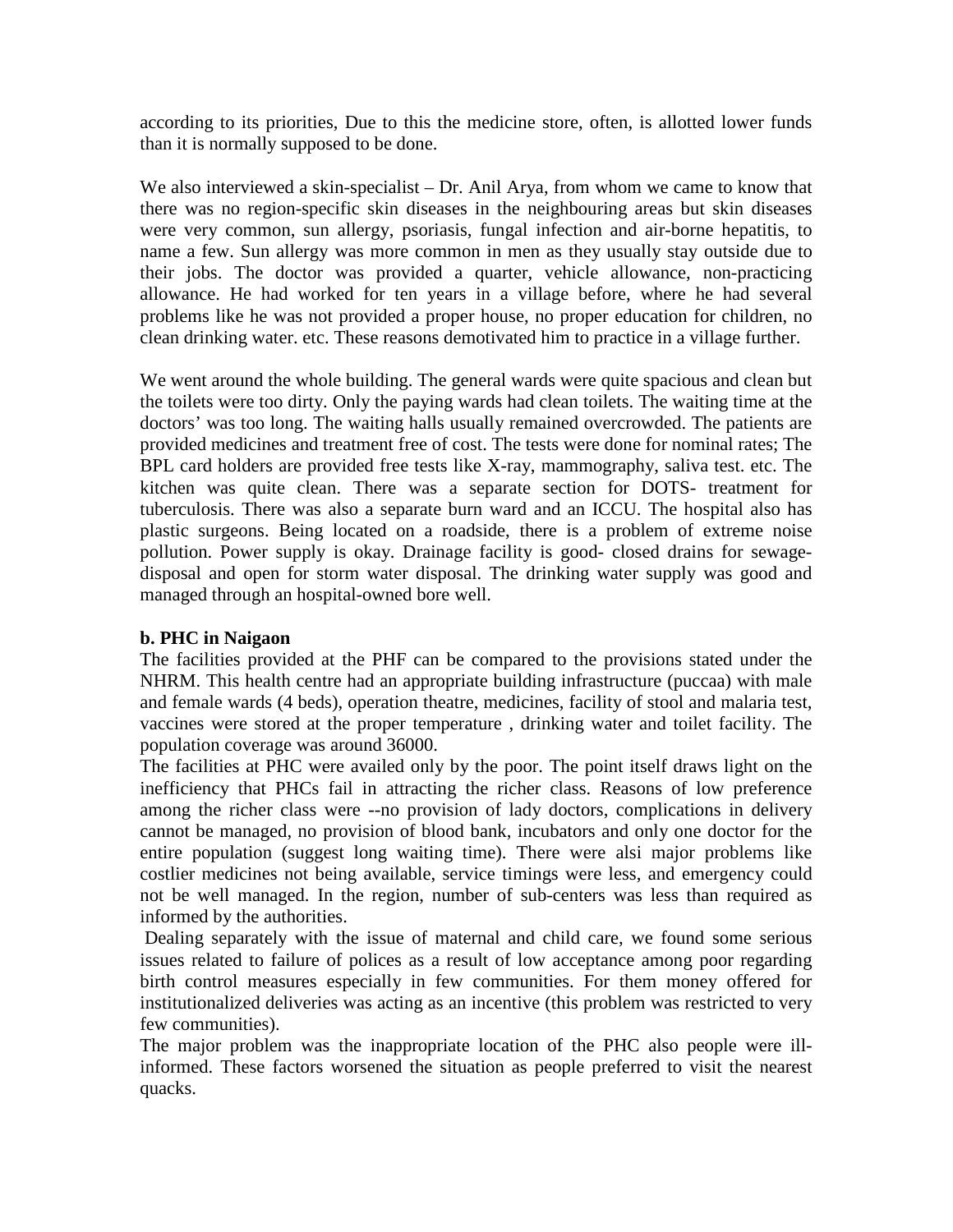This study rose up the issue of inefficiency and inappropriate location of public health facilities, but at the same time it became obvious that the government plan has resulted in some improvement in deserted areas which otherwise would not have been possible. Different issues crop up regarding inefficiency. Leaving apart question on the governments plan or NRHM we found poor implementation at the micro level.

### **c. Anganwadi**

There were three Anganwadis in the village. The first one we encountered was in the Gorkha area run by Anita Sahi. It was one of the "mini-Anganwadis" and is thus often depended on the support of the "Mother Anganwadi". The supply of materials was reportedly as stipulated but Sahi conceded that they were not enough and also admitted to the possibility of leakages. She also explained to us about great length regarding anganwadi politics especially in part of the mother anganwadi (elaborate). The Mini Anganwadi gets allotted Rs. 500 which was not sufficient considering the fact that it covered a population in excess of 500, well over the stipulated 150. Abortion cases were rare. The anganwadi itself was a medium sized room, equipped with educational paraphernalia like charts, toys etc. Electricity was not there, latrine was present as well as cooking facilities in a separate enclosure, which however unfortunately lacks chimney or much precaution from the smoke from entering the anganwadi proper. The food supply was erratic with no biscuits or nutrient powders visible to us as evidence. There were some 15 children enrolled and it was quite clear that budgetary and supply constraints made the well being for them difficult to look after.

The second anganwadi we encountered was run by Pushpa Devi. It was well equipped in terms of educational equipments with lots of charts, toys, slates and building blocks. There was no provision for electricity as there was no facility for bill payment by the government! Cooking was done inside. This was troublesome for a number of reasons. Firstly, there was no chimney and moreover the area was quite small and not very clean. The food supply consisted of biscuits and nutrient powders from state health department. These were found unused and past expiry date. The norm was generally that a child was given one packet (75 grams) per day and that would meet the need for nutrients for that child. In addition to this there was khichdi which was served on a regular basis which has stopped for unexplainable reasons. Nowadays Sattu was served in the anganwadi, but the problem was that the supply was a little bit short and hence there was a tradeoff whether to give it to the children or to the pregnant ladies.

According to the care taker, medicines used to come earlier (around 2 years ago) but not now. It mainly comprised of a kit containing cotton, paracetamol and other basic first aid stuff. A register was maintained with nine children being registered in the month of May. The latrine was existent but non-functional, not adding to the average state of sanitation of the facility.

As far as the facilities go, they get Rs.1500 per year for the government scheme Sarva Shiksha Abhiyan and apart from that they get Rs. 1950 biannually from the Mata Samiti for the purchase of oil, sugar, utensils etc. the anganwadi also has to conduct a bi-annual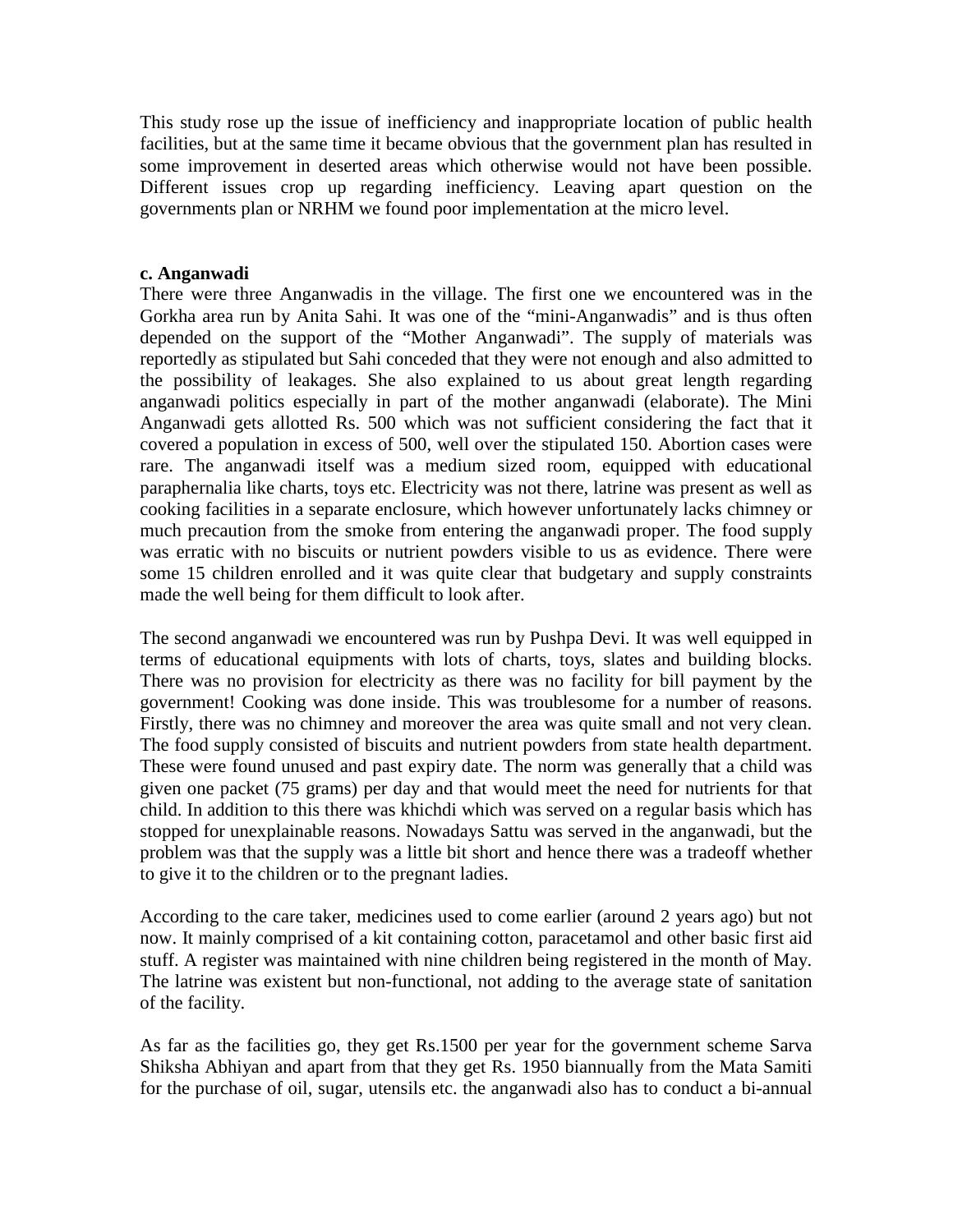survey apart from educating girls from 11-18 years old about menstrual cycles and cleanliness methods.

The third anganwadi was another one in Gorkha Karbari, run by Sunita Thapa, who was working for two years. It has 7 to 10 children registered from Gorkha Karbari with weekly meetings being held for women and young girls (11 to 15yrs). Children were provided vaccinations every third Saturday, the supply being erratic at times but presently okay. Apart from that she also provided training on healthcare, food types for children etc. to the mothers. "Sattu" was the food supplied to the children, young girls and pregnant ladies, but was recently very short in supply. There was no electricity or latrine. Among the learning equipments, toys were not supplied- but there were boards and chalks. Medicine was not supplied and the ANM came and provided vaccines only if there were a large number of children. Interestingly, the people of Gujjar Mohalla were resistant towards vaccination and blamed the Anganwadi if the children got sickexamples include Naresh Kashyap and Kailash Kashyap, which corroborated with their responses in the questionnaire.

## **d. Private Doctors**

There were a total of 3 Private doctors in and nearby the village. They were mainly located at Buddhi Chowk. We have profiled them separately as they were disparate in nearly all terms (type of medicine, experience, genre of clientele and their opinions on various common topics)

1. Mr. Ansari: He had done his graduation in Biology and had then done a specialization Diploma in Electro Homeopathy. He had been living in the area for more than 27 years. He said that, "earlier there was nothing here… no mode of transport neither was there any bridge…it was hell". He had a small shop which he had bought about 15 years ago in the bazaar. He used to rent the same place before that. In line with his education, he practiced homeopathy. On being asked why homeopathy, pat came the reply, "No pathy is complete for the cure of all diseases… only homeopathy can cure diseases like kidney stone and hepatitis… it is a long run cure and for short term relief one should resort to Allopathy."

He can be classified as a general physician with limited expertise and facilities. The knowledge that he has is mainly due to the experience of practicing for so long and he agrees to that fact. According to him Kidney Stone and Arthritis are the most common diseases in the village. He has his own theory as to why these are becoming more and more of a problem. He thinks that the younger generation is moving w\away from agriculture and hence is leading a more comfortable lifestyle and hence is sweating lesser and lesser and hence this leads to weakening of the bones and muscles leading to Arthritis. On asked what alternate form of employment has been taken by the younger generation, he nonchalantly replies, "ancestral property is being sold on a large scale as the younger generation is not educated enough to be absorbed in the service sector… in any case unemployment is on the rise…"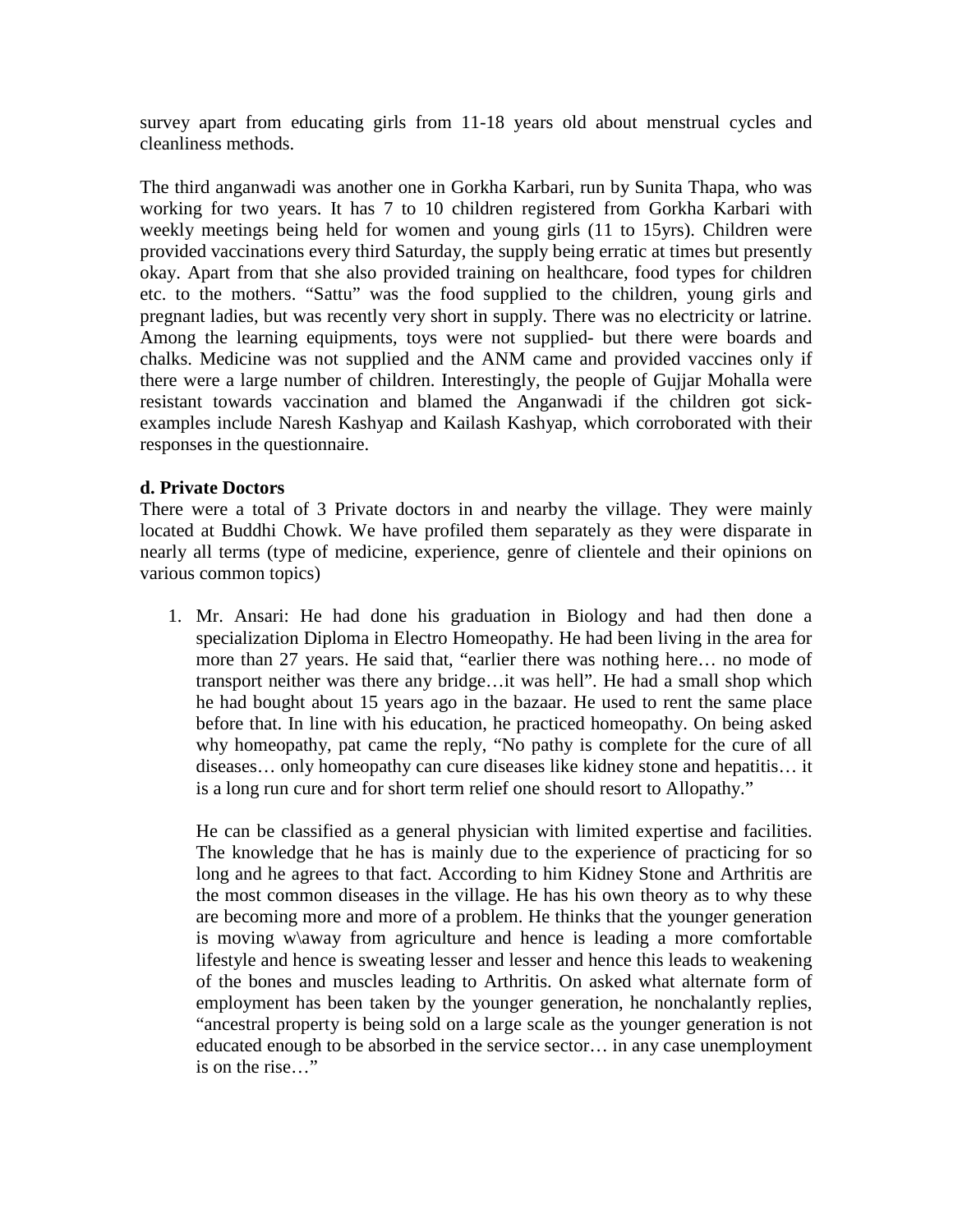He has an assistant for the past 3 years. The clinic has facilities for a Blood Pressure check, temperature check and a spherenometer. According to him, the number of visits has been on a rapid decline as people have either moved on to other alternatives or they prefer to call the doctors home for check ups. In his words," Homeopathy needs patience… people say that only the city folk lack patience but even the villages are not far behind." In case of referrals, he gauges the economic status and the status of the patient before referring to any place. He mostly refers to the Public Hospital, but some times even refers to Mahant Indresh. He is an active member of the red Cross and attends a few seminars here and there if and when time is available.

2. Mr. Vijender: He had studied B.M.S from a private institute near Chandigarh. He had arrived in the area around 6 months ago. Before that he interned with an "eminent doctor" in Chandigarh for a period of around 3 years. He acknowledged the fact that he was not a Medical Doctor by qualification but he took pride in the training that he had under the tutelage of that famous doctor in Chandigarh. In his words ," those were real learning days… I worked very hard… sometimes 18 hours a day... I took no payment and used to always be around him... we shared a student-teacher relation and I owe everything I know to him."

As he was new to the region, he did not know much about the place and was still finding his feet in professional and personal terms. On questioned about the scenario of medical facilities in the village, he replied bluntly," all the doctors here are thugs… they do not have any legitimate degree… they are uselessly killing people by prescribing wrong medicine… all the doctors were locked out when the CMO (Chief Medical Officer) raided these places to verify their certificates." On being further quizzed, he went on to add that medicines are generally of 3 types: Ethical, Generic and Loose. Ethical medicines are generally costly but they are given after a thorough diagnosis is done of the patient and the medicine prescribed is on the basis of a cumulative assessment of the symptoms. Generic and loose medicines are administered in a very ad hoc manner and they are generally cheap and do not generally follow a proper assessment of the disease.

According to the doctor, there was a huge problem that you face when one is practicing in the rural areas. He said that, "here you cannot give people costly medicines and therefore ethical medicines have to be mixed with generic medicines… also people think that more the number of medicines a doctor prescribes the better the doctor is". This is his first individual practice and he still finding his feet in this place.

He finds the Hindu-Muslim divide in the place to be very strong and it affects the health scenario as well. Most of his clients are Hindu and he feels that the other Muslim doctor in the region pollutes the mind of the people and advises them not to go to him. He still feels optimistic and says that the number of people coming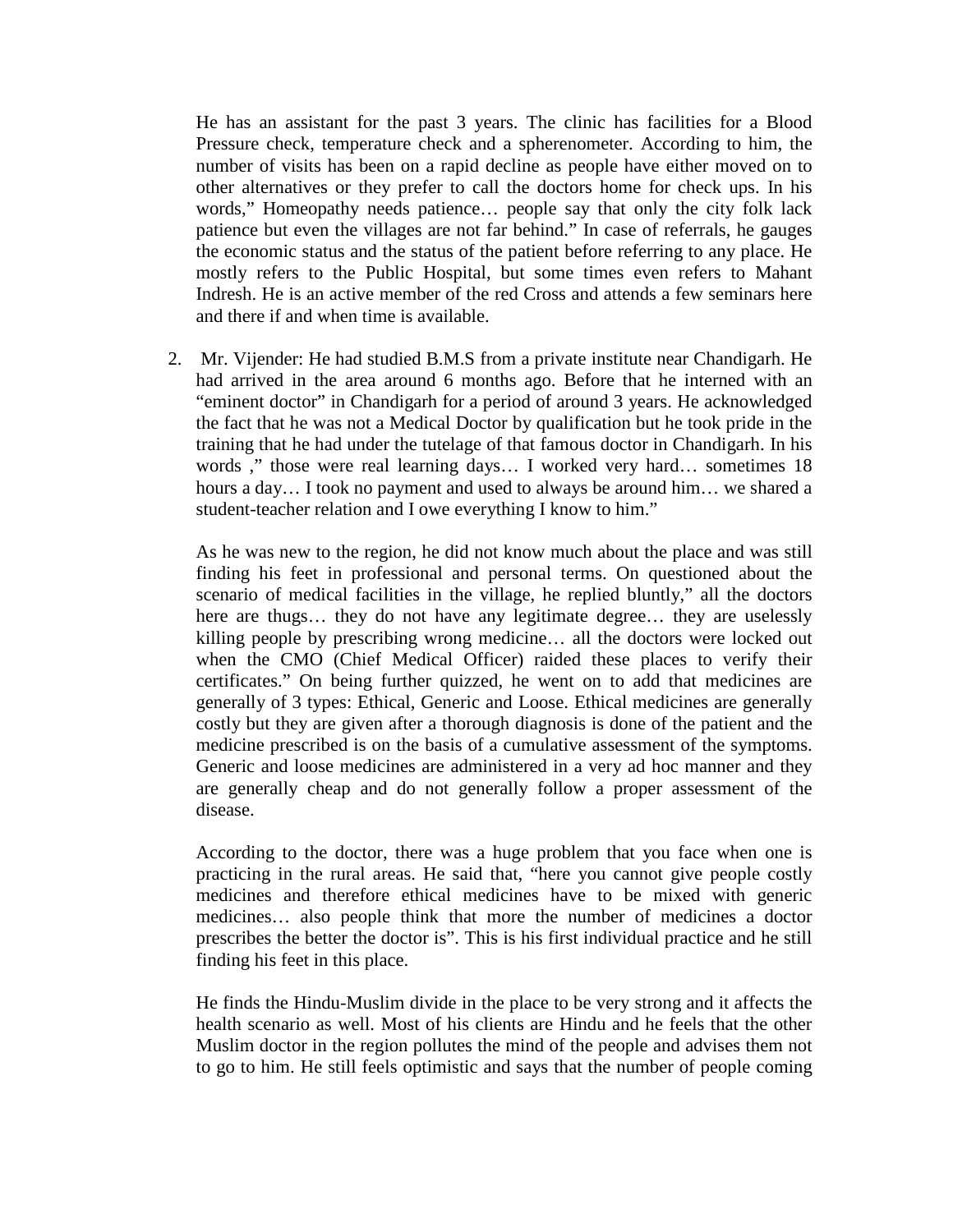to him is on a constant rise and most of the people who come are mainly people who heard rave reviews about him from his existing patients.

3. Mr. Navneet Unniyal: His educational background is that he has done a Bachelor Degree in Medical Sciences and then done a specialized course in Ayurveda. He has been practicing in and around this region for around 10 years. He resides in Panditwadi (10 kms from Buddhi Chowk). Before that he has practiced in New Delhi for about 3 years in a private hospital. During that period he allegedly gained expertise in Allopathic medicines as well. He now prescribes medicines of both nature: Ayurvedic and Allopathic.

He claims that he provides only the first line of treatment and in case of a severe problem he refers it further to the Government Hospital in Dehradun. The reason he says are twofold: firstly, the doctors are very competent and also the economic status of his patients is such that they cannot afford treatment from private clinics. According to him the most common diseases are Kidney stone and arthritis. The reason for the former is apparently the high level of calcium in the water and for the latter is genetic reasons. He claims that the problem with the patients nowadays is that they want instant relief and they do not understand that persisting with a certain dose of medicine is very important.

We had learned from sources in the village that his clinic was shut down for a while when the CMO had raided near-by villages for people fraudulently practicing medicine without being competent to do so. When asked about it he vehemently claimed," the policemen came… they misbehaved… asked for certificate and on showing them they said it is not authentic… the policeman must not even have cleared  $10^{th}$  class, what does he know about my degree... they closed my clinic for no reason." Then he went on to explain that he had to file a case with the CMO, whose final verdict is still pending but he was allowed to open the shop till then.

4. Vohra's Clinic: While conducting our survey we learnt that most of the families in the village preferred private clinics for institutionalized deliveries. We surveyed a private clinic in order to find out the reason of such preference (as such clinics are far more expensive). The clinic was called ' Vohra's clinic'

The facilities available were far better than at PHC. They provided 24 hours service and for the support the clinic had huge staff (four resident doctors, nine nurse and six ward boys). In total there were 24 beds with general and private wards facility. Other facilities were also available like labor room, operation theatre, incubators facility, ambulance, generator, drinking water and anesthetist on demand. The operation theatre is used for operations like gallbladder or caesarian delivery. There is a blood bank close by. It is therefore no surprise that this place a large and varied clientele from the village.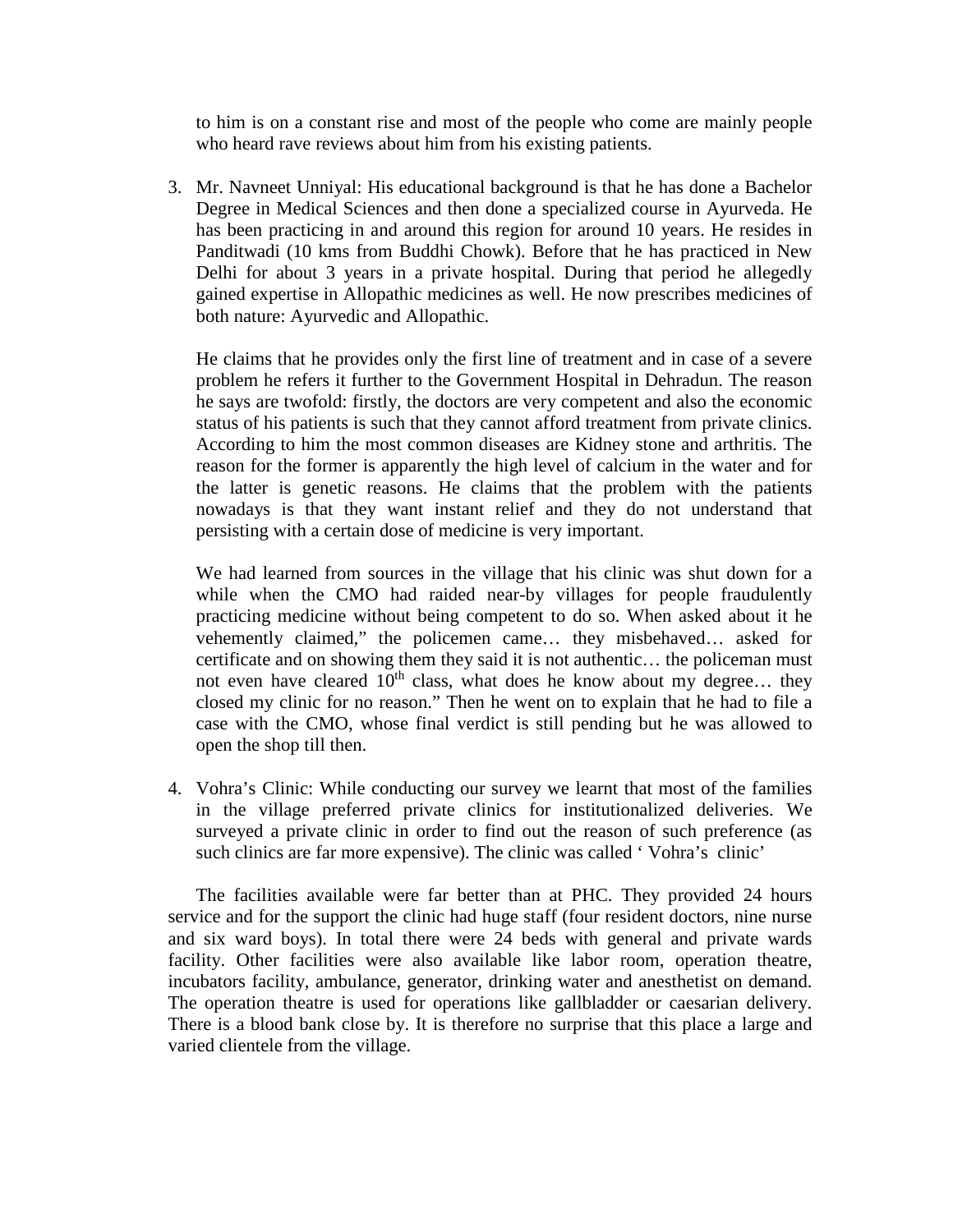## **GURI**

### **I. Overview**

The village of Guri lies in the Badwani district of Madhya Pradesh, about 30km from the district headquarters Badwani and about 10km from the chief township of the Tehsil it belongs to, Pati. The other important location nearby the village was the township of Rosher, about 5km away. The village was mainly composed of uneven non metallic roads and the nearest metalled road was about 3km away from the village centre. The terrain was extremely rugged and the area was in the form of permanent dunes making access a major worry. Most of the 500 households live below poverty line, with exclusion errors being very few (about 2 in the 85 households we surveyed) and no notable inclusions errors to speak of.

The village was fully electrified, although electricity was present only for 2 hours per day (from 8 PM to 10 PM), so the advantages of electricity were not really enjoyed by the villagers in earning their livelihood or even their comfort. The nights were typically cooler and all the activities finished around 7 PM. Due to the extreme climate present through much of the year, irrigation was often problematic as shortage of water was pretty pronounced. A number of ways were adopted to counter this problem, including construction of tube wells and water wells. Drinking water was obtained from the same source and was usually used in other activities as well. Jowar, Bajra, Maize, Cotton and Pulses were the major crops grown here. There was no drainage system to speak of but according to the village Sarpanch, it was neither necessary nor feasible because the houses were very far apart and the terrain uneven.

Theoretically speaking, the village was not very short on facilities. There was a primary school and middle school present within the village panchayat itself. The nearest PHC was in Rosher and the CHC was in Pati. Apart from the district hospital at Badwani, which was accessible through a 2 hour bus ride, there were a number of private doctors in Pati and Rosher as well. There was an Anganwadi just on the main road. ANM and ASHA were present in the village.

On a practical aspect however, none of these facilities were very well functioning. The schools were frequently devoid of teachers and the good educational facilities at Pati were 10km away. The PHC in Rosher was mostly vacant as well with *no registered doctors* attached to the facility. The CHC in Pati was only good for delivery and very basic medical check-ups. We shall discuss this CHC and Badwani District Hospital at length later. Bad roads often prevented the villagers to avail healthcare facilities as even a 10km trip can take more than an hour or so. Also there were stipulated hours of a day when one can catch a bus from the main road (3kms from the village). The private doctors in Pati were not really well qualified (no MBBS or MD) and *the village seemed to were very dependent on quacks.* The Anganwadi were non-existent in the sense that most of the villagers had no idea where the Anganwadi was located and it was in a deplorable condition. In fact, *not a single Anganwadi- eligible child was going to the Anganwadi in the households we surveyed.*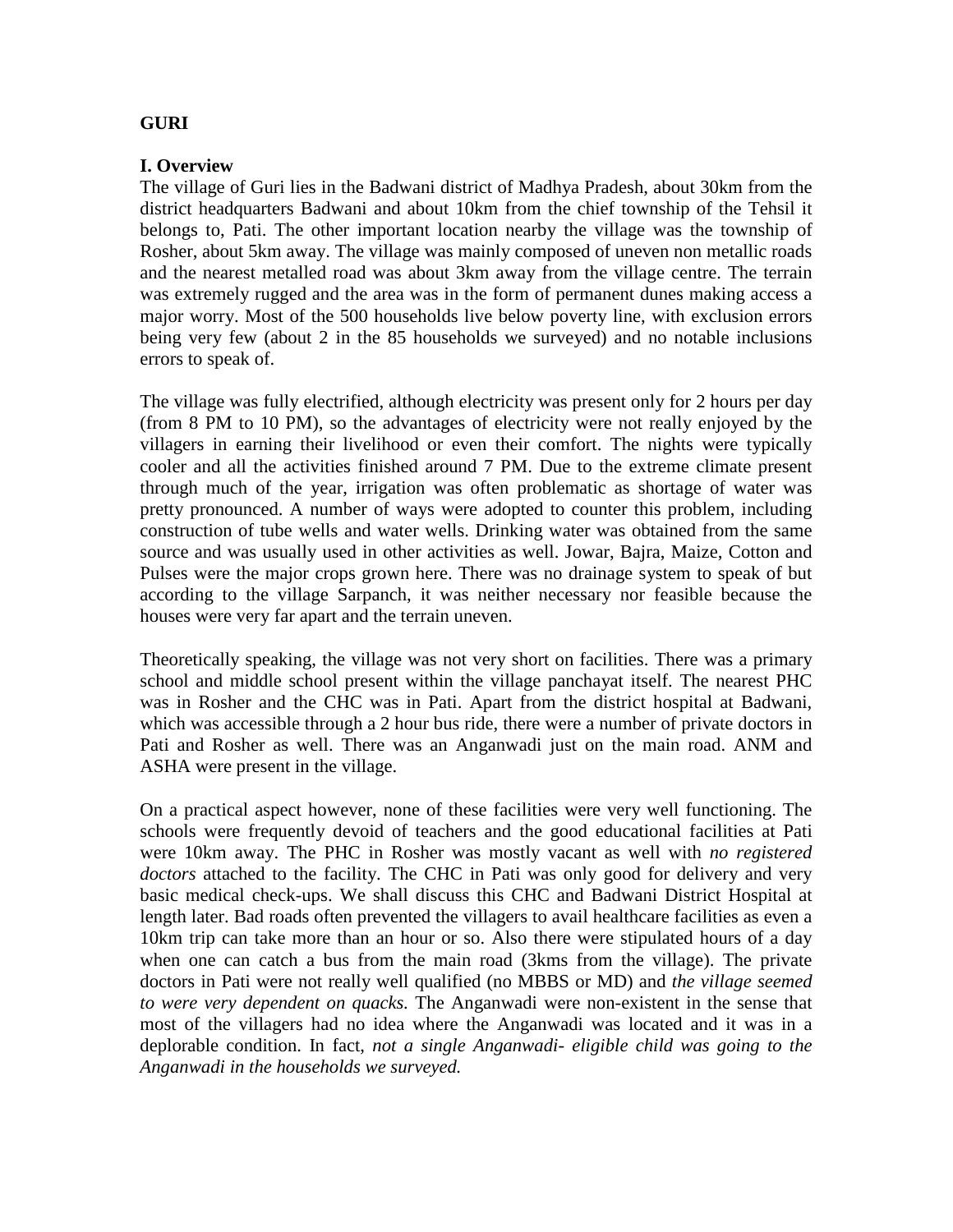Moving to general health conditions of the village, we found that Asthma, Colitwas, Body-ache, Nausea and Loose Motions were amongst the most prevalent diseases in the village. Malaria was common in monsoon. There were a few cases of Epilepsy as well, but this reporting was done in a public gathering (namely, a NREGA worksite) and we suspect that the simultaneous cases of Epilepsy cropping up here was due to a "domino" effect because we did not encounter a single case of Epilepsy on the households we surveyed one at a time.

Health checkups were done by the way of immunizations and general checkup twice a month through government camps in Rosher and Pati. There was also a mobile van unit which stopped by the village every Tuesday on its way to Rosher. There was no formal campaign of health education organized in the village by major organizations, but it was largely informally done by the village Sarpanch advocating clean water, covered food, clean living conditions and the like. School health checkups were sparingly done, usually once or twice in a year.

## **II. Household structure**

In surveying the households, we found that generally the families were of medium size (5 to 8 members) and often held significant landholdings (i.e. 5 to 9 acres)- although it was the case that the larger the landholdings, the higher the probability that it was being shared by parents/siblings living in separate houses. The Guri households were typically composed of middle aged (between 20-40) family heads and a number of small children (between 0 to 10). Pre-dominantly the villagers depended on rainfed irrigation, as stated above- with secondary methods such as canal, dug well or tube well. A few villagers reported using motorized irrigation mechanisms. A fair share of the villagers had the *Din Dayal Antyoday Upchar Yojana* card which provided "Free medical treatment and investigation up to a limit of Rs. 20000/- per family per annum for treatment and investigation in all government health facilities." In practice, only a few households knew what this card actually did and a fewer proportion actually availed the benefits of the card.

Almost all households had domesticated animals with a mixture of cows, buffaloes, goats and chickens. However, animal hygiene was poorly maintained in general. The animal sheds were mostly ad-hoc in nature, a cane structure covered by straws which provided little protection to the livestock in calamitous weather. In some cases the animal shed was integrated with the living area, which creates a most unhygienic situation for both animals and humans. The animal "shed" was cleaned twice a day according to most of the households but in general we found that the living conditions were not really very clean, exposing the villagers to a number of animal related diseases.

Coming back to the human inhabitants, we found without exception that all the senior members of the household were illiterate- which was quite expected since the education and communication system of the village were presumably worse before. Amongst the children, we found most children were illiterate- with most of them being the eldest/second eldest male child, not sent to school so as to help in agricultural activities. Female child were not usually discriminated against in giving education, and indeed we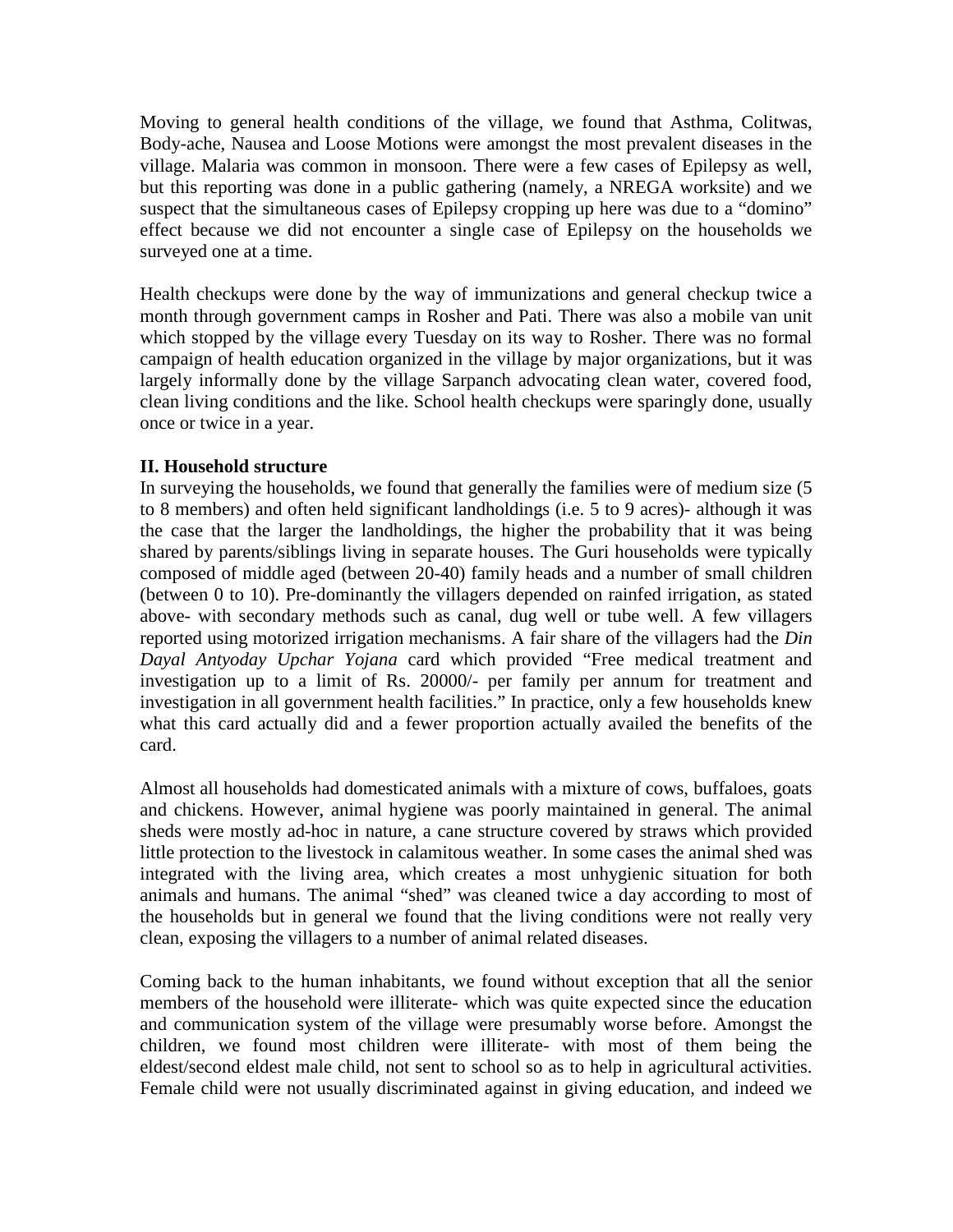found that some of the highest educated children are female with a few of them studying in class XII.

### **III. Sanitation**

The households in general showed a below average level of sanitation. Aforementioned animal sanitation problems aside, the garbage disposal technique was a suspect. Both animal faeces and other garbage were used as manure. But the problem was that cow dung should be stored for six months before they are eligible to be used in agricultural fields and this storage of cow dung in some cases was just next to the animals themselves without proper covering. Also the use of plastics in the agricultural fields was extremely harmful not only to the crops but was unsafe for general environment as well through release of a number of harmful substances. The villagers seemed to be mildly aware of the problem but maintained that they were helpless as they knew of no other plastic disposal means. There was no plastic disposal/recycling schemes in these remote villages as there are in cities or townships.

Water was predominantly obtained from underground by hand pump. Although arranging water for irrigation was a reported problem, drinking water was readily available in most households and only a fraction reported water problems and that too mainly during summer. The water seemed to be clear enough for drinking but still most households strained it through cloth before drinking which was good to see. Water for other purposes was obtained from the same source.

Perhaps the biggest drawback of the village was that *not a single household had a dedicated toilet facility.* The ill effects of not having a dedicated toilet facility have been well documented and was a prime cause of diseases and untimely deaths in India. This was a strange occurrence, considering that construction of a toilet was not very difficult and was not too costly as well considering the fact that most of the villagers had constructed their own houses in the last decade or so. But the main problem in the village was that of the construction of a drainage system which was next to impossible because of the rugged terrain in the region. Hence there has to be intervention from the government and a concerted effort from them in unison with the local people if an effective solution to this problem has to be developed.

Food was in general was covered and was eaten within 24 hours of cooking. In some cases food was stored keeping bowls on water but in the cases where we found the food was stored, no convincing answer on the exact storage technique was found. Flies are a problem due to animal related hygiene but no measures are explicitly taken to counter this problem. Rooms are averagely clean but there was lot of animal faeces was lying on the floor as there was not any separate shed for the domesticated animals and they roam around freely in the courtyard. Cooking was done in all houses by a chullah inside the house with no chimney to let out the smoke which causes health problems. The walls near the chullah have become black due to the amount of soot that has settled on them during the course of time. This gives us an indicator as to how big a health hazard was the non presence of a chimney.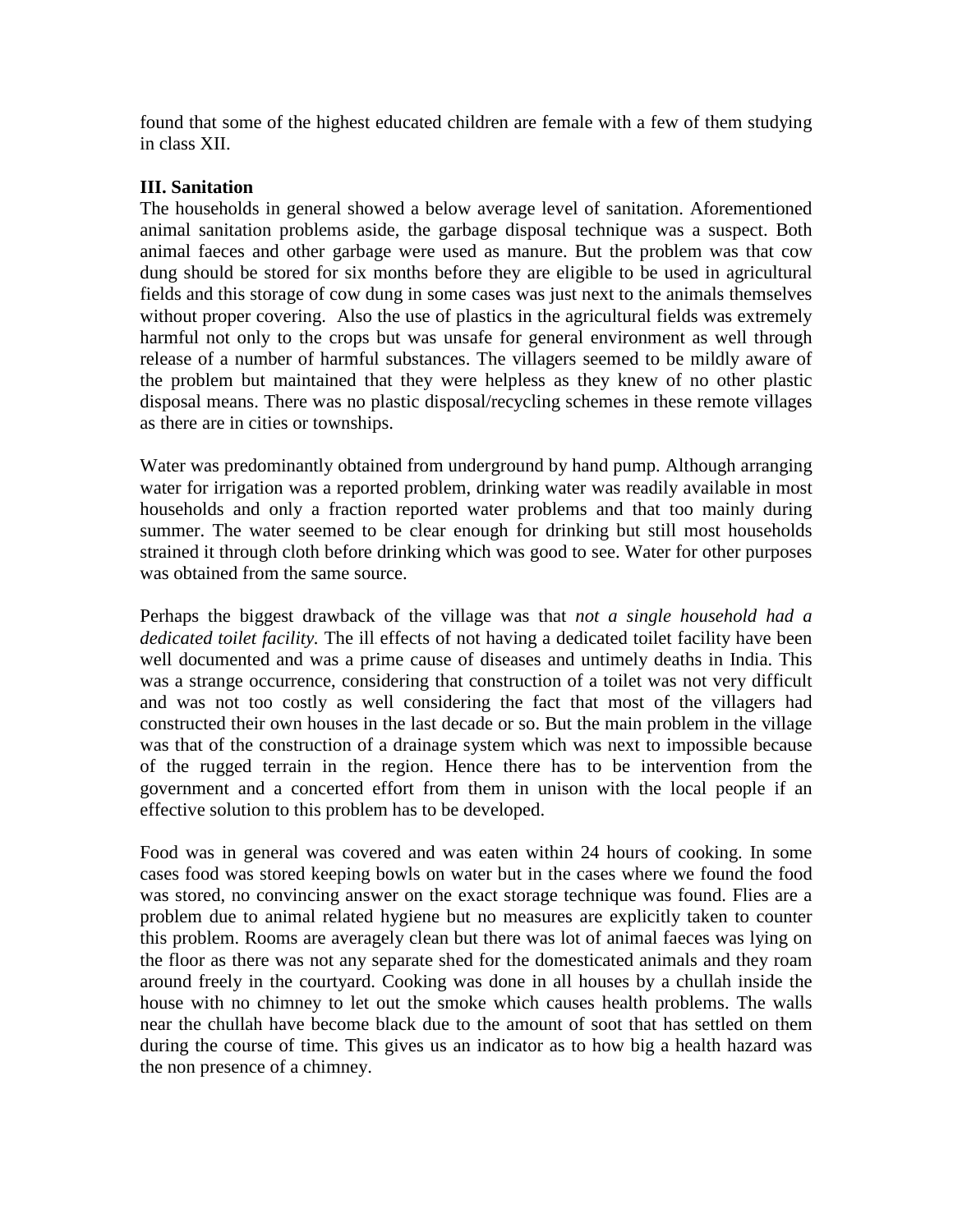Iodized salt available from PDS/open market was used, which was an imitation of the popular "Tata" salt. Finally, mosquito nets are not the norm and to tackle the problem of mosquitoes in the monsoons- the villagers employ the technique of burning neem leaves to repel mosquitoes.

## **IV. Usage of Health Facilities**

Public facilities were the first preference of most of the households although they were not always availed by the villagers. Veer Singh, a respondent, said that "While we would very much like to go to public hospitals for treatment, the roads are very bad and we don't get enough time in case of emergencies or at night- then we would rather go to the quacks." However, in general they were not denied of healthcare once they went to a public facility and got all medicines from the facility itself. There were some cases, especially in Pati were some doctors were accused of not treating the patient fairly in the facility itself. "He said that, come back to my house some other time and I will see your son" reported Sarpo whose son had complained about body aches. He also went on to say that the doctor charged a "visit" of Rs.100 and prescribed some medicines from the chemist. Otherwise, the fees in public facilities were very nominal (Rs. 2 for a visitation slip) and tests, medicines were free. Going to Pati cost Rs.10 per person one way and going to Badwani cost Rs.20 per person one way. However, as mentioned previously, the long hours and bad roads made the villagers unwilling to undertake the journey. The villagers were generally satisfied with the private doctors because of less waiting time, instant medication (not generally free) and more personalized attention. Bilar Singh Ranjan said that "We know the private doctors cost us a lot.. about Rs. 200 on an average.... but the peace of mind was unparalleled". A common compliant about the facility in Pati, which was most used by the villagers was its inability to cure a large number of diseases and accidental injuries. "They only know one thing in most casesrefer to Badwani... which was pretty far and going there was not possible every time for some thing or the other." griped Bhai Singh.

Although most of the villagers were not aware of the usage of the Din Dayal card, those who were have a rough time using it in the public health facilities, especially Pati. Kailash quoted that "Once I went for my daughter's Malaria treatment... and tried to avail the Din Dayal Scheme... the staff member at Pati... looked to me like an alien being... and ultimately after much haranguing.... convinced him to use the card.".

The waiting time for the public facilities were usually clocked under 30 minutes.. or an hour in case it was Badwani and people were reasonably pleased about that although some villagers like Madho complained about the Badwani facility that "..first we have to undertake a 2 hour journey... then we have to wait for 2 hours... if our whole day was wasted like this... when are we going to fields to earn our wages?". The staff members and the doctors were in general were reported to be polite and willing to listen to the health problems, although diagnosis was "unusually fast" in some cases. According to Bura, "No matter how much they listen to your problem... they never perform any tests... at the end of the day there interest was to prescribe as many pills and injections as possible." Cleanliness and waiting space were rated satisfactorily although some noted the great lack of space and general dirtiness of the waiting area. Bribes were heard about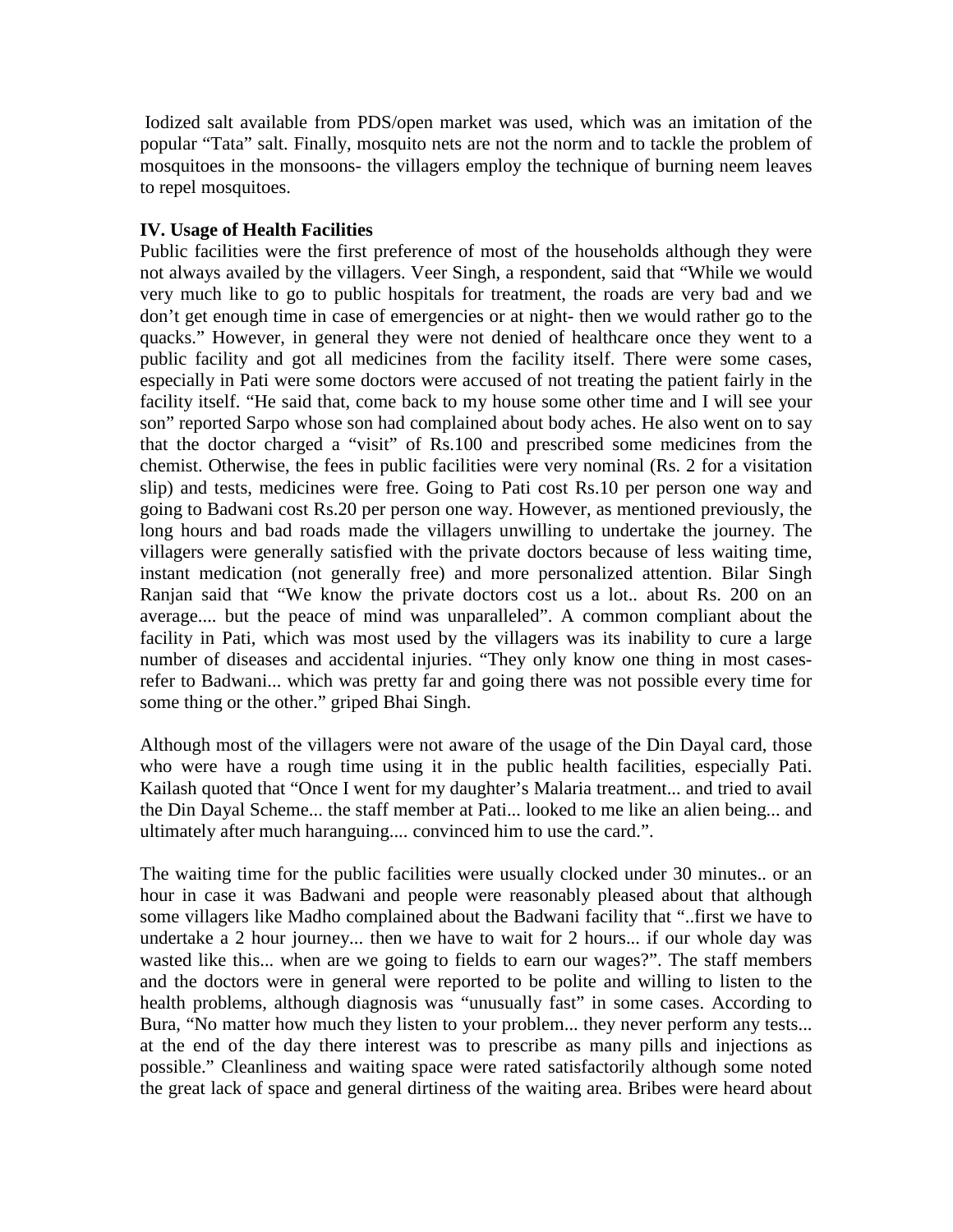in a few cases- a lady Lata said that "nurses were queuing up after my delivery to collect payments" – although in most cases it was reported that the patients themselves gave money to the staff members as gifts. Rohas Singh begs to differ by saying that "every staff member in Pati was downright crooked... from the head to the cleaning boy."

The public hospital experience was rated as moderate to average by most of the villagers, most citing the fact that they can't cure all the ailments. The village healthcare overall also was rated below par due to bad roads and irregular health checkups. A good thing to see was that there were virtually no untreated cases. Hospital deliveries were however few and far between, and even deliveries at home were often not proper with untrained Dai and/or absence of ASHA or Anganwadi workers.

The most shocking thing however was the absence of proper immunization records in *every* household surveyed- with most of the people having no idea about immunization procedure although they are administered free by the CHC in Pati. Animal treatment was also note done in a regular basis. Half of the sick animals were often left untreated by professional means. This surely compounds the chance of animal-borne diseases given the state of animal sanitation already discussed. Government veterinarians from Pati and Rosher were usually called for treatment, some of them even asked for fees- the quacks were another equally popular source, they demanded things like "coconuts and chickens."

# **V. EXAMINING THE HEALTH FACILITIES (INCLUDING ANGANWADI)**

To supplement and cross-check the tales of the villagers regarding the healthcare system, we visited the Badwani district hospital, CHC at Pati and PHC at Rosher for a first-hand observation and to listen to the medical personnel' side of the story. We also interviewed a private doctor from Pati and visited the village anganwadi.

## **a. Rosher**

The healthcare centre at Roshar was a Primary health care centre established in 1979. The situation at this PHF was worse than in Dehradun. The PHC was a small pucca building with three beds and in total six health workers (dresser, ANM, sweeper, supervisor, compounder and ward). In addition, visiting doctors are posted but they barely visit the hospital. The facilities available include labour room, normal medicines, availability of drinking water, malaria test (slides were collected), general check-up (primary treatment was done by the compounder who himself agrees his incapability in correct diagnoswis). One of the gross visible inefficiencies was the absence of doctor (male/ female). Even poor people from the nearby village don't prefer to visit this centre as in most of the cases they are referred to Patti PHC; medicines are not available in the centre (no private stores in the village) and they also face dresser delays in the absence of compounder. At the same time, their visit to distant PHCs was a problem because of the limited bus service. The only ray of hope was that there was facility of vaccination for children, normal delivery facilities (done by ANM) and ambulance facility.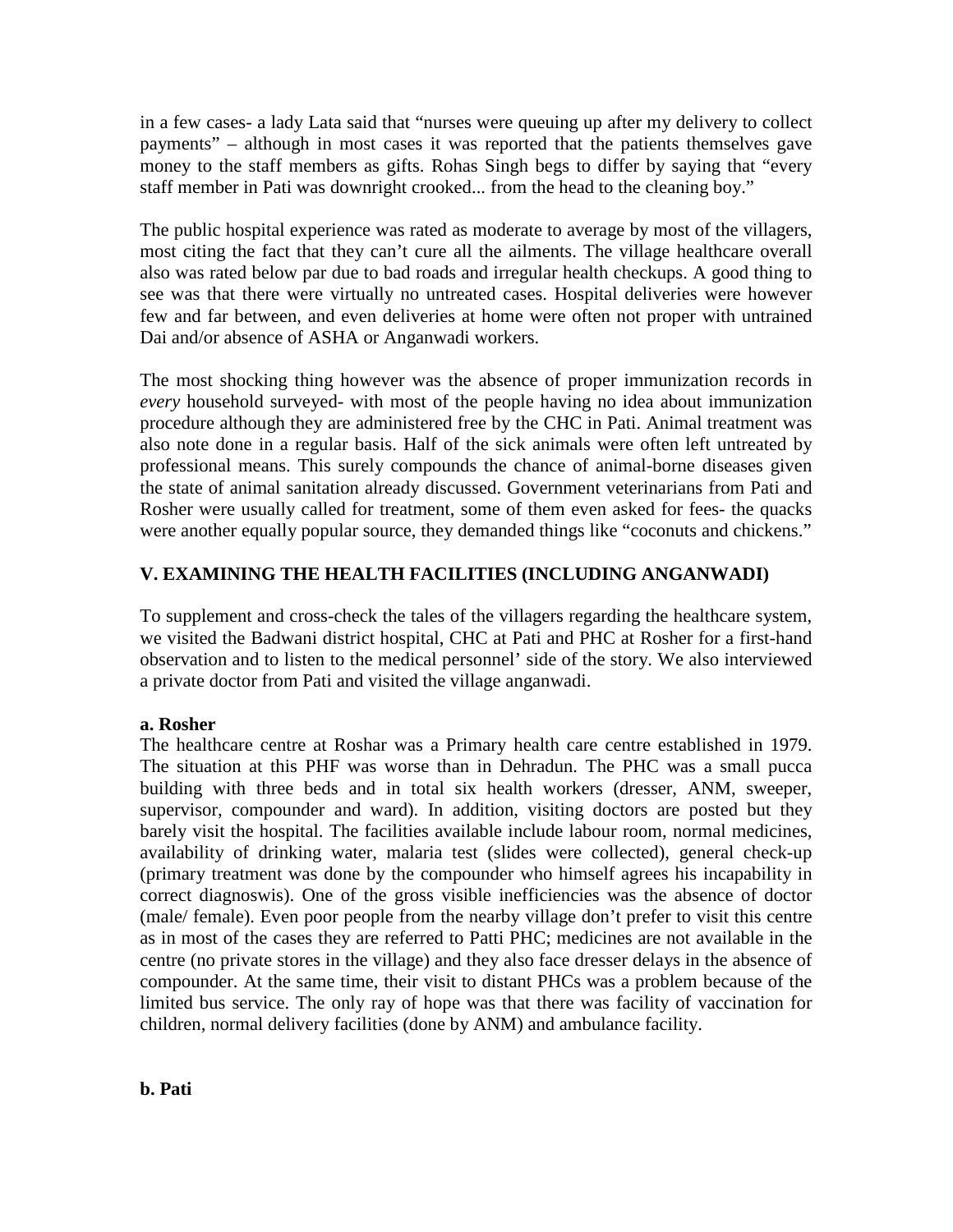The Pati CHC was the principal destination of the villagers in case of an illness. However, we found it very unequipped, corroborating with the statement of the villagers. There was an ambulance (Janani Express) which was used to transport expecting mothers but was very irregular according to the villagers. There was little waiting space and what was there was extremely dirty. The worst thing, the outdoor ward was literally just that, a few beds lying out on the open and out on the sun- with newborn babies and mothers. There was every chance of both the baby and mother contracting some infectious disease in these conditions. The authorities are helpless, according to Dr. C.S. Roslya "we can not do anything without proper funding... however these problems and the lack of facilities would be alleviated once the new hospital building... which was under construction comes up." The current facilities included a not very clean dressing room, xray room, injection room and a delivery room. There was also a separate eye division but it mostly remains non-functional due to lack of doctors. In fact, we found the CMO- the only doctor to be present on the facility on the day to be on vacation. The medicine storage room and cold storage facilities appeared to be in order. There was access to clean water 24 hours. The toilets are decent enough with running water. The garbage disposal was done in the backside of the facility in a vat. The facility also seemed to organize camps infrequently; the last one was in February on Family Planning.

According to Dr. C.S. Roslya, the former CMO we interviewed in his residence- the biggest drawback of the hospital was the lack of electricity from 1 pm to 10 pm which renders the blood storage and critical equipments useless. There was no OT which forces them to send injuries to Badwani. There was a woeful shortage of staff with no permanent staff nurse and only 3 doctors operating on a rotation basis. Thus attending 75 cases per day and making 7 deliveries (4 according to the ANM who we also interviewed on the premises) per day was very stressful. He also complained of lack of government support and general indifference.

#### **c. Badwani**

The Badwani District Hospital was situated at the district headquarters of Badwani, 30 Km from Guri and was vastly more advanced than the CHC in Pati. However, the turnout from Guri to the District Hospital was very low- although the hospital was sufficiently crowded, getting 1000-1200 patients per day. According to the civil surgeon R.K.Savnir, the hospital has facilities of operation theatre and blood bank, in addition to whatever there was in Pati plus 37 specialist doctors in various fields like Child Specialist, Medicine, ENT etc. However, he also admits both the number of doctors and the number of staff nurses (30) are woefully short of requirement. There was a single general surgeon and four female doctors (including 2 gynecologists). Medicine supply was "okay" but government funding for it was sometimes a problem, as it was for obtaining new instruments or paying the family of the newborn child. Staff shortage affects cleanliness as well, although we found the premises to be decently clean. There was a problem for waiting space- with no clearly defined area. Also according to Savnir, insufficient salaries, political pressure and lack of governmental supports sometimes makes work very difficult. Child specialist Dr. T.C. Malviya said that the government does not often provide staff quarters for the doctors. We saw some of the reported "instant diagnoswas"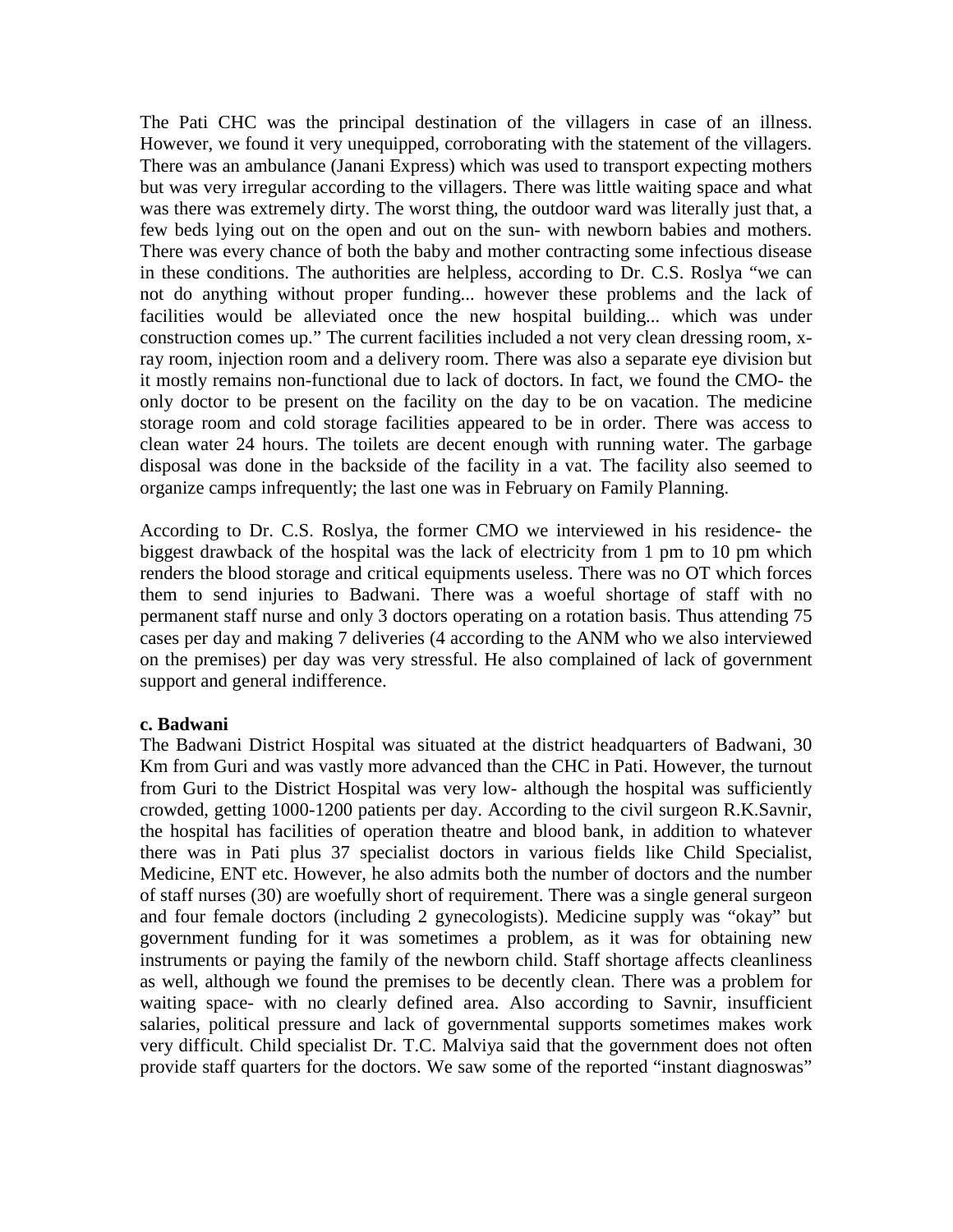cases, but even with that the doctors seemed to be under a lot of pressure with the volume of patients.

### **d. Private Doctor in Pati**

We interviewed Doctor Tarak Biswas in Pati. A BMS, he has been practicing in the area for around 7 years and was happy with his life He generally treats around 10 patients per day for common ailments like cough and cold. He gave us two factors for settling in a relatively remote area, one being the competition of MBBS doctors in the city and secondly to reduce the expenditure (mainly in the way of transport cost) of the villagers for treating minor diseases. He charged fees around Rs.40 and the patients were seemingly satisfied. However it was clear that he was not equipped to treat major cases, for which the villagers have to travel to Badwani.

#### **e. Anganwadi:**

The anganwadi was located on the main road near the village and was supposed to be looked after by an Anganwadi and her assistant. The building had two rooms, one for storage of inventories and the other for cooking and other purposes. When we visited the anganwadi, there was no one there and the place was locked down. The wall surrounding the Anganwadi had gaping holes and the building was in a pathetic condition. To be fair it looked that the building had not been used for a considerable amount of time. There was a chart painted on the wall depicting what was to be fed to the children on what day of the week. This was not at all followed according to a few children and parents who had collected over there, seeing us at the spot. Some of the older children said that the facility would not open everyday and the parents then added that the Anganwadi did not come here everyday. On being further quizzed, it was known that the woman stayed in the city and it was quite far off and hence she used to come here once in a while. The assistant did not have the keys to the room with the food stuff. But we could see from the window, sacks of food stuff lying over there. On looking closely we found that a few of them were past their expiry date. The room allocated for cooking looked like a dungeon and did not seem to befit a place which could labeled as a kitchen.

## **A COMPARATIVE STUDY OF THE TWO VILLAGES REGARDING THE CHIEF INDICATORS**

The disparity in the two villages chosen on the basis of their district rankings is apparent even before we try to do an analysis on the chief indicators. Starting with the demographic structure, we can see a greater population of Karbari is concentrated on the age group of 20 to 40, while in case of Guri; the children (0 to 10 years) dominate. A cause might be lack of education regarding family planning and education in general for the villagers in Guri coupled with the observed level of significant poverty. BPL card was commonplace in Guri with minor inclusion and exclusion errors. In Karbari, BPL card was less common and compared to that in percentage terms, the inclusion error was quite significant. Coming to the field of education, the startling fact that every single village household head, or indeed members above 30 years old are illiterate has already been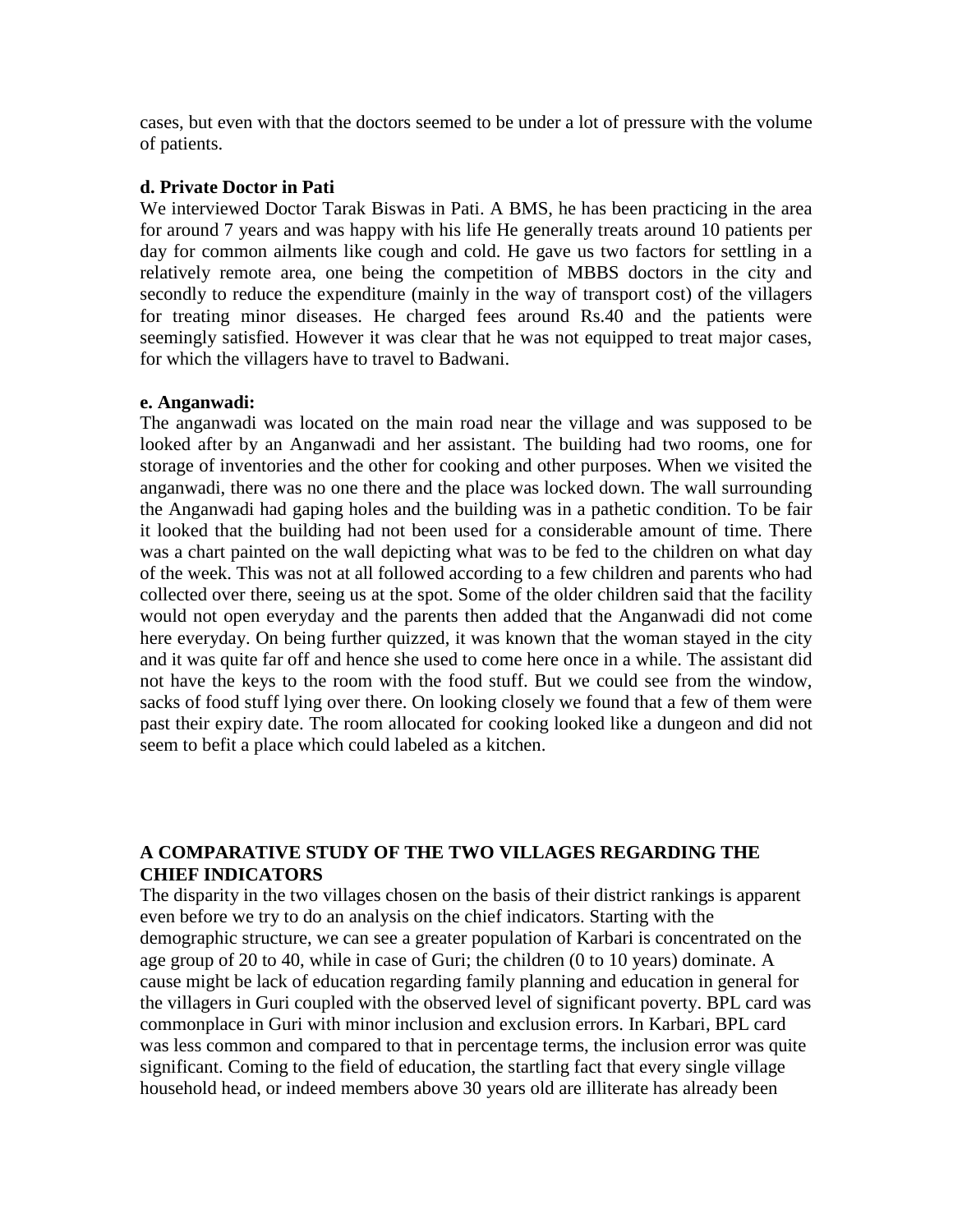mentioned. Education level of members under the age of 20 is significant in Guri, considering that the educational facilities nearby are qualitatively below average. Compared to Karbari, the figures don't look that bad in terms of primary and middle school education, but beyond that the figures widely differ in favor of Karbari. Although strangely, in the households we interviewed, the number of members having class 12 level education at most is *more* in Guri than in Karbari. Average family size is similar with 5-8 member families dominating the samples. Occupation wise, service sector dominated the household occupation pattern in Karbari, especially with regards to Gorkha Karbari, where as previously mentioned most household heads are stationed with the Indian Army. Infrastructure wise, Karbari is ahead in almost every indicators starting from connectivity with major towns to electrification with Guri's electricity being only temporarily available in the night. Agricultural land holding is more sizeable in Guri with majority households holding lands of multiple acres. In Karbari, this was limited to a few Bighas (roughly, 1 acre= 6 bighas). Well was mostly widely used in Guri, while in Karbari it was water from the canals channeled from a natural stream in the mountains.

Coming to our main topic of discussion, the health indicators- we find that neither Guri nor Karbari are too far off from their nearest CHC or PHC's. Even the nearest district hospitals are comparable distances (30 km for Badwani District Hospital in case of Guri and 20 km for Doon Hospital in case of Karbari). The Anganwadis are also located in the villages themselves. Karbari, being located near the capital of Uttaranchal, also has access to a number of private hospitals- Mahant being the most quoted amongst them.

In practical purposes however, accessibility is more of a problem for the people in Guri, because of the uneven terrain, lack of proper transportation and sometimes want of time or financial situations. In case of Karbari, there is a lack of knowledge regarding the existence of the PHC and people simply don't go the CHC because of the availability of private doctors in the same region. The district hospitals are not used as extensively as one might think in both the villages. For Guri, the CHC in Pati was the most frequently used while the people in Karbari preferred private doctors.

The single most reason given for not attending private facilities in Karbari was the distance of the Doon Hospital. Long queues in Doon also dissuaded the villagers from going there. Poor quality of health care was the third most common reason in Karbari while it turned out to be the primary reason in Guri. However, in general for both the villages- when they wanted health care they usually were not denied. Financial reasons seemed to be the main cause when they were unable to get healthcare in both the villages, although in Guri- inadequate skills of the health provider is also cited as a major reason. In keeping with the private-public preference pattern in Karbari and Guri respectively, we found that the major source of medicines were the private chemist shops in Karbari and government doctors in Guri.

Coming to the cost of healthcare, we found that the majority of households were provided initial healthcare services free of cost in public facilities. In fact in Karbari, the maximum expenditure a typical household incurred for treatment in public facilities was the transport cost. In Guri, there were a number of illustrations of public facilities charging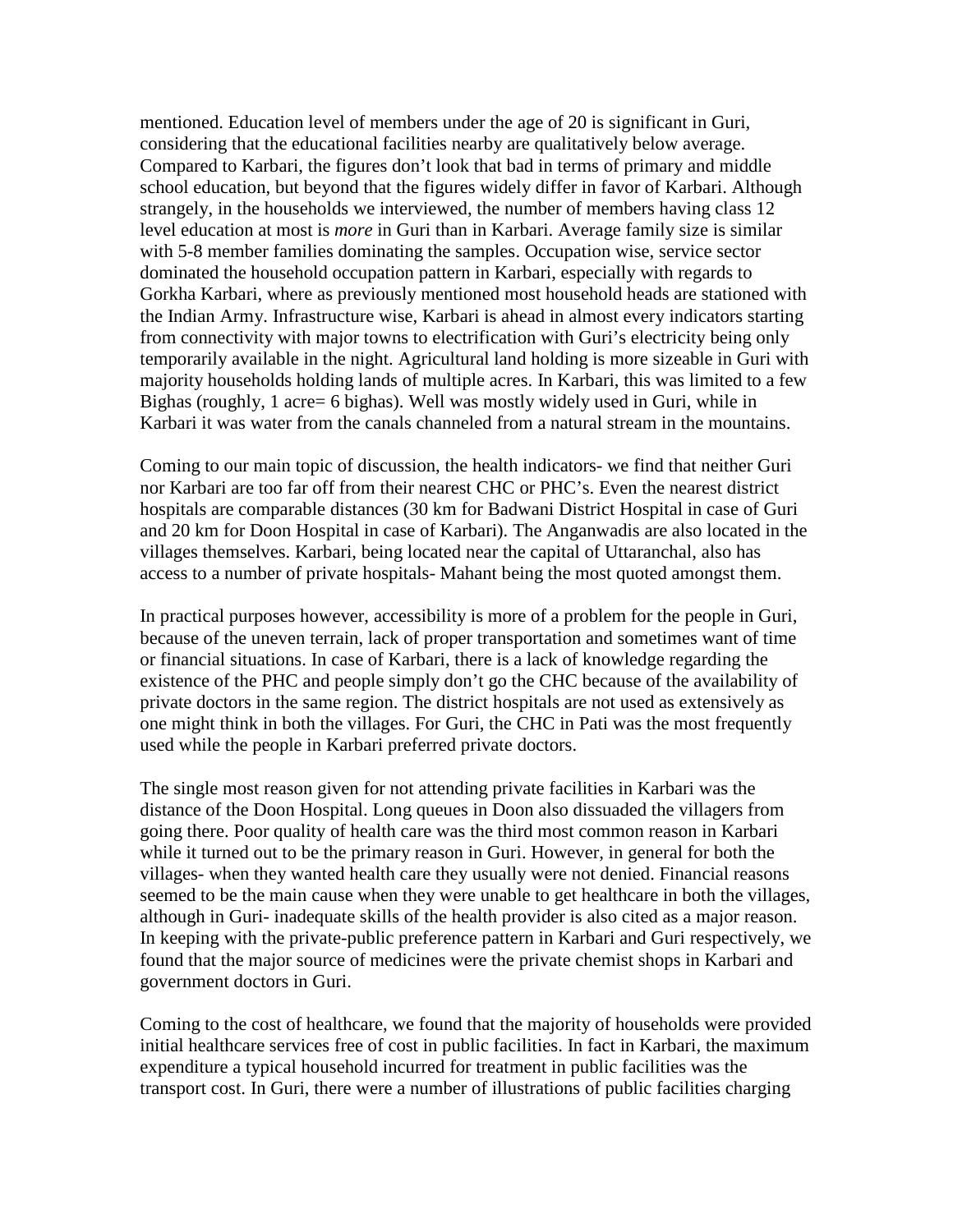between Rs.100 to Rs.300 for medicines. It would not be fair to make a comparison regarding private expenses as firstly the people of Guri didn't use them much and most facilities are small-time only. There were a similar number of incidents of bribes reported in both the villages. Guri people were well shielded with regards to health insurance compared to their Karbari counterparts. Although, it was seen a close percentage of people in both villages (around 55%) actually knew the benefits of having health insurance. More baffling was the lack of non-usage of insurance in case of Guri, even when people are aware of what it does and uses public facilities regularly.

Waiting time, one of the primary reasons why people of Karbari choose to avoid public facilities is over 2 hours as reported by almost half of the households. The majority of the households in Karbari reported the same of around 30 minutes. However, the staff and doctor experience were similar in both the villages, and as such they were satisfied on both counts. Cleanliness got good marks in both villages as well, as did waiting room experiences. Mistreatment was reported in a few cases from both the villages (more from Karbari), with financial reasons being cited as the primary reason. In general, both the villages were moderately satisfied with the standards of public health care and overall health care accessible to the villages. We do not attempt a comparison between the villages with regards to correlation between education level of household head and standard practices followed, as this would make little sense- since every household head was illiterate in Guri. However, amongst the illiterates, major diseases are generally treated in both the villages but Guri lags behind in hospital deliveries and proper immunization practices.

Coming to the personal practices of the villagers, the majority of the households in Karbari used permanent sheds for the domesticated animals, whilst the Guri households used a semi-permanent straw made animal shed. This made keeping animals difficult in the monsoon and often they shared space with the household members, which made maintaining good hygiene difficult. Perhaps to compensate for this, most of the households in Guri reported cleaning the animal shed more than once a day- while just once a day was the most common practice followed by the households in Karbari. Being largely an agro-dependent village, unsurprisingly all the animal waste products were used as manure in Guri. This was the leading practice in Karbari as well, however a significant number of households disposed of the animal waste along with their regular garbage. A surprising event was relative apathy in treating sick animals in Karbari, considering their level of education and health practices. Around 47% households did not treat their animals the last time they were sick compared to 36% in Guri. However a few things must be noted in this context. Firstly, it is the poorer households who had animals in Karbari, although their conditions were arguably better than those in Guri. Secondly, animals did not seem indispensable to the villagers of Karbari as they were in Guri. With regards to garbage disposal in general, the predominant practice of Karbari is to burn all the garbage, in most cases *including* plastic. Similarly harmful was the practice of using garbage *including* plastic as manure as was the most significant case in Karbari. The first practice leads to air pollution and the second leads to loss in soil productivity as well as possibly introducing toxic elements to agricultural produce- neither of which are particularly pleasant for the residents. Handpump was the major source of water in both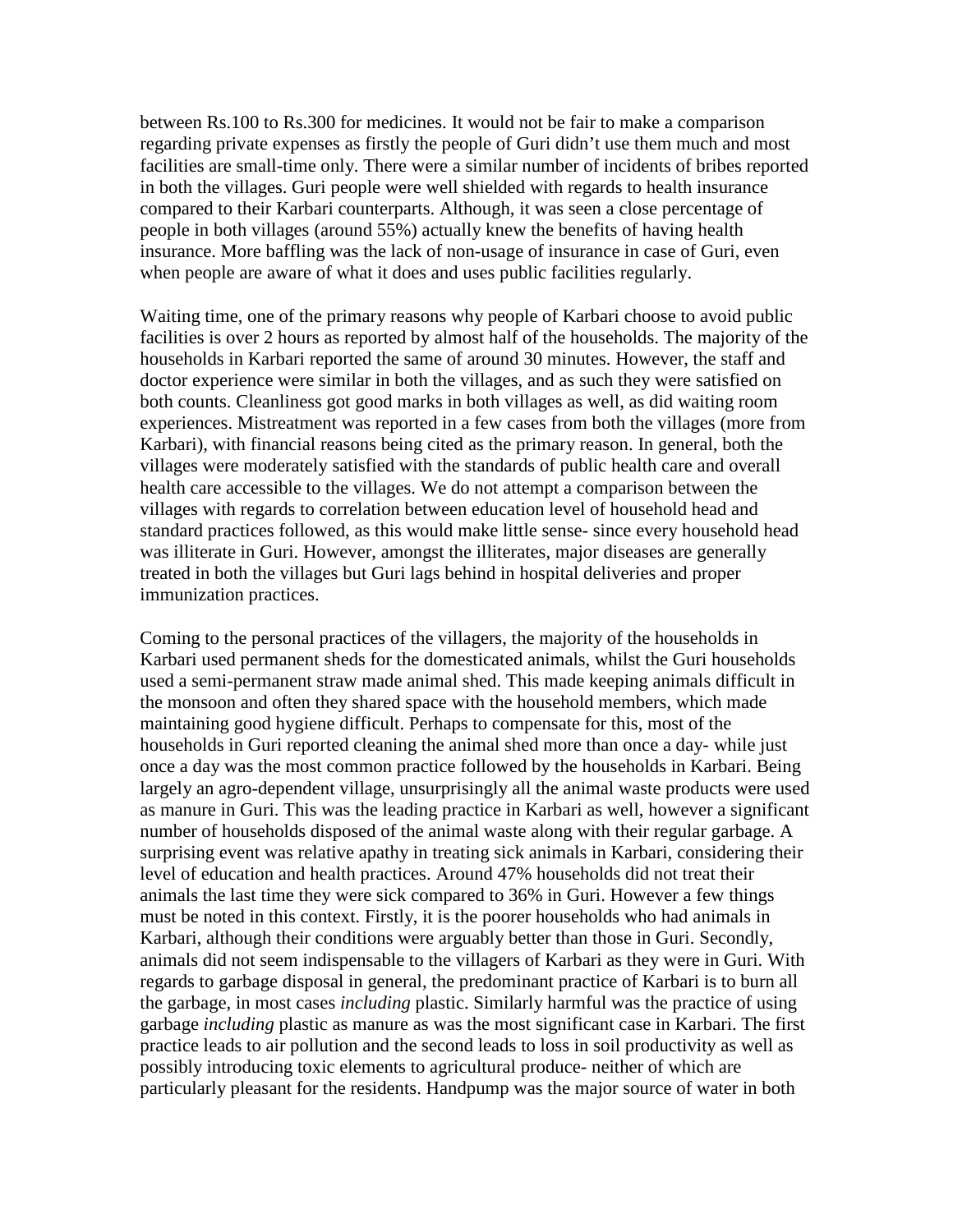villages. Surprisingly, it is Guri- located in the uneven and tropical terrains has lesser trouble with water supply than Karbari. The latter had a variety of water supply regularity problems with the most common mode of supply being 2 hours each in the morning and evening. Karbari also lags behind in water cleansing practices with more than half households taking no measures in cleaning drinking water. The households in Guri mostly strained water through cloth before drinking. In general, the quality of drinking water was good in both places although lack of cleaning practices in Karbari does not ensure the sustenance of the same.

The lack of toilets in Guri makes comparison of toilet facilities unfeasible. It must be stressed that this itself brings down the standard of health practices at Guri. In case of storage and protection of cooked food from pollutants, Karbari and Guri both consume food within a day, with storage usually in fridge or water. Unconvincing answers regarding storage procedures were mostly obtained from Guri. They also don't use any mechanism to protect food from flies- which is a problem in some cases considering the presence of a lot of domesticated animals and lack of proper animal shed. In Karbari, about 50% do not use any additional mechanism (apart from covering food). In fact, strangely 17% of the residents do not even cover their food properly. Although the problem of flies is not too severe in Karbari, improper covering of a food invites a host of other diseases as well. Mosquitoes are not much of a problem in Guri, and appropriately no special measure was taken in most cases- although quite a few households burnt neem leaves to get rid of the problem. In Karbari, coils were the instrument of choice.

Coming to cooking procedure, Chullah and Gas were used in equal proportion in Karbari compared to all Chullah in Guri. 64% of the households using Chullah in some capacity did not have a chimney in Karbari, this harmful practice reaching 100% in Guri. However, Karbari had pre-dominantly separate kitchen while kitchens in Guri were mostly integrated with the living quarters themselves, magnifying the risk of smoke. One surprise was that the number of households using iodized salt in Karbari was slightly lower than that in Guri.

We wrap up the comparisons by doing a quick comparative over the public health facilities and private facilities as investigated by us. Starting with the district hospital, it is no question that the Doon Hospital is superior to the Badwani District Hospital in terms of scope and quality of treatment. However, it is although more coldly received by the villagers- simply because it is unable to handle the pressure it is subjected to. Also, although the villagers were fairly satisfied with the cleanliness we found the state of hallways and especially the toilets deplorable in comparison to Badwani. However, the bottom line is both hospitals are not easily accessible from the villages concerned and treatment is extremely time consuming. As a result, there is little practicality in part of the villagers using the district hospitals on a regular basis. Coming to the CHC, the one serving Karbari is rarely used- while the one serving Badwani is in a pretty poor state, considering it is heavily depended upon. The PHC serving Karbari however is of good quality but again is not widely known, its counterpart in Badwani is inactive. Overall, we found the state of public health facilities serving Karbari better in several counts, as the rankings would have suggested. The main points of disparity are the non-functional PHC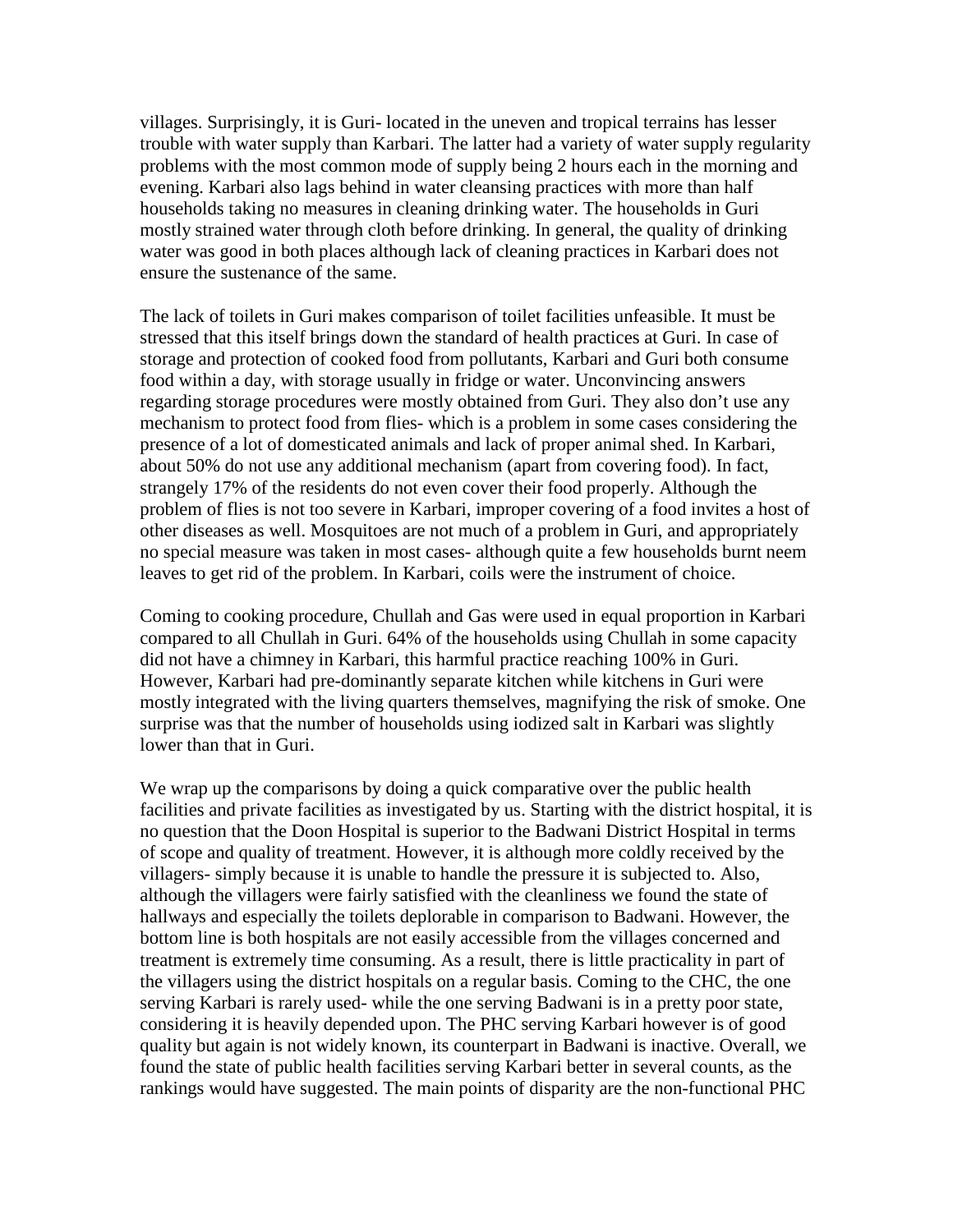and the sub-standard CHC in Pati serving Badwani. They are in need of improvement as they are also heavily used by the poorer village of Badwani. Despite possessing a reasonably good public health system, the relatively well-off Karbari prefers to use the private doctors, citing time as their primary concern.

There was also significant difference in depth and scope of private facilities serving the village. Karbari households had several prominent doctors at their disposal in Buddi Chowk and a Clinic (Vohra's Clinic) which outweighed the CHC and PHC present in terms of facilities. Together they covered allopathic, ayurvedic and homeopathic treatment and had facilities like blood bank, operation theatre, labor room and incubator. In comparison, the Pati (nearest town with private presence) private practitioners were small time like Dr. Tapan Biswas, limited to treated generic diseases like fever and stomach upsets. It however maybe the case, as Dr. Biswas points out that the private facilities simply exist to cater the demand of the poor villagers suffering from these sort of routine ailments, so that they don't need to pay unnecessarily high transportation cost to go to Badwani. Interestingly, he seemed to take it as given that the CHC in Pati was not a competition to him, which we found true to a certain extent by investigating the CHC and interviewing the households.

Finally coming to the Anganwadis- there is only one in Guri compared to three in Karbari. Awareness and demand-wise, the Guri Anganwadi is rendered virtually ineffective with people of the village don't even knowing such a facility exists. The villagers in Karbari on the other hand knew the names of the Anganwadi workers and all the anganwadis had a fair number of enrollment. It is difficult to determine the direction of causation, but we found the Guri anganwadi to be in a deplorable condition. Situated in a dilapidated building, it was more often closed than functional with the in-charge, living in a far off city- being infrequent. In contrast, all the Karbari anganwadis were in decent shape with visible supplies of nutrients and educational paraphernalia. However, their problems were lack of steady supply from the government end and inadequate budget.

## **CONCLUSION**

As stated in the introduction, our goal in this project was "to assess the quality of health and public provisions for the same in two villages of India, compare the findings across the two villages and provide some input which may result in the betterment of the existing quality." After undertaking the exercise and detailing their outcomes in the previous sections, we might look at some broad conclusions overall.

*Firstly*, although in terms of district rankings, Dehradun is way ahead of Badwani (196 vs 458 out of 593 districts surveyed)- the level of satisfaction, both regarding the overall healthcare system offered to the village and the state of public facilities seemed fairly similar and at a mediocre level. What this means is that the present healthcare system in place just does its job in an adequate manner in perception to the villagers. Now this difference in perception is apparent considering the wide disparity in socio-economic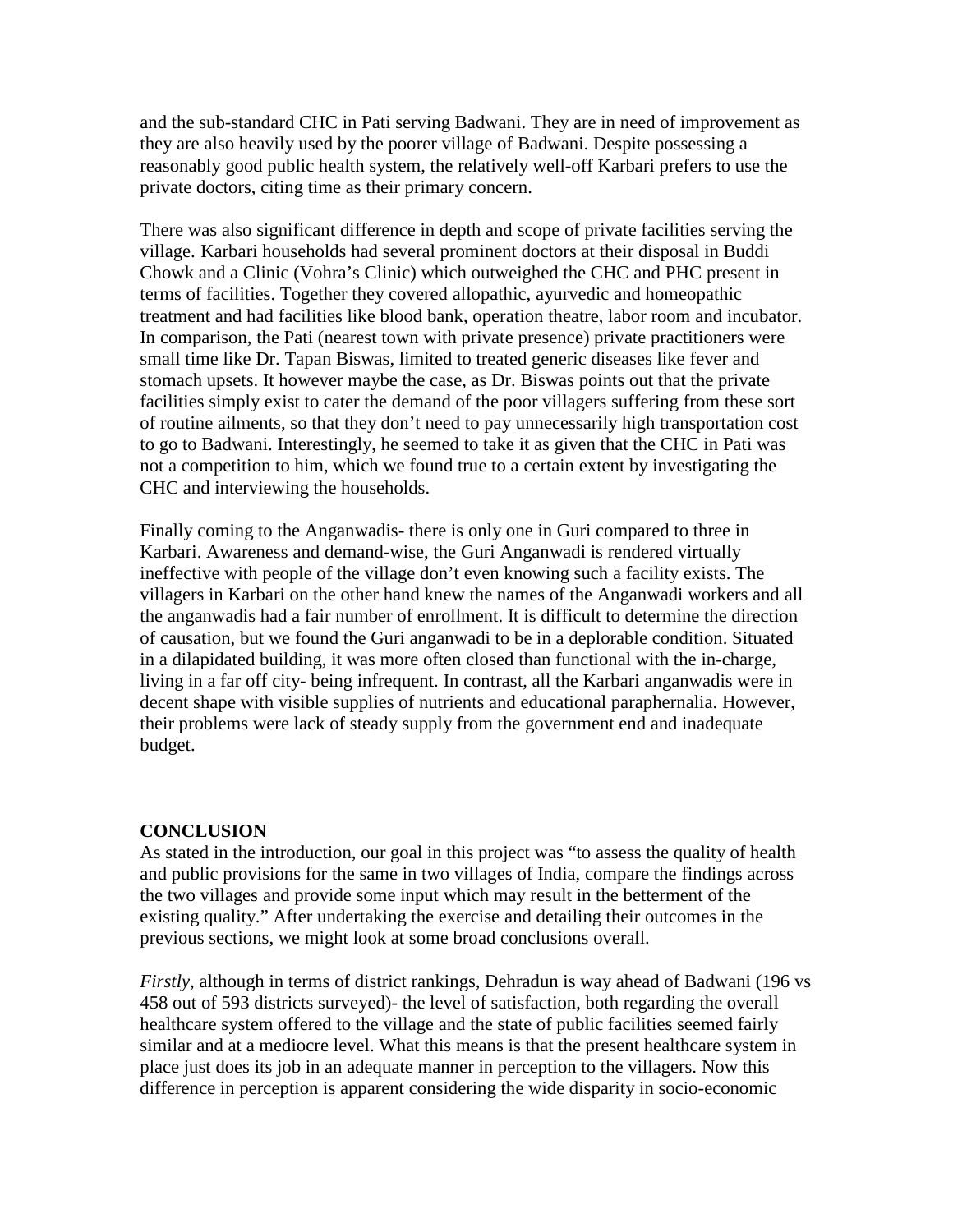status of the two villages. Hence there is room for improvement of the facilities in both the villages.

*Secondly,* distance is a huge block for both the villages in accessing the most advanced facility available to them, the district hospital. Distances over 20 km seemed to more prohibitive especially in the light of time taken (and hence income for casual labourers, as a significant part of the poor were) and transport expenditure incurred. Two very different factors contribute to this in the two district hospitals. In Dehradun, the queues are too long for quick and efficient care of the ill, while in Badwani, the odd timings (8 AM to 1PM in the morning and 5PM to 6PM in the afternoon) make it difficult for most of the villages to visit the facility. While the Dehradun case has really no immediate solution (apart from expanding), the Badwani case, we feel, can be easily rectified.

*Thirdly,* part of the reason the district hospitals are in so much demand is due to the relative ineffectiveness of the PHC and CHC. Again the reasons are different for Karbari and Guri. For Karbari, its the lack of awareness (and perhaps an awkward location) regarding the PHC and preference of superior private facilities over the CHC located in the same region. For Guri, it is the literal non-functioning of the PHC and the inadequacy of the CHC. The Pati CHC serving Guri is undergoing expansion, so we hope that problem will be soon sorted out. However, the other problems are easily solvable as welland for the sake of the poorer section of both the villages, for whom going to CHC or PHC is much more convenient and cost effective than going to district hospital or private facilities. In Guri, we found for this reason some people resort to quacks.

*Fourthly*, We found the private doctors are really not well qualified in both the cases. There are no MBBS doctors and plenty of doctors floating around with strange degrees. Considering significant sections of the villagers (especially in Karbari, where not even the "big three" are MBBS Doctors) cater to them especially in case of minor illnessesthis is a cause of worry. Another element common to both the villages is virtual lack of night time treatment facilities. There are ambulances available, but opinions regarding their usefulness are divided- and sometimes they are only used for deliveries.

*Fifthly,* The Anganwadis, an integral part of the development of pregnant mothers and young children are not smoothly functional in either of the villages. For Karbari, although a basic framework and sufficient demand is there- budgetary and supply problems hamper their functioning. In Guri, it is as good as non-existent, with a dilapidated building being locked most of the time.

*Sixthly,* In view of health practices of the villagers, we expected Karbari to be clear front runners ahead of Guri due to the higher wealth and education level. Our findings are tabulated below:-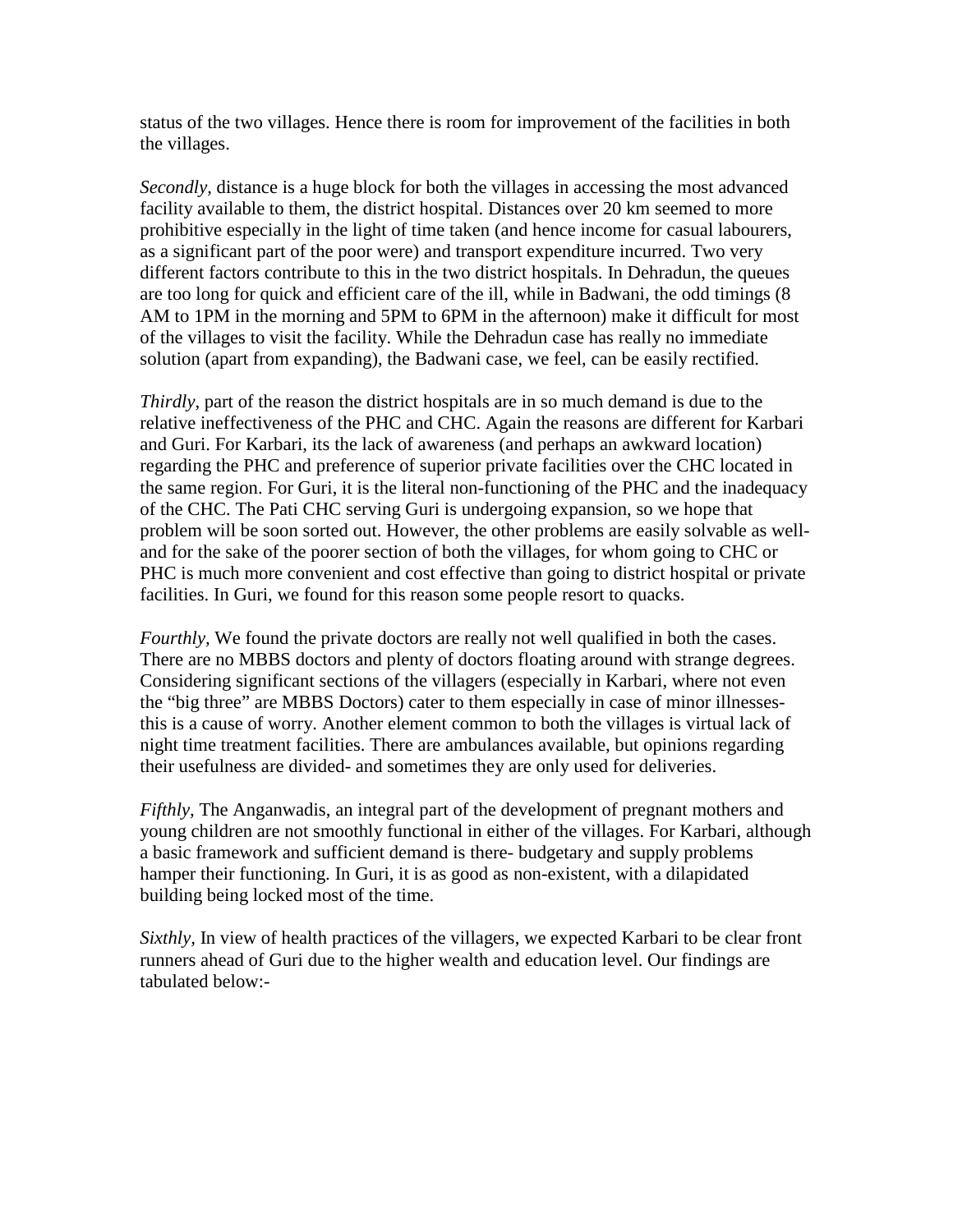| Factor                         | <b>Better Indicators</b>   |
|--------------------------------|----------------------------|
| <b>Quality of Animal Shed</b>  | Karbari                    |
| <b>Cleaning of Animal Shed</b> | Guri (need is possibly     |
|                                | greater)                   |
| <b>Treatment of Animals</b>    | Guri (need is possibly     |
|                                | greater)                   |
| <b>Treatment of Drinking</b>   | Guri (has slightly worse   |
| Water                          | quality)                   |
| <b>Toilet Facilities</b>       | Karbari                    |
| <b>Storage of Cooked Food</b>  | No Clear Winner            |
| Protection of food from        | Guri                       |
| flies                          |                            |
| Protection against             | Karbari (need is greater)  |
| mosquitoes                     |                            |
| <b>Cooking Practices</b>       | Karbari (although          |
|                                | proportion of chimneys for |
|                                | chullahs is not very       |
|                                | satisfying)                |
| Usage of Iodized Salt          | No Clear Winner            |
| Knowledge of benefits of       | No Clear Winner (Karbari   |
| health insurance               | has better usage)          |

Also, both villages had harmful ways of disposing garbage. Both burning (including plastic) as for Karbari and using them in agricultural fields (including plastic) are not good practices. Separate measures are necessary to dispose off plastic. Burning also damages the soil, and in forest terrain of Karbari might lead to fires.

In short, we say that our findings and comparison of them leads us to some predictable and some surprising results in light of the district based rankings. Both sets of public facilities have their own problems, leading to relatively the same rankings from the villages. In absolute terms however, the health facilities serving Karbari is much better than that serving Guri. In health practices, each of the villages had their triumphs and shortcomings over the other and there is no clear winner as per our sample. This is surprising, as it is not easily comprehensible why people in Karbari should not treat animals more frequently or why they should not have better water treatment measures than present. Protection of food from flies also is a surprising indicator Guri beat Karbari in, considering the general lack of cleanliness in the households compared to Karbari. Also, health insurance knowledge is another area we expected Karbari to fare better. Both villages fared well in regards to consumption of iodized salt and storage of cooked food. Some of the things sorely lacking in Guri, probably due to the factors earlier mentioned is complete lack of toilets and good cooking premises. It was indeed baffling to see a household in Guri possessing a Dish Television but no toilets and no separate kitchen. Education is required to promote the usefulness of toilets and kitchens. On a final note, Guri suffers from a poor rate of hospital deliveries and almost absent level of immunization. These are two serious things which must be rectified immediately generating awareness and through proper procedures.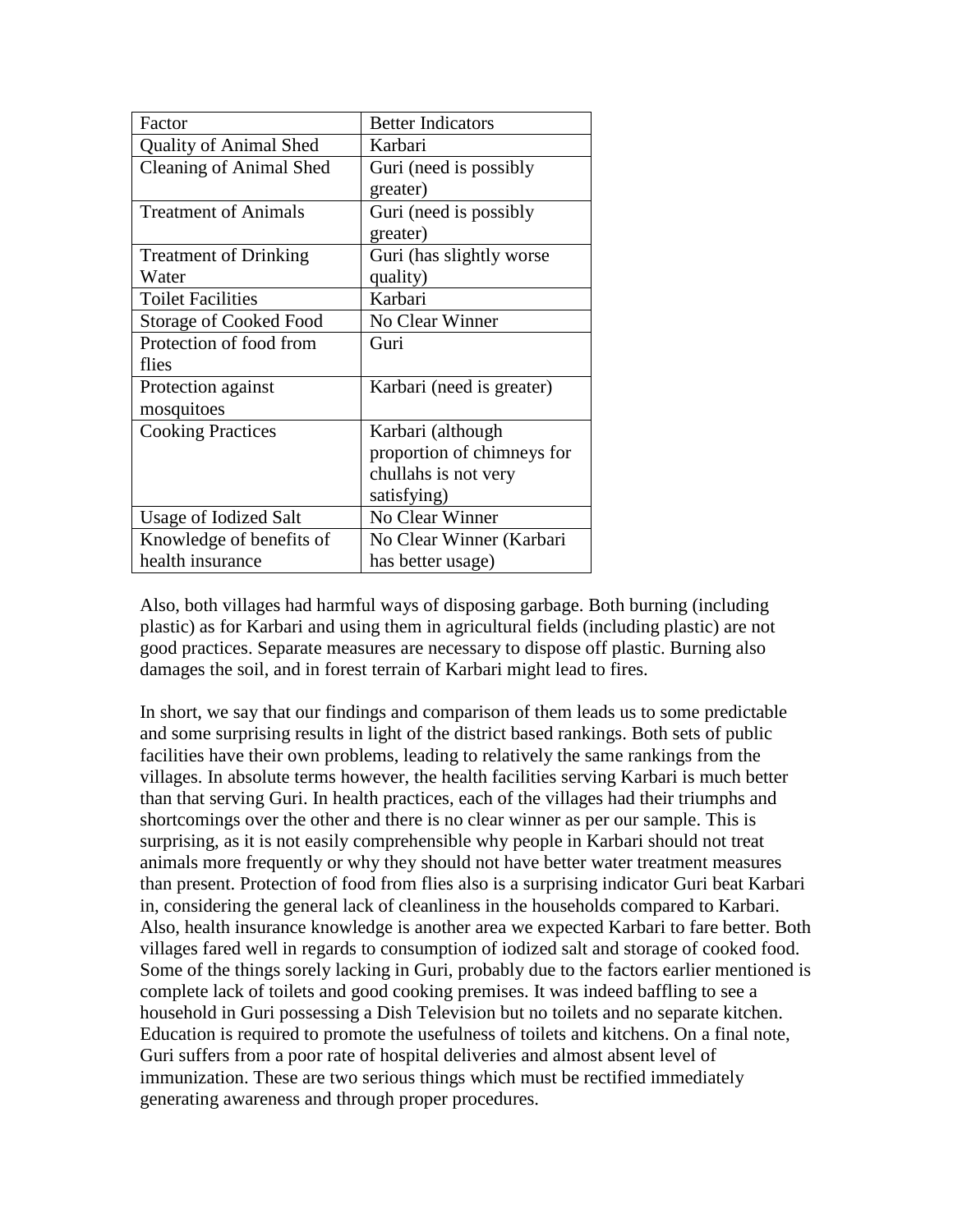## **APPENDIX: TABLES AND DIAGRAMS**

All the tables and diagrams containing data collected from the survey are arranged below *aspect wise* to facilitate comparative studies between the two villages. Both villages had 85 families surveyed and as such by that respect they are numerically directly comparable in most categories.



## **Agricultural Land Owned (in Acres)**

| -ອ-          |    |         |            |        |        |
|--------------|----|---------|------------|--------|--------|
| Agricultural | 0  | $0+$ to | 5 to 9     | $9$ to | $13+$  |
| Land         |    | 5       |            | 13     |        |
| Owned        |    |         |            |        |        |
| (shared      |    |         |            |        |        |
| holding in   |    |         |            |        |        |
| brackets)    |    |         |            |        |        |
| Guri         | 6  | 34(18)  | 25<br>(20) | 9(6)   | 11(11) |
| Karbari      | 33 | 51(1)   | 1          |        |        |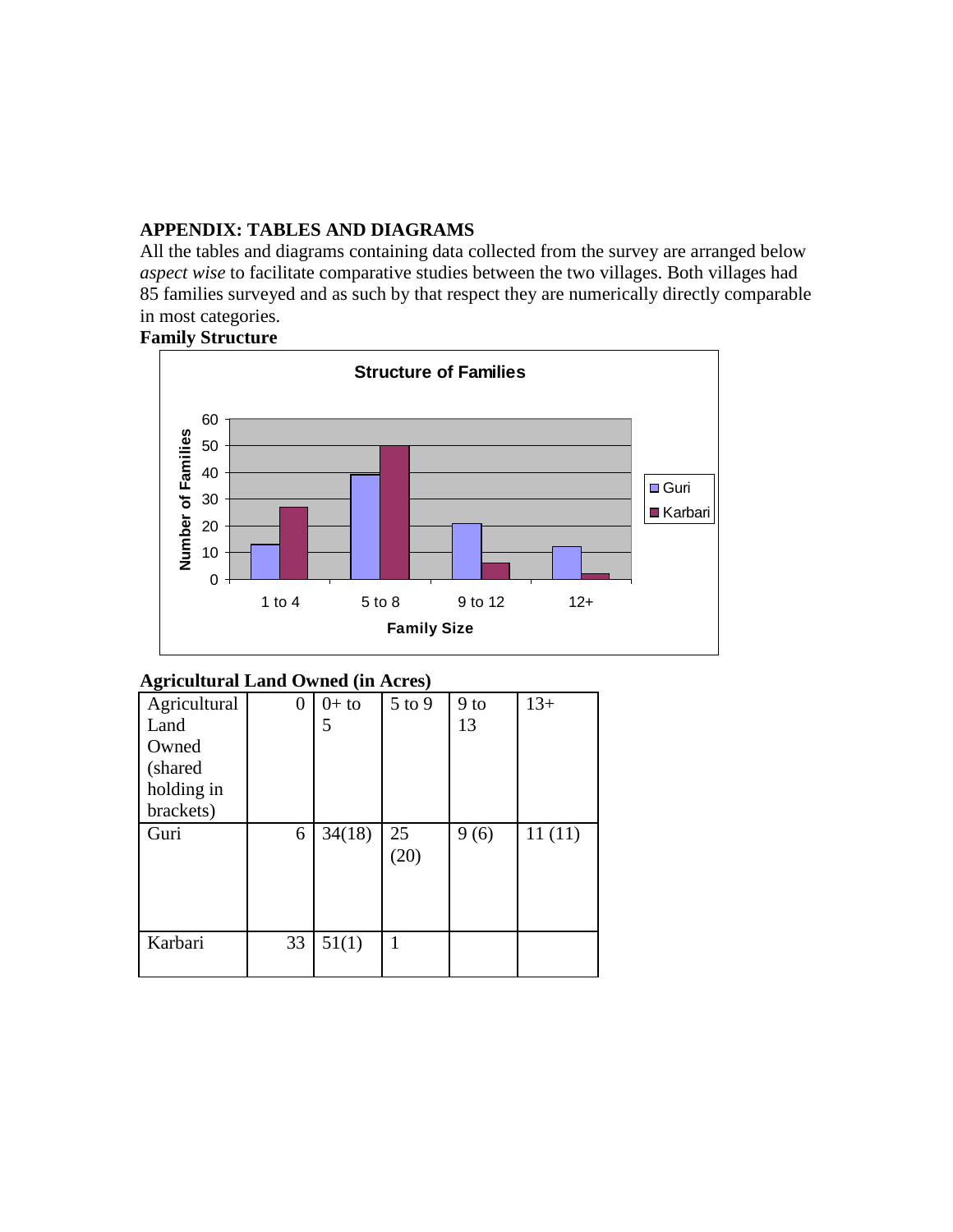| $\sim$ $\mu$ $\sim$ $\sim$ $\sim$ $\sim$ $\sim$ $\sim$ $\sim$<br>Irrigation<br>Type<br>(Number of<br>cases<br>where<br>method is<br>secondary<br>is noted in<br>bracket) | None<br>(that is<br>rainfed) | Well      | Canal | Tubewell | Other                    |
|--------------------------------------------------------------------------------------------------------------------------------------------------------------------------|------------------------------|-----------|-------|----------|--------------------------|
| Guri                                                                                                                                                                     | 35                           | 38<br>(8) | 1     | 4        | 1(6)<br>$\left(T\right)$ |
| Karbari                                                                                                                                                                  | 20                           | 6(1)      | 16(1) |          |                          |

## **Type of Irrigation Used**

# **BPL Card Status of Families**

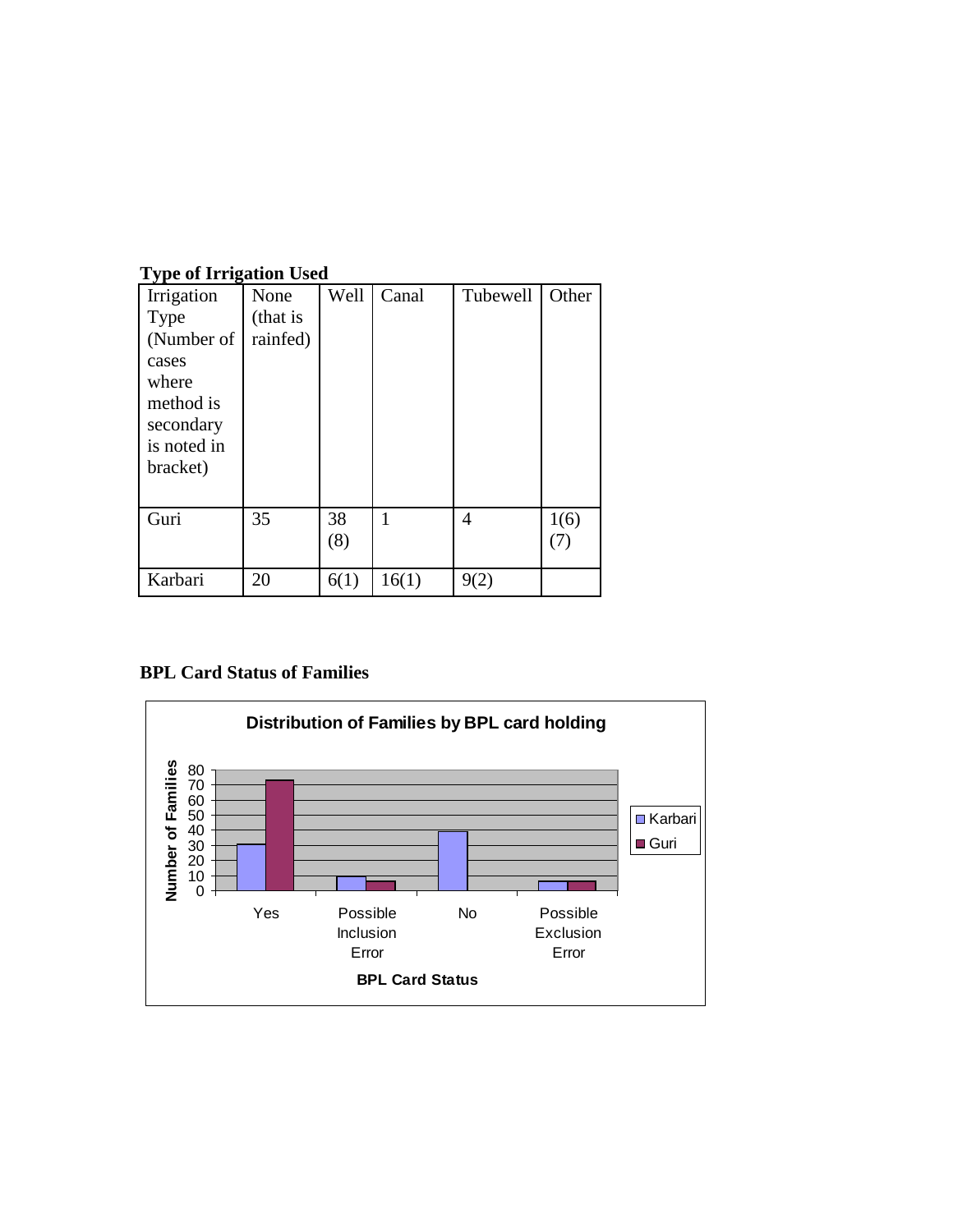# **Possession of Health Insurance**

| Health<br>Insurance |    | None   Central | <b>State</b><br>Government   Government) | Other |
|---------------------|----|----------------|------------------------------------------|-------|
| Karbari             | 52 | 21             |                                          | 12    |
| Guri                | 22 |                |                                          |       |

# **Education Status of Heads and their Children**

I. Karbari

| Level of<br>Education     | Illiterate | Ineligible<br>to go to<br>Anganwadi | Going to<br>Anganwadi | Eligible<br>but not<br>going to<br>Anganwadi | Primary<br>School<br>$(1 \text{ to } 4)$ | Middle<br>School<br>$(5 \text{ to }$<br>8) | High<br>School<br>(10) | Inter<br>(12)  | Gradua<br>and<br>Beyond |
|---------------------------|------------|-------------------------------------|-----------------------|----------------------------------------------|------------------------------------------|--------------------------------------------|------------------------|----------------|-------------------------|
| Number<br>of Heads        | 39         | <b>NA</b>                           | <b>NA</b>             | <b>NA</b>                                    | 10                                       | 24                                         | 8                      | 2              | $\overline{2}$          |
| Number<br>of<br>Children* | 19         | 9                                   | 6                     | 4                                            | 48                                       | 45                                         | 22                     | $\overline{2}$ | 12                      |

II. Guri

| Level of  | Illiterate | Ineligible | Going to       | Eligible  | Primary             | Middle           | High           | Inter          | Graduati       |
|-----------|------------|------------|----------------|-----------|---------------------|------------------|----------------|----------------|----------------|
| Education |            | to go to   | Anganwadi      | but not   | School              | School           | School         | (12)           | and            |
|           |            | Anganwadi  |                | going to  | $(1 \text{ to } 4)$ | $(5 \text{ to }$ | (10)           |                | Beyond         |
|           |            |            |                | Anganwadi |                     | 8)               |                |                |                |
|           |            |            |                |           |                     |                  |                |                |                |
|           |            |            |                |           |                     |                  |                |                |                |
| Number    | 85         | <b>NA</b>  | <b>NA</b>      | <b>NA</b> | $\theta$            | $\overline{0}$   | $\overline{0}$ | $\overline{0}$ | $\theta$       |
| of Heads  |            |            |                |           |                     |                  |                |                |                |
| Number    | 57         | 11         | $\overline{0}$ | 19        | 36                  | 30               | 10             | 4              | $\overline{0}$ |
| of        |            |            |                |           |                     |                  |                |                |                |
| Children* |            |            |                |           |                     |                  |                |                |                |
|           |            |            |                |           |                     |                  |                |                |                |

*\* Children here indicates all those between 3 years to 25 years old- that is who are in the age group of people who ought to be going to institutions from Anganwadi to Post Graduate Institutes.*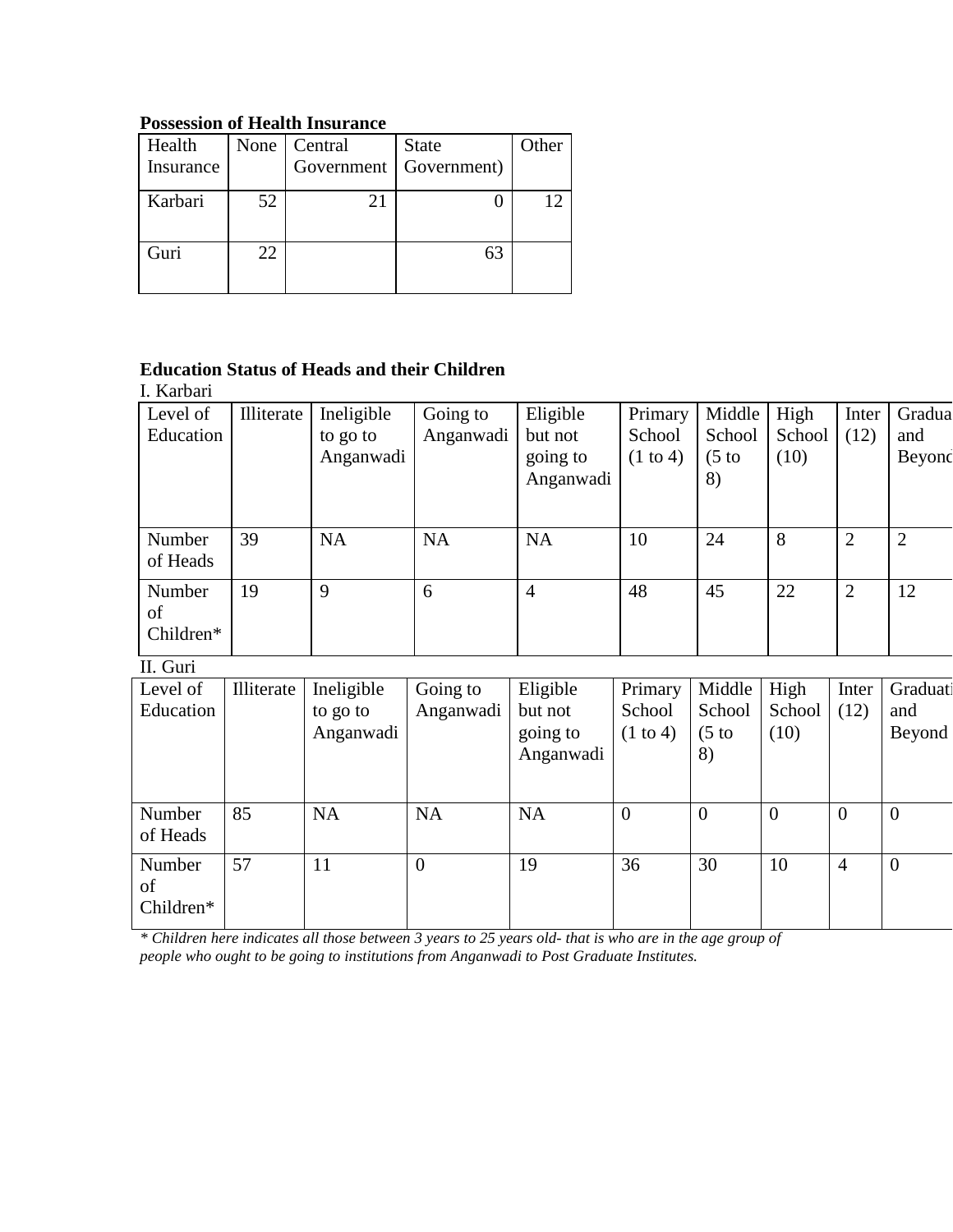# **Structure of Animal Shed Used**

| Animal    | None,   | None,      | Yes,      | Yes,      |
|-----------|---------|------------|-----------|-----------|
| Shed      | Animals | Integrated | Separate  | Separate  |
| (Indicate | out in  | with       | and       | and Semi- |
| secondary | the     | Household  | Permanent | Permanent |
| cases in  | open    |            |           |           |
| brackets) |         |            |           |           |
| Karbari   | 17(1)   | 3          | 25        |           |
| Guri      |         |            |           | 72        |

*45 households had animals in Karbari.*

# **Cleaning Frequency of Animal Shed**

| Cleaning | <b>NONE</b> | More  | Once  | More   | Once   | Infrequent |
|----------|-------------|-------|-------|--------|--------|------------|
| Animal   |             | than  | daily | than   | weekly |            |
| Shed     |             | once  |       | once   |        |            |
|          |             | daily |       | weekly |        |            |
| Karbari  |             |       | 20    |        |        |            |
| Guri     | 3           | 69    |       |        |        |            |

# **Animal Faeces Disposal Means**

| Deposition   NONE<br>of Animal<br>faeces | <b>In</b><br>Garbage<br>dumping | Used<br>as<br>Manure | Sold |
|------------------------------------------|---------------------------------|----------------------|------|
|                                          | place                           |                      |      |
| Guri                                     |                                 | 85                   |      |
| Karbari                                  | 15                              | 21                   |      |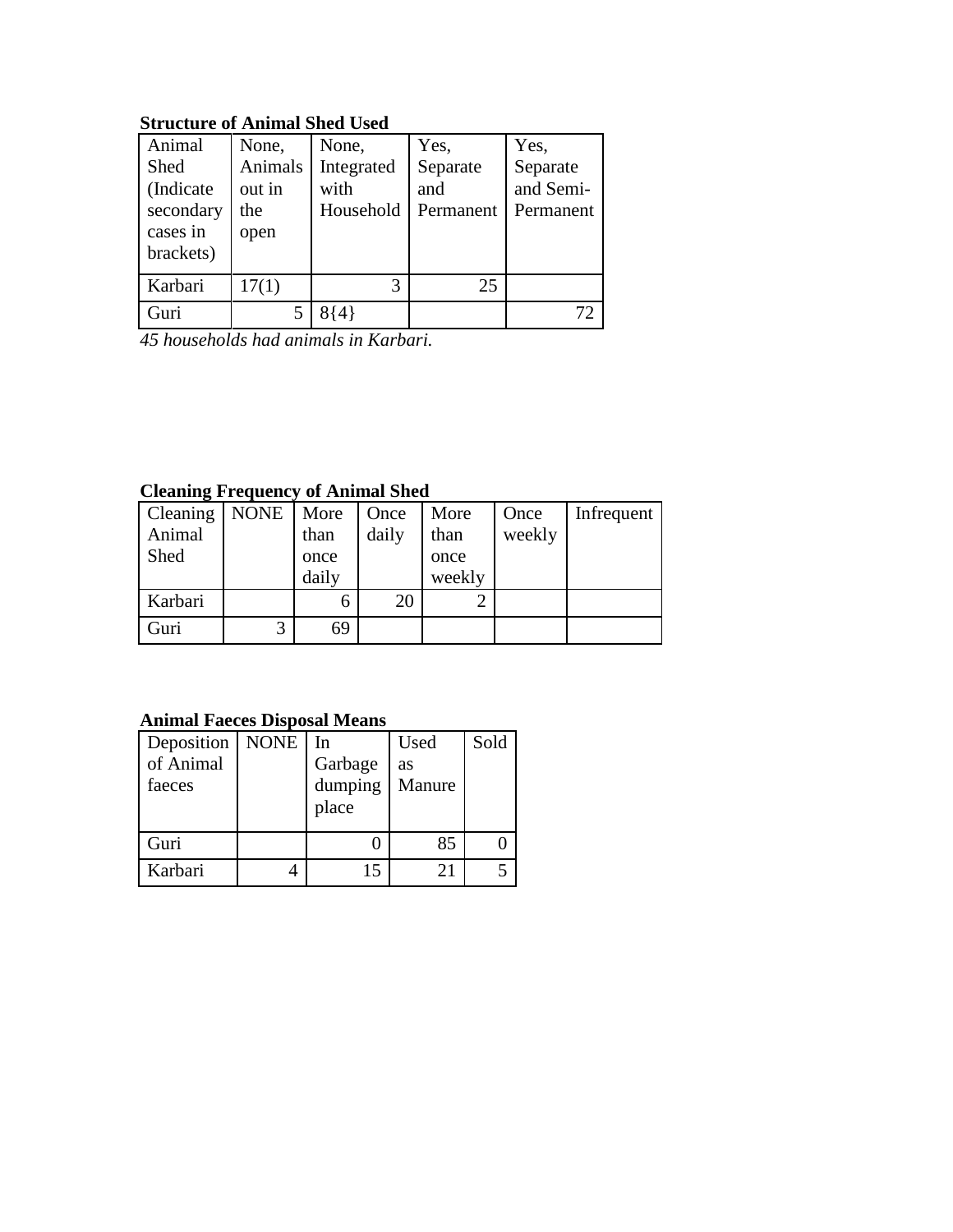# **Treatment of Animals**

| Animal<br>Treatment<br>(Karbari) | Done | <b>Not</b><br>Done | Irregular |
|----------------------------------|------|--------------------|-----------|
| Public                           | 13   | 21                 |           |
| Private<br>and<br>Quacks         | 11   |                    |           |

| Animal<br>Treatment<br>(Guri) | Done | <b>Not</b><br>Done | Irregular |
|-------------------------------|------|--------------------|-----------|
| Public                        | 21   | 31                 |           |
| Private<br>and<br>Quacks      | 17   |                    |           |

# **Garbage Disposal Means**

| Garbage<br>Disposal<br>Technique<br>(Number<br>of<br>households<br>using the<br>same<br>technique<br>for plastic<br>noted in<br>brackets) | <b>NONE</b> | In<br>Garbage<br>dumping<br>place | Burnt)     | Used<br>as<br>Manure | Other<br>Disposal<br>Means  |
|-------------------------------------------------------------------------------------------------------------------------------------------|-------------|-----------------------------------|------------|----------------------|-----------------------------|
| Karbari                                                                                                                                   |             | 11(10)                            | 67<br>(75) | 5                    | $\mathcal{D}_{\mathcal{L}}$ |
| Guri                                                                                                                                      | 7           | 5(9)                              | 13(13)     | 60(56)               |                             |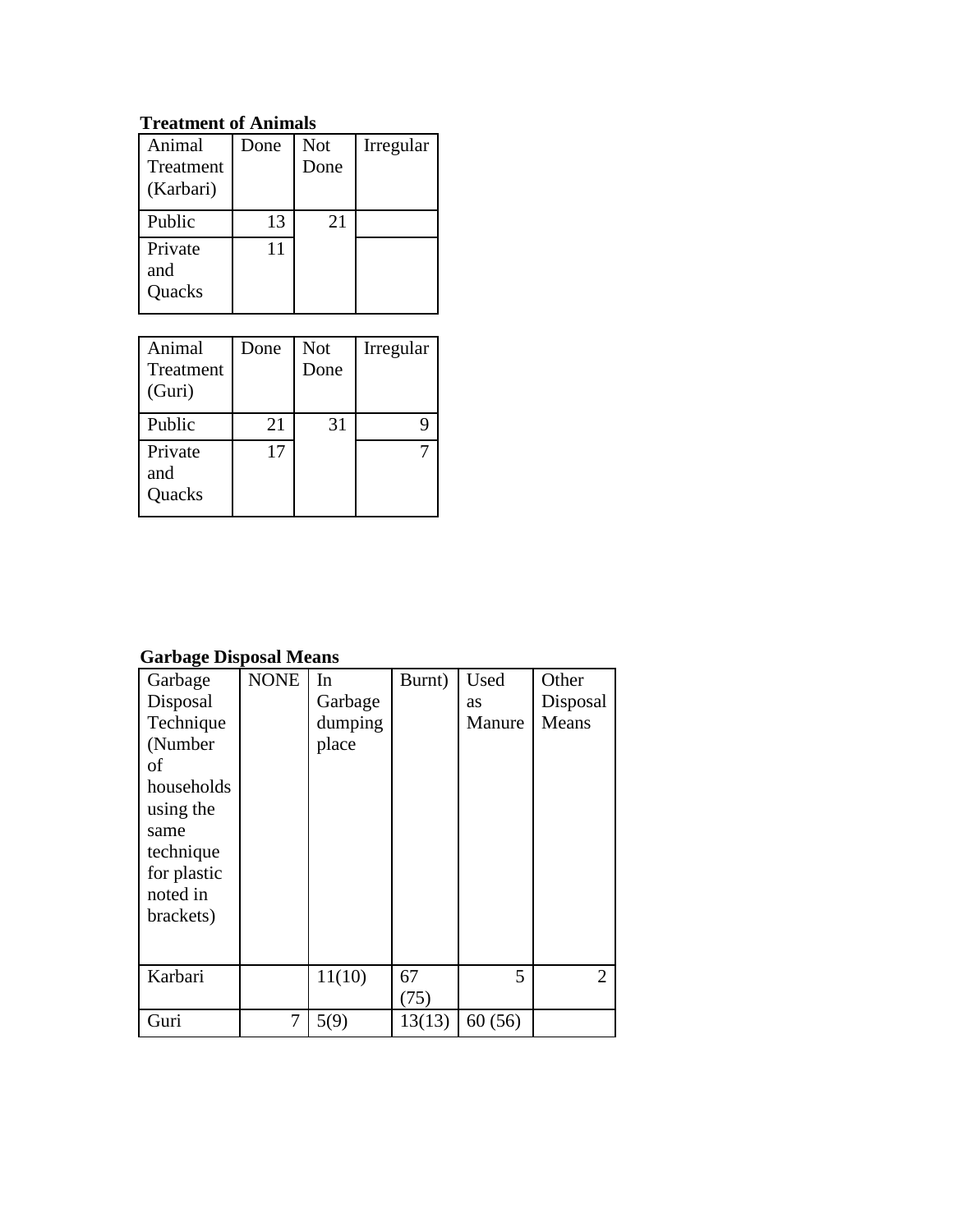| Water<br>Source   | Tubewell/<br>Handpump | Well | Canal | Tank<br>with<br>tap |
|-------------------|-----------------------|------|-------|---------------------|
| Karbari   $40(5)$ |                       | 3    | 31    | 11(4)               |
| Guri              | 57                    | 28   |       |                     |

**Source of Water (Any source used as secondary source mentioned in brackets)**

# **Regularity of Water Supply**

| Regularity<br>of Water<br>Supply | 2 hours<br>in the<br>day, 2<br>hours<br>in the<br>evening | 24 hours<br>barring<br>major<br>problems | Regular<br>but<br>seasonal<br>problems | Irregular |
|----------------------------------|-----------------------------------------------------------|------------------------------------------|----------------------------------------|-----------|
| Karbari                          | 31                                                        | 22                                       | 23                                     | q         |
| Guri                             |                                                           | 71                                       | 14                                     |           |

| <b>Measure taken to clean Drinking Water (Secondary Measures Noted in Brackets)</b> |  |  |  |  |
|-------------------------------------------------------------------------------------|--|--|--|--|
|                                                                                     |  |  |  |  |

| Measure  | <b>NONE</b> | Boil | Use            | Add             | Strain  | Use water | Use        |
|----------|-------------|------|----------------|-----------------|---------|-----------|------------|
| Taken to |             |      | Alum           | Bleach/Chlorine | Through | filter    | electronic |
| Clean    |             |      |                | <b>Tablets</b>  | Cloth   | (ceramic/ | water      |
| Drinking |             |      |                |                 |         | sand/     | filter     |
| Water    |             |      |                |                 |         | composite |            |
|          |             |      |                |                 |         | $etc.$ )  |            |
|          |             |      |                |                 |         |           |            |
|          |             |      |                |                 |         |           |            |
| Karbari  | 46          | 11   | $\overline{0}$ |                 | 15(1)   | 10        |            |
| Guri     | 19          | (2)  |                |                 | 66      |           |            |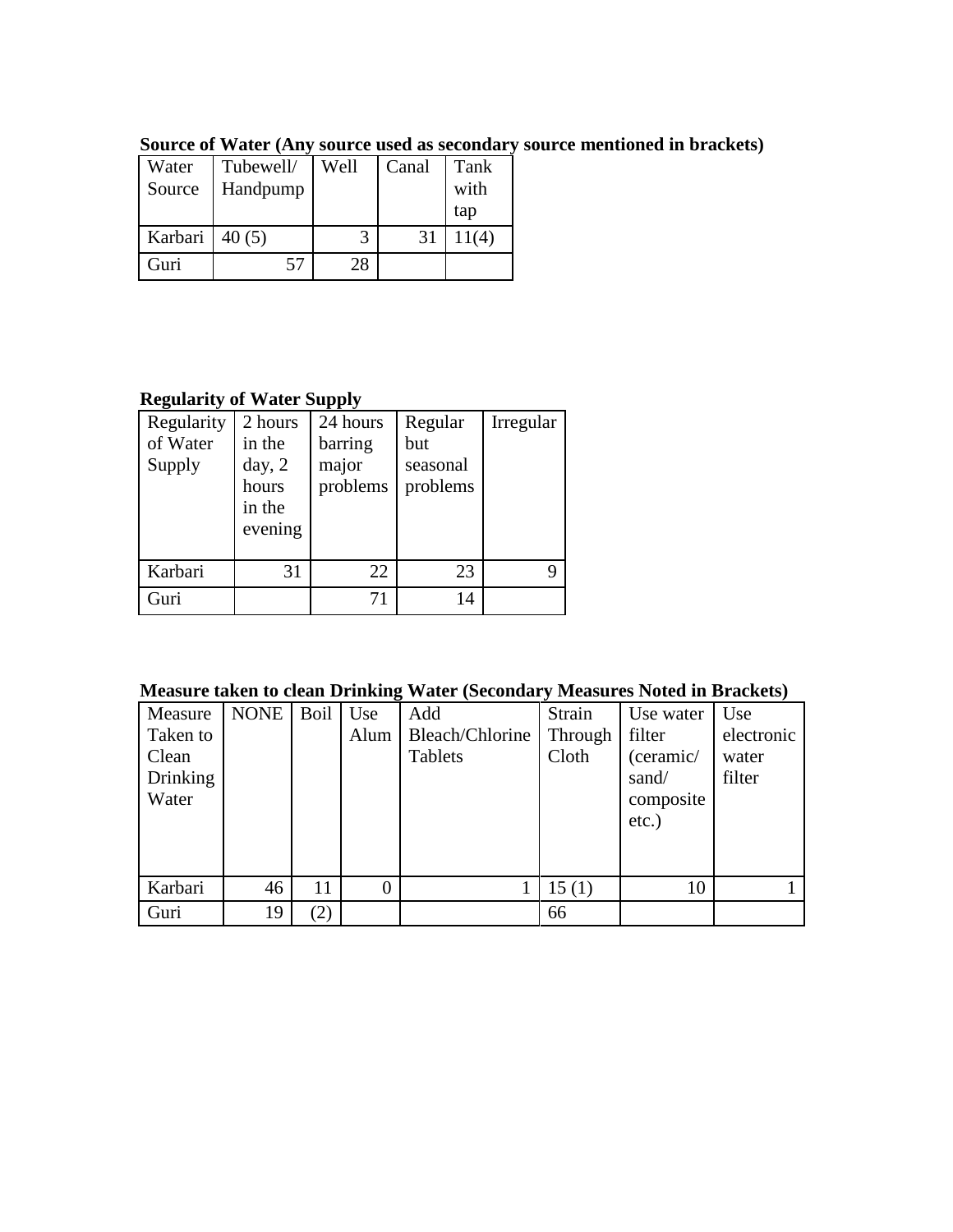# **Toilet Facility**

| Toilet<br>Facility | <b>NONE</b> | Pour<br>Flush | Flush |
|--------------------|-------------|---------------|-------|
| Guri               | 85          |               |       |
| Karbari            |             | 63            | 15    |

# **Toilet Cleaning Frequency**

| Toilet    | ັ<br>Daily | More | Once | Less           | <b>NONE</b> |
|-----------|------------|------|------|----------------|-------------|
| Cleaning  |            | than | a    | than           |             |
| Frequency |            | once | week | once a         |             |
|           |            | in a |      | week           |             |
|           |            | week |      | but            |             |
|           |            |      |      | cleaned        |             |
| Karbari   | 56         | 14   | 9    | $\overline{2}$ | 4           |
|           |            |      |      |                |             |
| Guri      |            |      |      |                | 85          |
|           |            |      |      |                |             |

# **Storage of Cooked Food**

| Storage | <b>Not</b>     | Consumed  | Consumed       | Consumed                    | Consumed                    |
|---------|----------------|-----------|----------------|-----------------------------|-----------------------------|
| of      | Stored         | within a  | within a       | over a                      | over a                      |
| cooked  | (in            | day,      | day, not       | period                      | period                      |
| food    | brackets       | stored in | properly       | greater                     | greater                     |
|         | the            | fridge/   | stored or      | than one                    | than one                    |
|         | cases of       | kept in   | no             | day,                        | day, not                    |
|         | leftover       | water     | convincing     | stored in                   | properly                    |
|         | fed to         |           | answer         | fridge/                     | stored or                   |
|         | animals        |           |                | kept in                     | no                          |
|         | are            |           |                | water                       | convincing                  |
|         | noted)         |           |                |                             | answer                      |
|         |                |           |                |                             |                             |
| Karbari | 23(45)         | 56        | $\overline{2}$ | $\mathcal{D}_{\mathcal{L}}$ | $\mathcal{D}_{\mathcal{L}}$ |
|         |                |           |                |                             |                             |
| Guri    | $\overline{4}$ | 73        |                |                             | 8                           |
|         |                |           |                |                             |                             |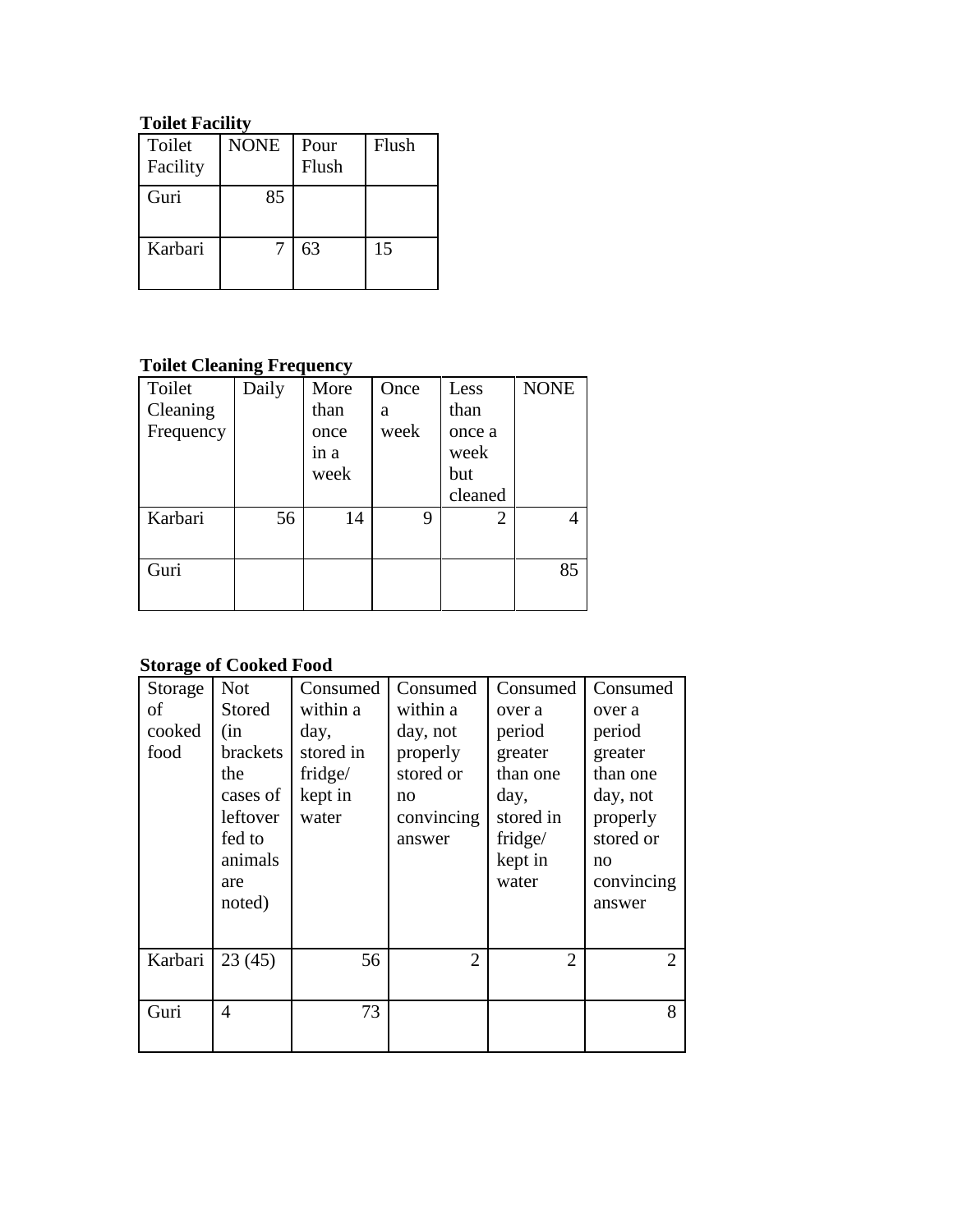## **Measures taken to protect food from flies except covering it. Secondary measures are noted in brackets.**

| Protection<br>from<br>Flies | <b>NONE</b><br>(No<br>covering<br>gets an<br>automatic<br>mark<br>here) | Flea<br>net | Rubbing<br>floor<br>with<br>Phenyl | Using<br>Spray | N <sub>o</sub><br>Additional<br>mechanisms<br>used apart<br>from<br>covering<br>food. |
|-----------------------------|-------------------------------------------------------------------------|-------------|------------------------------------|----------------|---------------------------------------------------------------------------------------|
| Guri                        |                                                                         |             |                                    |                | 85                                                                                    |
| Karbari                     | 14                                                                      | 11(1)       | 10(2)                              | 8              | 42                                                                                    |

# **Prevention against mosquitoes. Secondary measures indicated in brackets.**

| Prevention | <b>Net</b>     | Coils or     | Natural                     | Window     | <b>NOTHING</b> |
|------------|----------------|--------------|-----------------------------|------------|----------------|
| against    | (Mosquito)     | Electronic   | Remedies                    | <b>Net</b> | (Just          |
| Mosquitoes |                | Mechanism    | (burning)                   |            | letting the    |
|            |                | $(e.g. All-$ | neem                        |            | fan            |
|            |                | Out)         | leaves)                     |            | circulate      |
|            |                |              |                             |            | also count     |
|            |                |              |                             |            | here)          |
| Guri       | $\overline{2}$ |              | 39                          |            | 44             |
| Karbari    | 12(5           | 39           | $\mathcal{D}_{\mathcal{L}}$ | 3          | 29             |

# **Cooking Mechanism with Secondary Options in Brackets**

| Food<br>Cooked<br>on | <b>Stove</b> | Chullah   Open | Fire | Gas   |
|----------------------|--------------|----------------|------|-------|
| Guri                 |              | 85             |      |       |
| Karbari              | 3(9)         | 41 (20)        |      | 40(7) |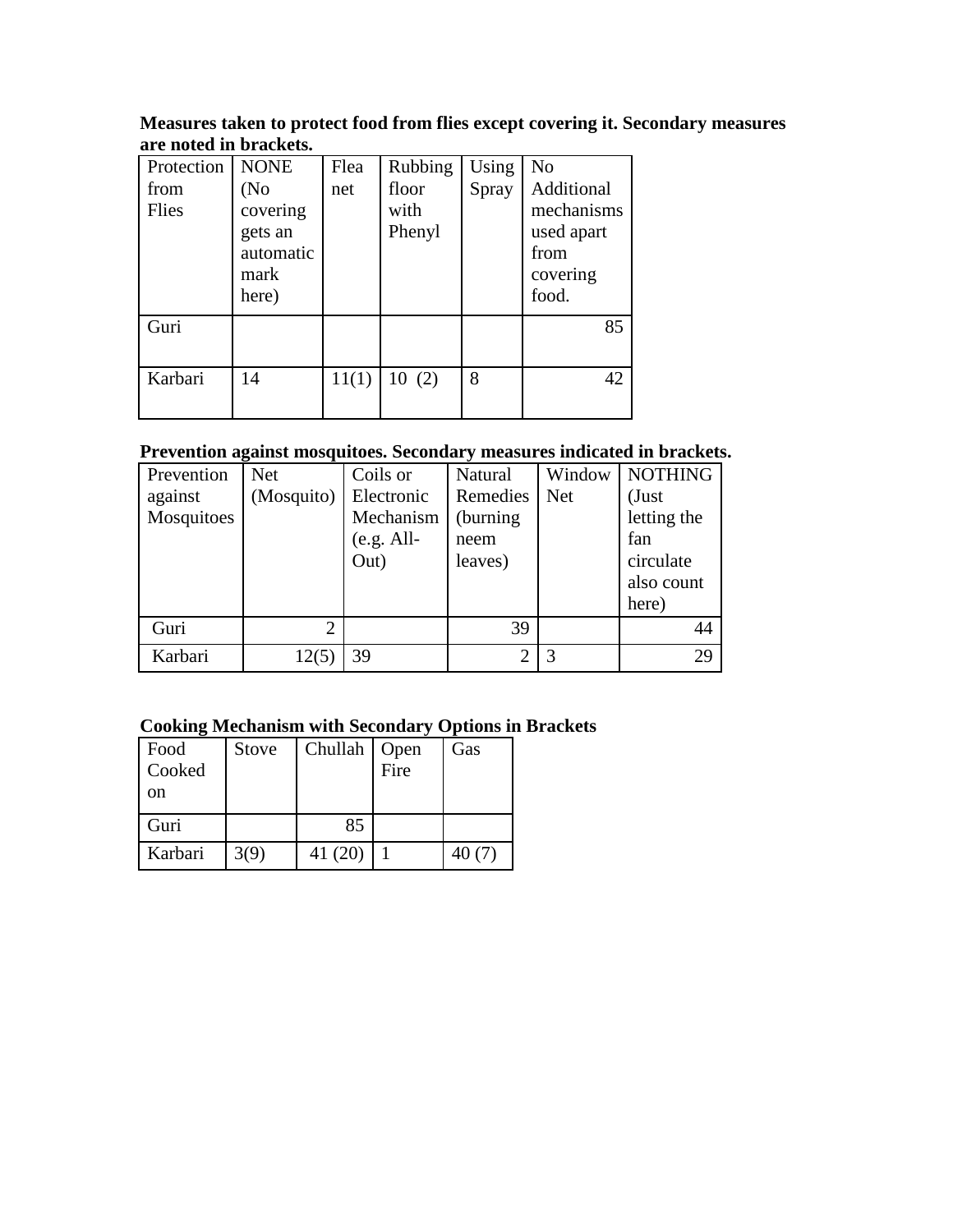| Presence<br>of<br>Chimney | Yes        | N <sub>0</sub> |
|---------------------------|------------|----------------|
| Karbari                   | 31<br>(22) | 54<br>(39)     |
| Guri                      |            | 85(85)         |

# **Presence of Chimney with brackets noting the presence of chullah.**

# **Type of Kitchen used (Cases with Chullah) {Cases with no Chimney}**

| Cooking | Separate | Integrated | Outside   | Outside |
|---------|----------|------------|-----------|---------|
| Place   | Kitchen  | Kitchen    | in an     | in the  |
|         |          | with       | enclosure | open    |
|         |          | Room       |           |         |
|         |          |            |           |         |
|         |          |            |           |         |
| Guri    | 3        | 77(77)     |           | 5       |
|         |          |            |           |         |
| Karbari | 64       | 3          | 13        |         |
|         |          |            |           |         |
|         |          |            |           |         |

# **Type of Salt Used**

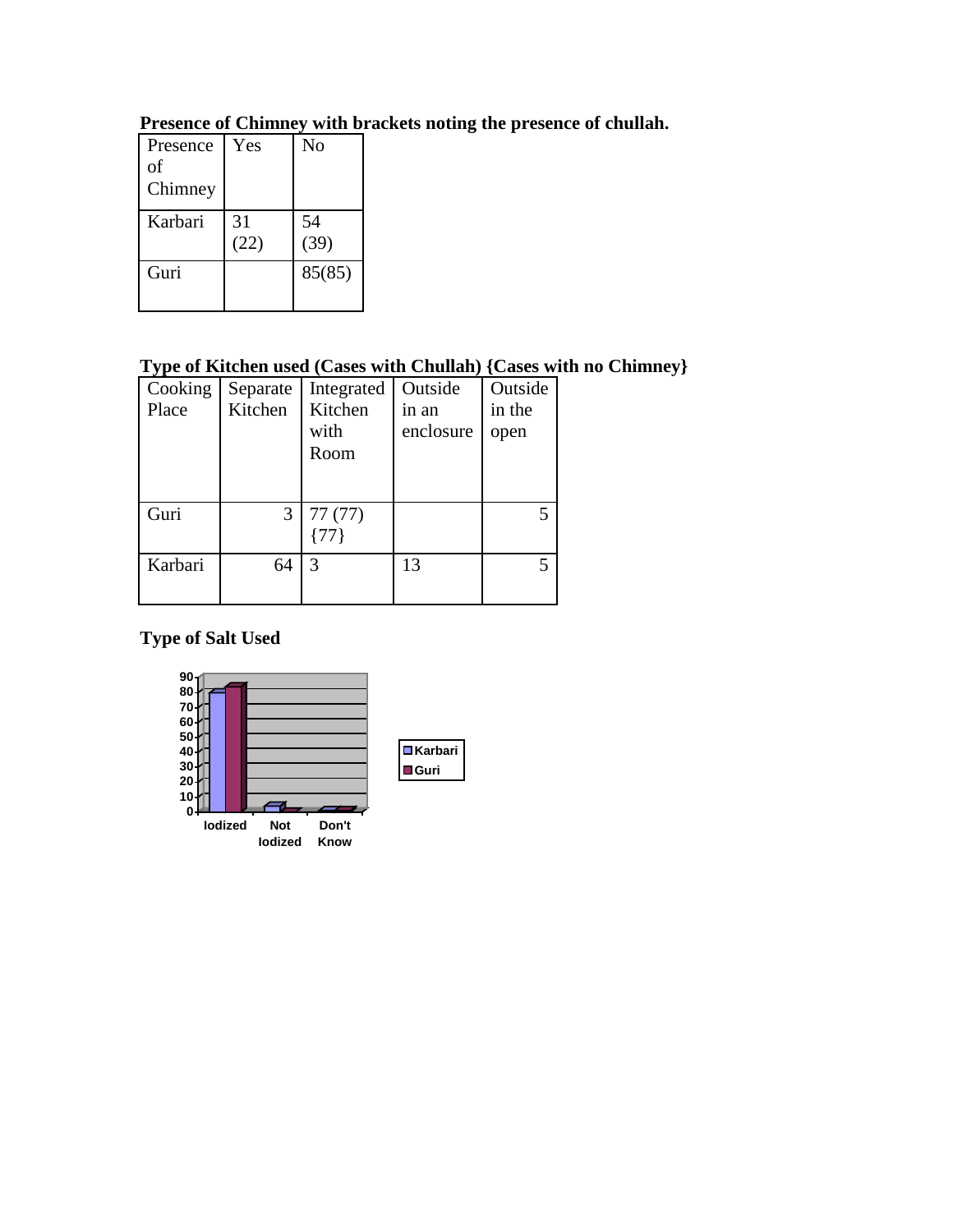## **Population Distribution by Age and Gender**



*The inner doughnut shows data related to Karbari, the outer doughnut shows data related to Guri.*





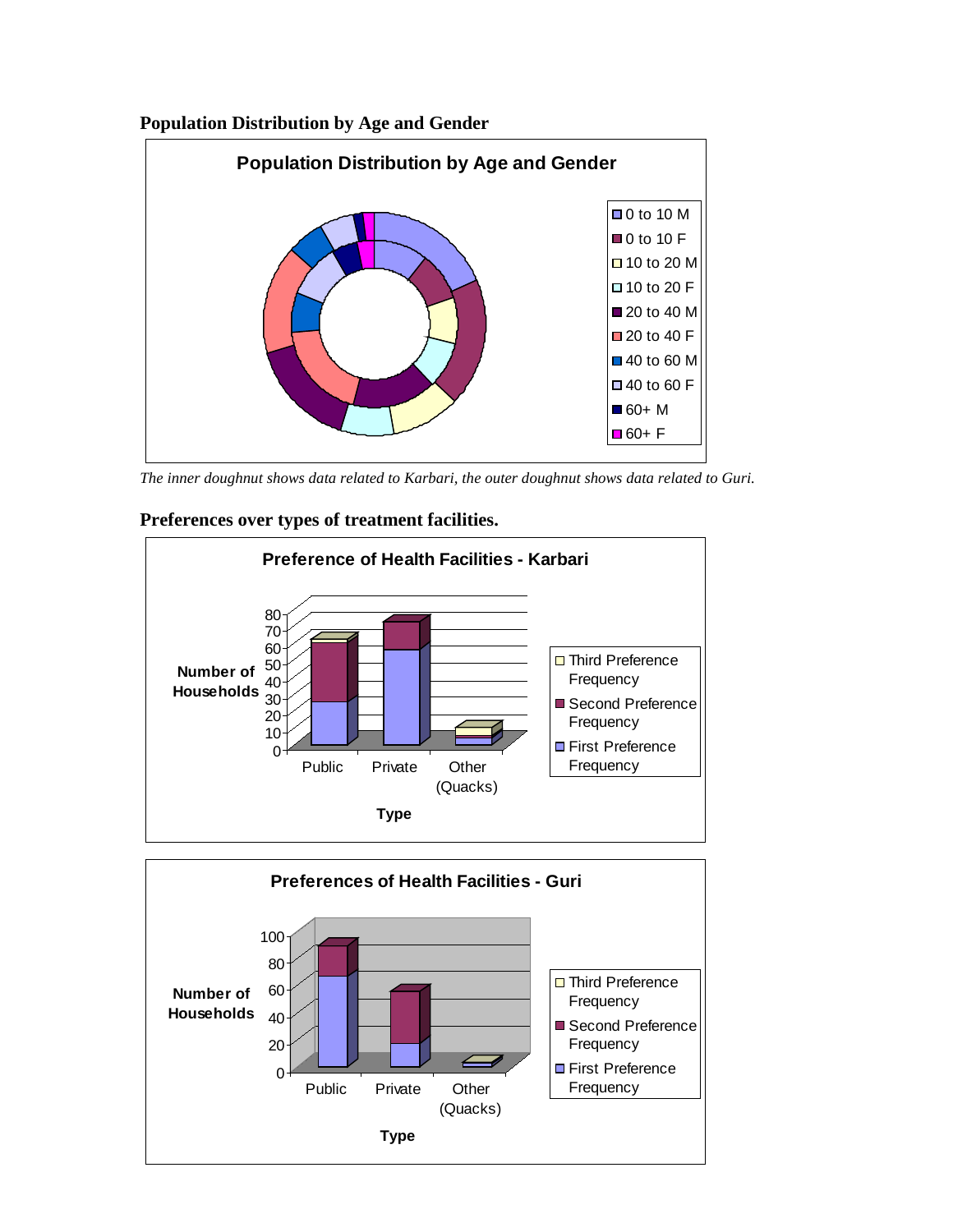| Reasons<br>for Public<br>not being<br>first<br>preference<br>(Reasons<br>for<br>switching<br>in | Distance | Waiting<br>Time<br><b>Too</b><br>Long | Absence<br>οf<br>Personnel | Poor<br>Quality<br>of<br>Health<br>Care | Other          |
|-------------------------------------------------------------------------------------------------|----------|---------------------------------------|----------------------------|-----------------------------------------|----------------|
| brackets)                                                                                       |          |                                       |                            |                                         |                |
| Karbari                                                                                         | 51       | 37                                    | 20                         | 30                                      | $\overline{4}$ |
| Guri                                                                                            | 5(1)     | 1                                     | 3                          | 12                                      | (5)            |

**Reasons for not attending public facilities (multiple responses possible)**

# **Reasons for denial of healthcare (if denied) on the last visit**

|         | <b>Not</b><br>Denied | Finance | Inadequate<br>Skills of<br>Healthcare<br>Provider | Timing<br>Problems | Did<br>not<br>know<br>where<br>to go | Misbehaving<br>health<br>personnel |
|---------|----------------------|---------|---------------------------------------------------|--------------------|--------------------------------------|------------------------------------|
| Guri    | 59                   | 7       | 8                                                 | 4                  | 6                                    |                                    |
| Karbari | 57                   | 11      |                                                   | 5                  | 3                                    |                                    |

# **Medicine Provision**

| Medicine<br>Provision |    |    | Doctor   Chemist   Combination   Medicine<br>of Doctor<br>and Chemist | Purchased |
|-----------------------|----|----|-----------------------------------------------------------------------|-----------|
| Guri                  | 48 | 27 |                                                                       |           |
| Karbari               | 19 | 57 |                                                                       |           |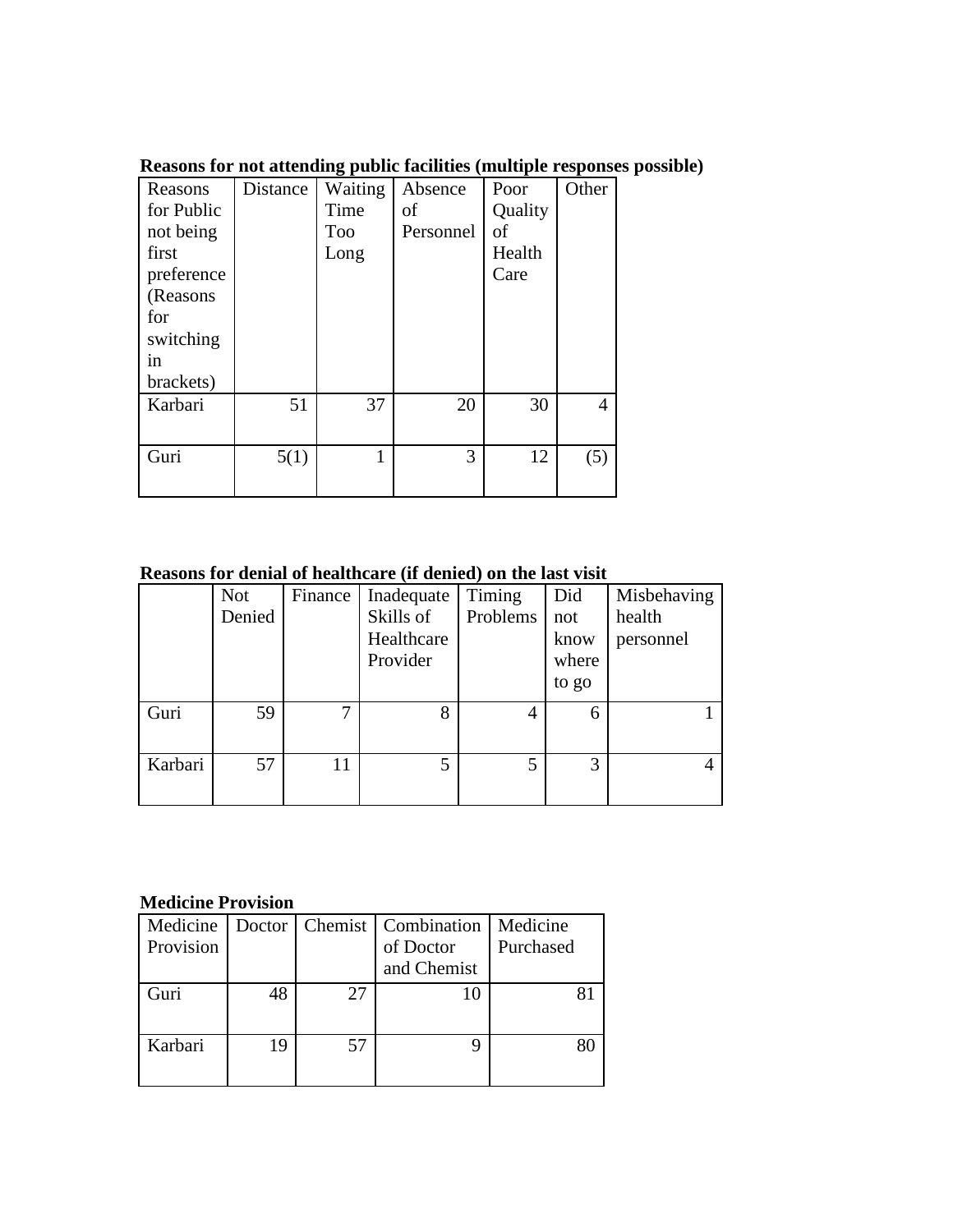### **Reasons for Non Purchase of Medicine**

| Problems | find all<br>medicines | Financial   Could not   Intentional |
|----------|-----------------------|-------------------------------------|
|          |                       |                                     |
|          |                       |                                     |
|          |                       |                                     |
|          |                       |                                     |

## **Cost of Healthcare**



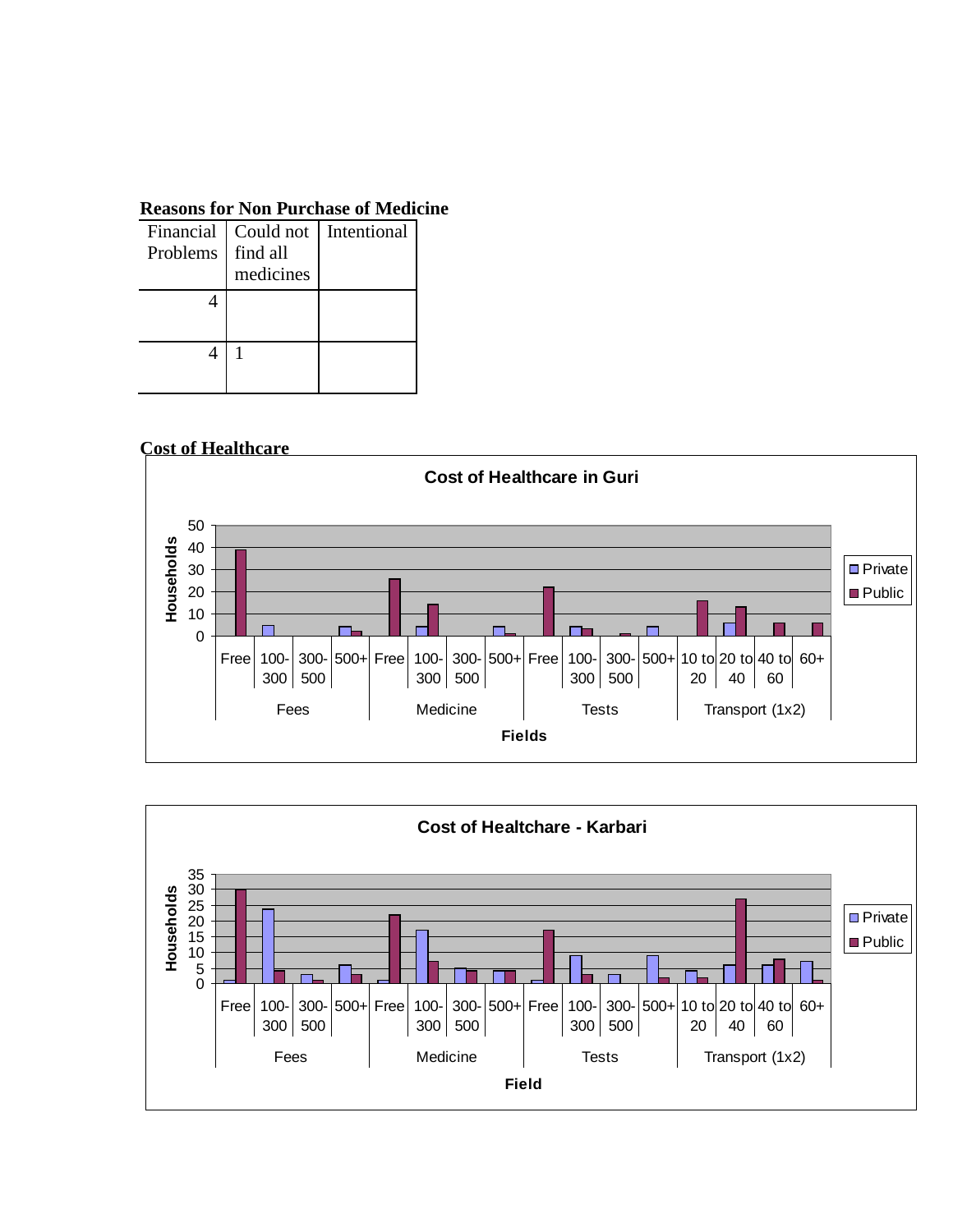*Fees refer to visitation fees and other hospital charges excluding medicines, test and fee to make a prescription 1x2 should be read as 1 person traveling both ways.*

## **Incidence of Bribes**

| Village | <b>Bribes</b> |
|---------|---------------|
| Guri)   |               |
| Karbari | h             |

### **Awareness of Healthcare Benefit Plans compared to possession of health insurance**

| Healthcare   | <b>Yes</b> | N <sub>0</sub> | Don't | Health    | None | Central    | <b>State</b> | Other |
|--------------|------------|----------------|-------|-----------|------|------------|--------------|-------|
| cost benefit |            |                | Know  | Insurance |      | Government | Government)  |       |
| due to       |            |                |       |           |      |            |              |       |
| government   |            |                |       |           |      |            |              |       |
| scheme       |            |                |       |           |      |            |              |       |
|              |            |                |       |           |      |            |              |       |
| Guri         | 35         | 12             | 38    |           | 22   |            | 63           |       |
|              |            |                |       |           |      |            |              |       |
| Karbari      | 19         | 53             | 13    |           | 52   | 21         |              | 12    |
|              |            |                |       |           |      |            |              |       |
|              |            |                |       |           |      |            |              |       |

### **Waiting Time**

| Karbari | 0 to 30 | $30$ to  | $1$ to $2$ | $2+$ hrs |
|---------|---------|----------|------------|----------|
|         | min     | $60$ min | hrs        |          |
| Public  | 13      |          | 19         | 38       |
| Private | 3       | 3        |            | 3        |
| Guri    |         |          |            |          |
| Public  | 31      | 18       | 25         |          |
| Private |         |          |            |          |

*Not everyone availed public health facilities in Karbari- Private Frequencies (and all subsequent private data) are reported wherever obtained from.*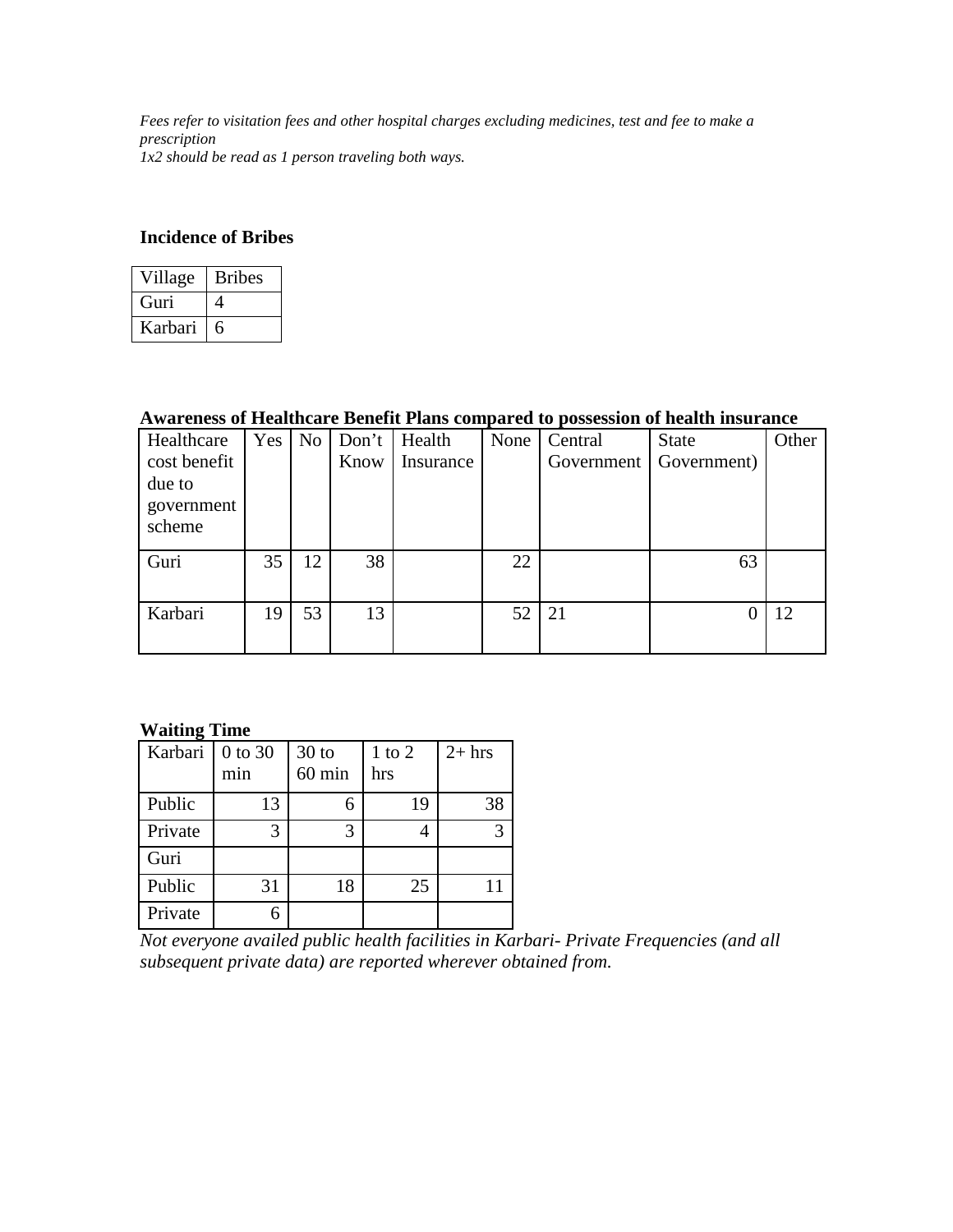## **Staff Experience**

| Karbari | Very<br>Good | Good | Moderate | <b>Bad</b> | Very       |
|---------|--------------|------|----------|------------|------------|
|         |              |      |          |            | <b>Bad</b> |
|         |              |      |          |            |            |
| Public  | 10           | 45   | 7        | 6          |            |
| Private |              | 7    | 3        |            |            |
| Guri    |              |      |          |            |            |
| Public  |              | 43   | 23       | 10         | 9          |
| Private |              | 7    |          |            |            |

# **Doctor Experience**

| Karbari | Very<br>Good | Good | Moderate | Bad | Very<br>Bad |
|---------|--------------|------|----------|-----|-------------|
| Public  | 9            | 45   | 8        | 10  | 4           |
| Private | 4            | 14   | 4        |     |             |
| Guri    |              |      |          |     |             |
| Public  |              | 44   | 22       | 11  | 8           |
| Private |              | 4    |          |     |             |

## **Cleanliness**

| Karbari | Very<br>Good   | Good | Moderate | Bad | Very<br>Bad |
|---------|----------------|------|----------|-----|-------------|
|         |                |      |          |     |             |
| Public  | 12             | 46   | 12       | 5   |             |
| Private | 8              | 14   |          |     |             |
| Guri    |                |      |          |     |             |
| Public  | 6              | 44   | 15       | 8   | 12          |
| Private | $\overline{2}$ | 5    |          |     |             |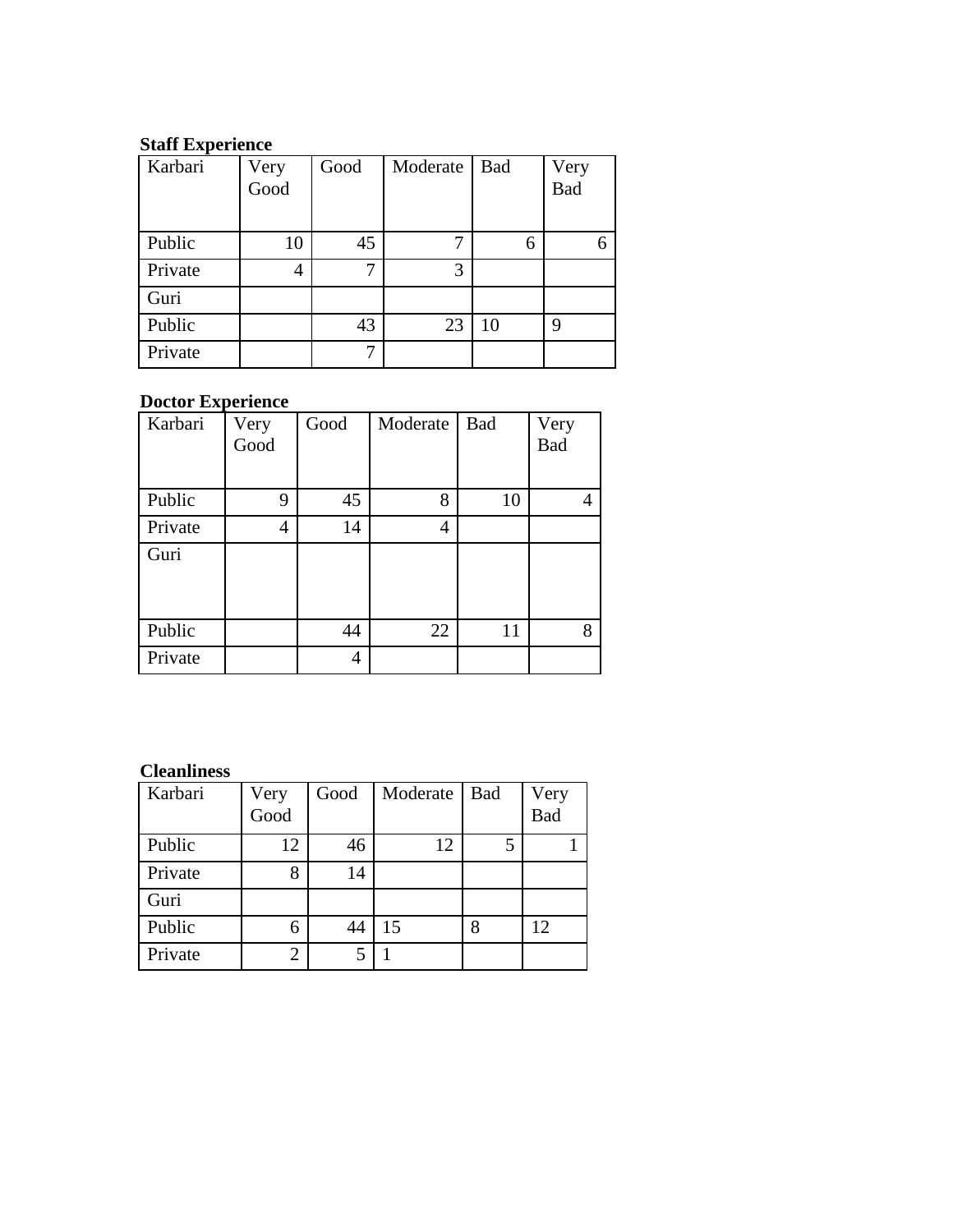## **Waiting Room Experience**

| ັ<br>Karbari | Very | Good | Moderate | <b>Bad</b> | Very |
|--------------|------|------|----------|------------|------|
|              | Good |      |          |            | Bad  |
|              |      |      |          |            |      |
|              |      |      |          |            |      |
| Public       | 12   | 46   | 9        | 6          | 3    |
| Private      | 3    | 17   |          |            |      |
| Guri         |      |      |          |            |      |
| Public       | 1    | 38   | 18       | 7          | 21   |
| Private      |      | 3    |          |            |      |

# **Reasons for Mistreatment (if yes), Multiple responses possible.**

| Mistreatment   Gender | Age | Nature or<br>Magnitude<br>of Illness | Financial/<br>Social<br>Class<br>Reasons |
|-----------------------|-----|--------------------------------------|------------------------------------------|
| Karbari               |     | 3                                    | 8                                        |
| Guri                  |     |                                      |                                          |

# **Household evaluation of health system.**



*On the basis of ranking, 1 being the best and 5 being the worst.*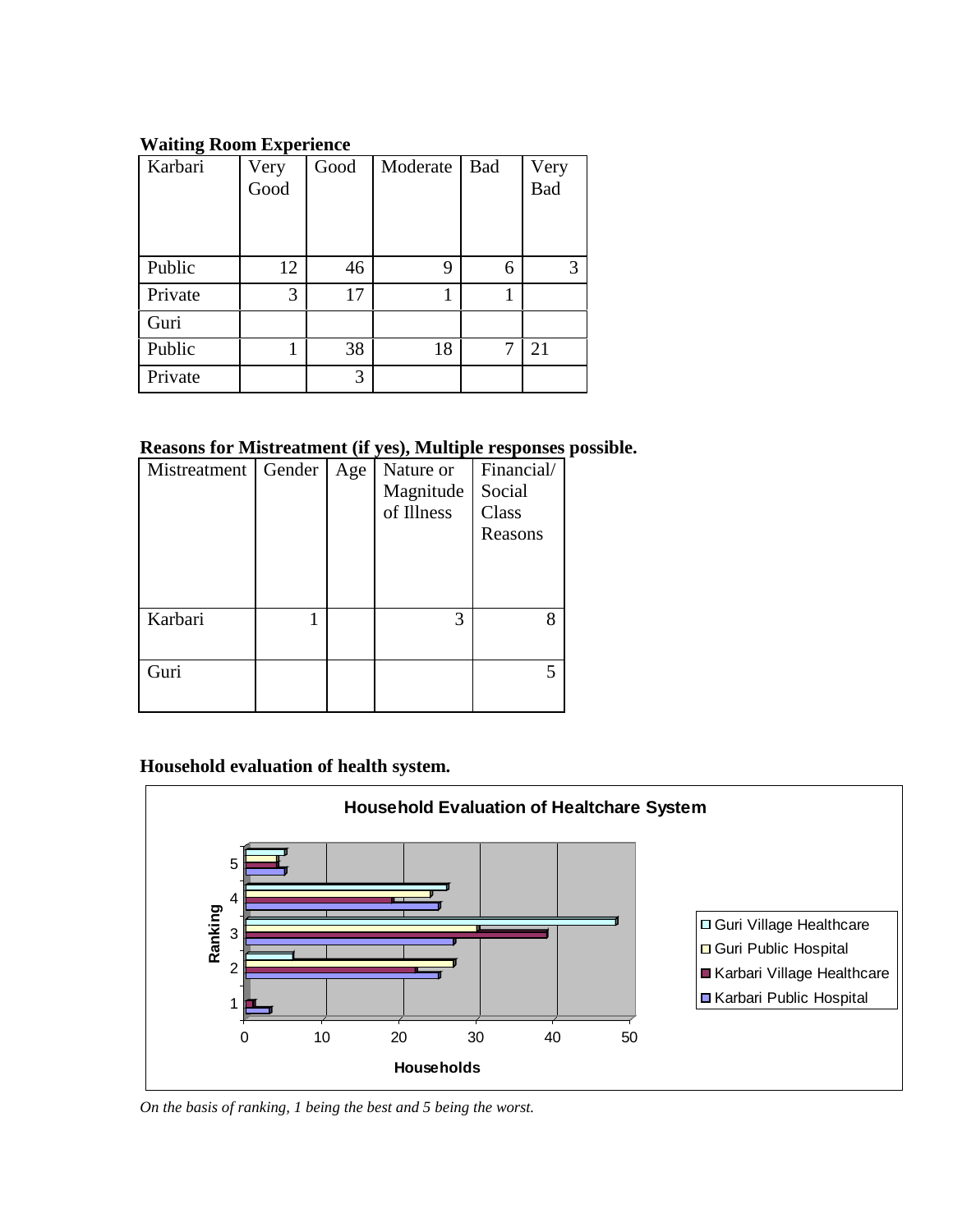| Miscellaneous Health Data in relation to education of the head. |  |  |  |  |  |
|-----------------------------------------------------------------|--|--|--|--|--|
|-----------------------------------------------------------------|--|--|--|--|--|

| Education       | Illiterate       | Primary        | Middle         | High   |
|-----------------|------------------|----------------|----------------|--------|
| Level of the    |                  | School         | School         | School |
| Head            |                  |                |                | and    |
| (Karbari)       |                  |                |                | Above  |
|                 |                  |                |                |        |
| Major           | 5                | $\overline{2}$ | $\overline{2}$ | 7      |
| <b>Diseases</b> |                  |                |                |        |
| Present (No     |                  |                |                |        |
| οf              |                  |                |                |        |
| households)     |                  |                |                |        |
| <b>Diseases</b> | 5                | $\overline{2}$ | $\mathbf{1}$   | 7      |
| Treated (No     |                  |                |                |        |
| of              |                  |                |                |        |
| households)     |                  |                |                |        |
|                 |                  |                |                |        |
|                 |                  |                |                |        |
| Hospital        | 5                | $\overline{4}$ | 6              | 7      |
| deliveries      |                  |                |                |        |
| Proper          | 3                | 5              | 6              | 7      |
| immunization    |                  |                |                |        |
| of child        |                  |                |                |        |
|                 |                  |                |                |        |
|                 |                  |                |                |        |
| Guri            |                  |                |                |        |
| Major           | 16               |                |                |        |
| <b>Diseases</b> |                  |                |                |        |
| Present (No     |                  |                |                |        |
| of              |                  |                |                |        |
| households)     |                  |                |                |        |
| <b>Diseases</b> | 14               |                |                |        |
| Treated (No     |                  |                |                |        |
| of              |                  |                |                |        |
| households)     |                  |                |                |        |
|                 |                  |                |                |        |
| Hospital        | 9                |                |                |        |
| deliveries      |                  |                |                |        |
|                 |                  |                |                |        |
|                 |                  |                |                |        |
| Proper          | $\boldsymbol{0}$ |                |                |        |
| immunization    |                  |                |                |        |
| of child        |                  |                |                |        |
|                 |                  |                |                |        |
|                 |                  |                |                |        |